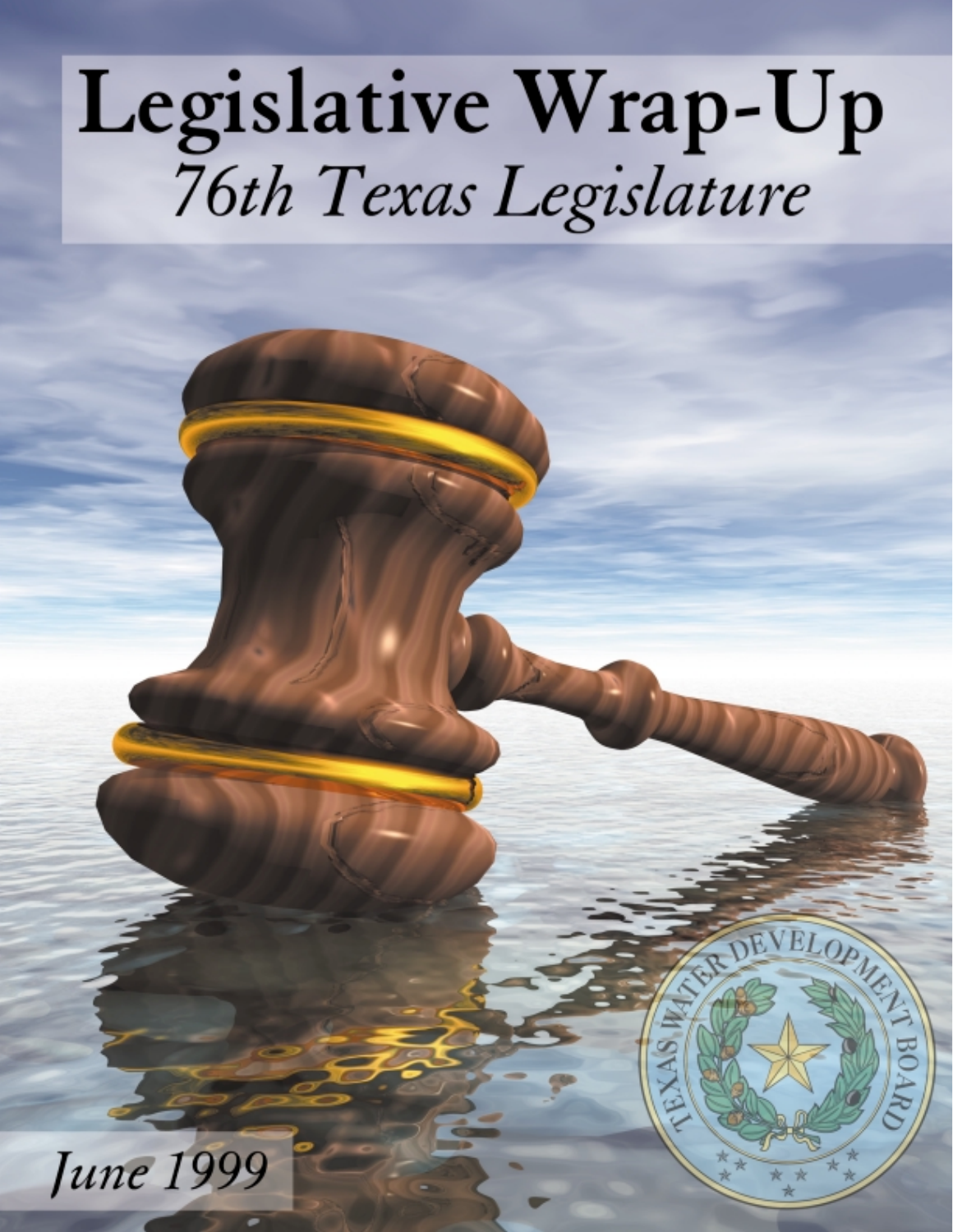## **TABLE OF CONTENTS**

|               | <b>BILLS IMPACTING THE TWDB</b>                                                |  |
|---------------|--------------------------------------------------------------------------------|--|
| HB 1592       |                                                                                |  |
| HB 2660       |                                                                                |  |
| HB 3079       |                                                                                |  |
| HB 3277       |                                                                                |  |
| <b>HJR 29</b> |                                                                                |  |
| HJR 62        |                                                                                |  |
| SB 76         |                                                                                |  |
| SB 272        |                                                                                |  |
| SB 657        |                                                                                |  |
| SB 658        |                                                                                |  |
| SB 821        |                                                                                |  |
| SB 991        |                                                                                |  |
| SB 1301       |                                                                                |  |
| SB 1310       |                                                                                |  |
| SB 1421       |                                                                                |  |
| SB 1593       |                                                                                |  |
| SB 1862       |                                                                                |  |
| <b>SCR 56</b> | Encouraging eliminating duplication between Section 401 United States Army  11 |  |
| <b>SCR 68</b> |                                                                                |  |

### **EDAP ISSUES**

### **EMPLOYEE ISSUES**

| HB 341  |                                                                                   |  |
|---------|-----------------------------------------------------------------------------------|--|
| HB 558  |                                                                                   |  |
| HB 2509 |                                                                                   |  |
| SB 223  |                                                                                   |  |
| SB 1130 | Programs and systems administered by the Employees Retirement System of Texas  15 |  |

### **GENERAL GOVERNMENT**

| HB 340  |  |
|---------|--|
|         |  |
| HB 732  |  |
| HB 1016 |  |
| HB 1074 |  |
| HB 1085 |  |
| HB 1283 |  |
| HB 1291 |  |
| HB 1328 |  |
| HB 1479 |  |
| HB 1848 |  |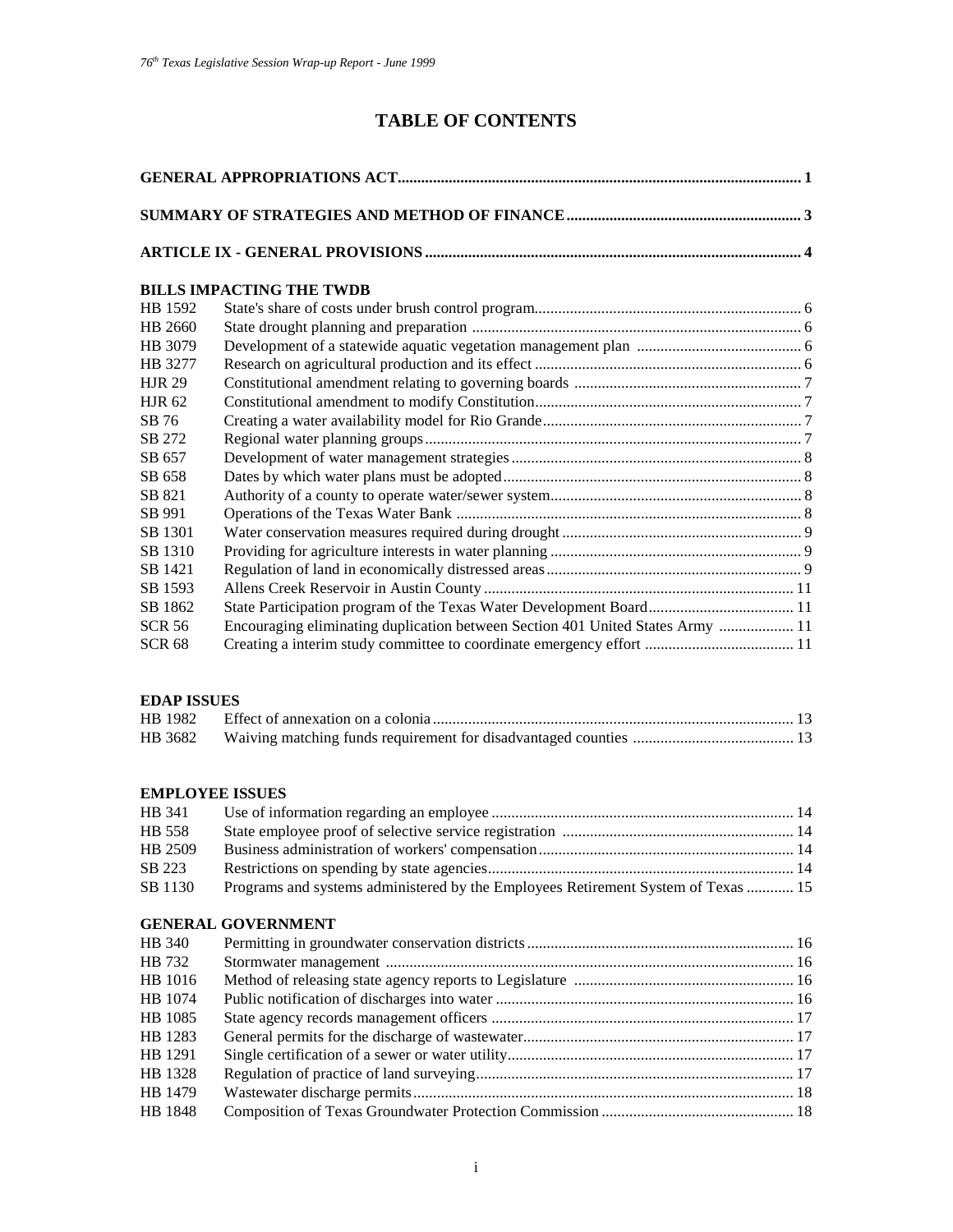| HB 1895       |  |
|---------------|--|
| HB 3084       |  |
| HB 3125       |  |
| HB 3561       |  |
| SB 77         |  |
| SB 174        |  |
| SB 175        |  |
| SB 176        |  |
| SB 177        |  |
| SB 178        |  |
| SB 183        |  |
| SB 191        |  |
| SB 501        |  |
| SB 533        |  |
| SB 708        |  |
| SB 709        |  |
| SB 710        |  |
| SB 801        |  |
| SB 828        |  |
| SB 950        |  |
| SB 974        |  |
| SB 1105       |  |
| SB 1127       |  |
| SB 1252       |  |
| SB 1308       |  |
| SB 1323       |  |
| SB 1367       |  |
| SB 1382       |  |
| SB 1563       |  |
| SB 1851       |  |
| <b>SJR 26</b> |  |
|               |  |

### **WATER DISTRICTS & RIVER AUTHORITIES**

| HB 846  | Administration, management, operation, and authority of water districts and authorities  29 |  |
|---------|---------------------------------------------------------------------------------------------|--|
| HB 952  |                                                                                             |  |
| HB 1069 |                                                                                             |  |
| HB 1355 |                                                                                             |  |
| HB 1437 |                                                                                             |  |
| HB 2199 |                                                                                             |  |
| HB 2274 |                                                                                             |  |
| HB 2275 |                                                                                             |  |
| HB 2332 |                                                                                             |  |
| HB 2926 |                                                                                             |  |
| HB 2965 |                                                                                             |  |
| HB 3401 |                                                                                             |  |
| HB 3481 |                                                                                             |  |
| HB 3591 | Addition of land to a defined area of a water control and improvement district  33          |  |
| HB 3793 |                                                                                             |  |
| HB 3804 |                                                                                             |  |
| HB 3814 |                                                                                             |  |
| HB 3817 |                                                                                             |  |
| HB 3846 |                                                                                             |  |
| HB 3847 |                                                                                             |  |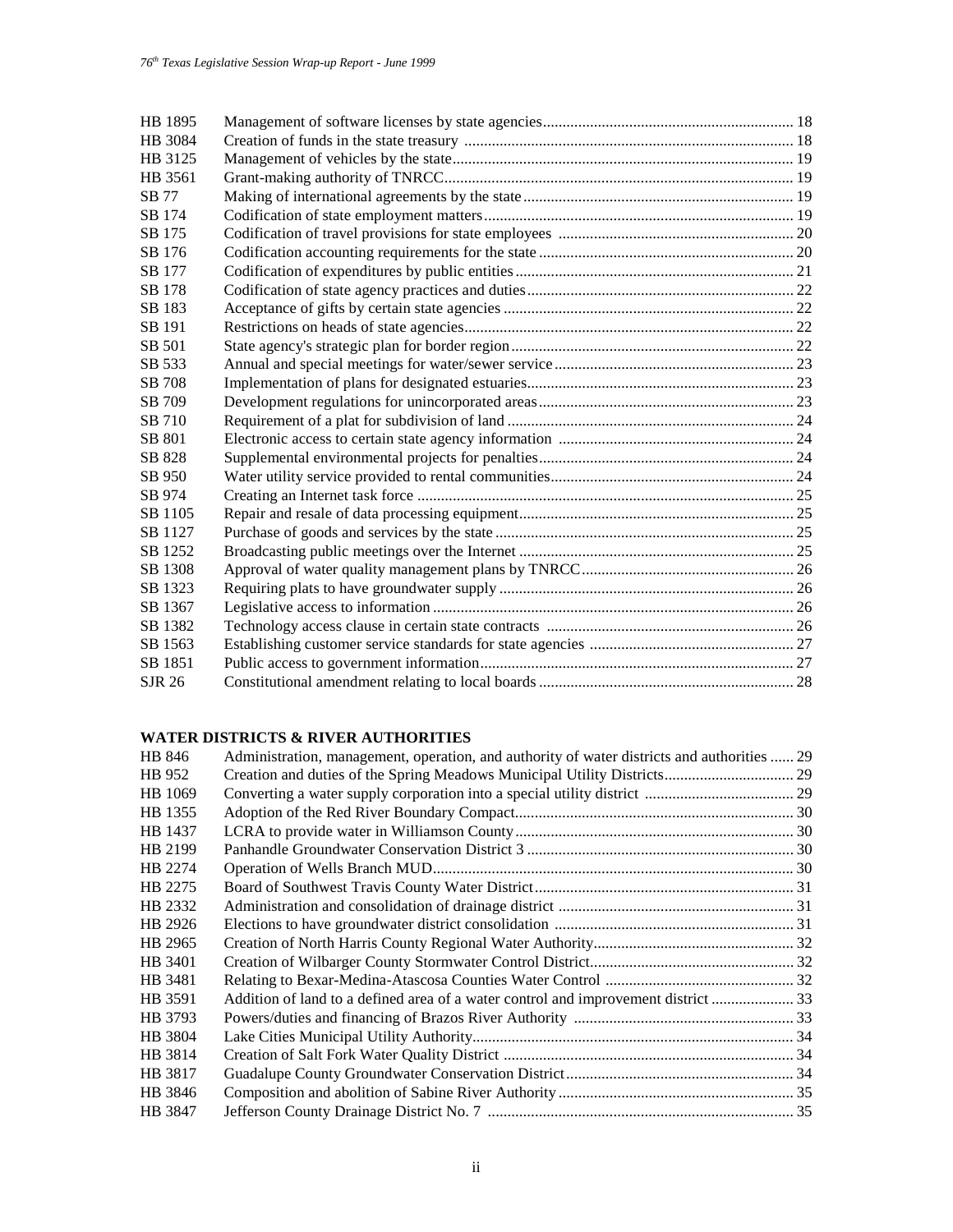| HB 3849 |  |
|---------|--|
| SB 1277 |  |
| SB 1755 |  |
| SB 1794 |  |
| SB 1822 |  |
| SB 1855 |  |
| SB 1911 |  |
|         |  |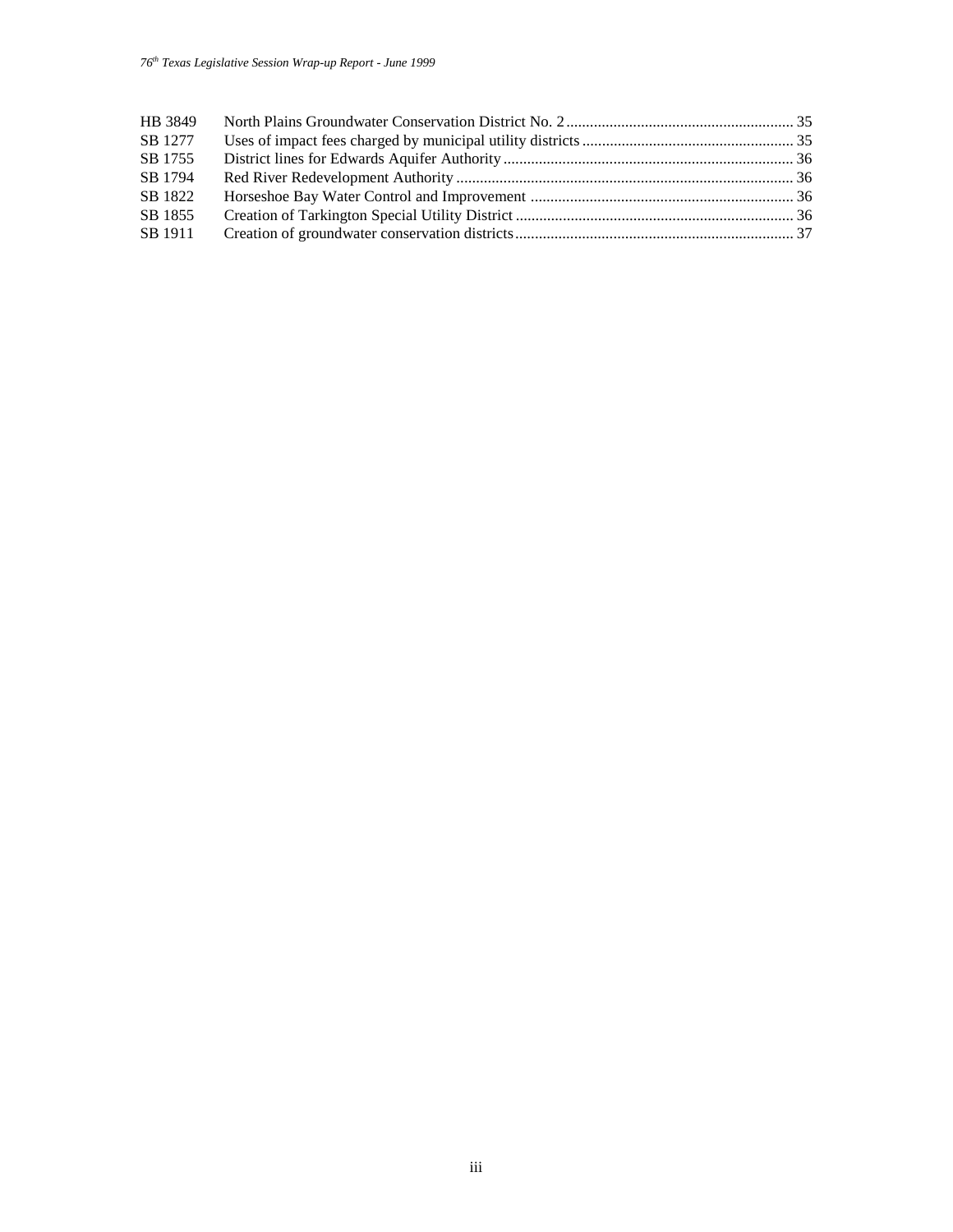*76th Texas Legislative Session Wrap-up Report - June 1999*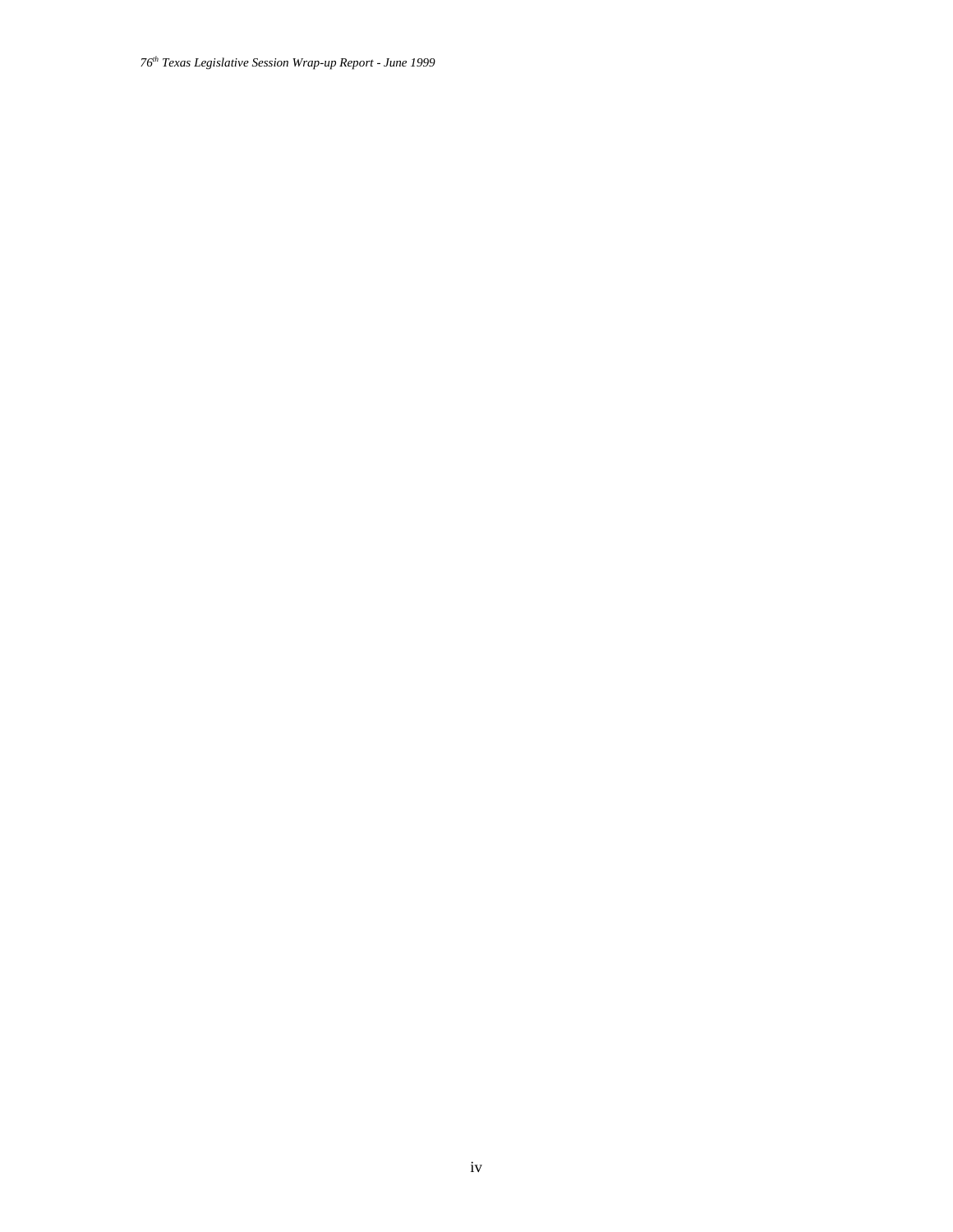## **General Appropriations Act**

Total appropriations for the State of Texas 2000-01 biennium total \$98.1 billion from all fund sources, a 10.9 percent increase from the 1998-99 biennial level. The highest increases were in General Government (21.7%), Education (14.1%), Judiciary (12%), Regulatory (10.9%), Business and Economic Development (9.5%) and Natural Resources (9.3%).

The Texas Water Development Board (Board) received full funding for its requested FY 2000-01 budget and received appropriations to fully fund the Regional Water Planning Groups for the first round of planning to be completed by January 5, 2000 and for the first year of the second round of planning to begin in FY 2001. The Board's current operational budget was funded from all funds at \$93,442,374 for the biennium with no increase in Full-Time Equivalent Positions (FTEs). Sufficient General Revenue funds were appropriated to fund the biennial debt service for the Economically Distressed Areas Program, and the State Participation Bond program. The Board was also reclassified as a Group 4 agency.

### **Major Changes from 1998-99 Level of Funding**

- A \$287,162 increase in General Revenue for an early payoff of the lease purchase agreement entered into with the Texas Public Finance Authority in FY 98, for the purchase of stream gauges and flow meters provided by Senate Bill 1, 75<sup>th</sup> Texas Legislature.
- \$3.9 million in oil overcharge monies to be used for the Agricultural Conservation Loan Program.
- A \$12,880,890 increase in General Revenue to fully fund the 16 Regional Water Planning Groups first cycle of water planning and the first year of the second round of planning beginning in FY 2001.
- A \$793,100 increase in all funds to be used for salaries.
- \$4,875,000 in General Revenue to pay debt service for \$50 million in state participation bonds to be issued in the FY 2000-01 biennium.

### **Riders**

- Rider which specifies the manner in which the appropriated general revenue of \$9.6 million for the Safe Drinking Water program is to be allocated. \$2 million to be used as the state match for community/non-community account and \$7.6 million for the disadvantaged community account of the Safe Drinking Water Act State Revolving Fund.
- New State Participation rider that authorizes the Board to issue up to \$50 million in State Participation bonds for the FY 2000-01 biennium.
- Rider on the continued coordination between the Board and the Texas Department of Housing and Community Affairs on plumbing hook-ups in colonias.
- Rider to appropriate unexpended balances for the Canadian River Basin Chloride Control Project.
- New rider authorizing \$100,000 out of appropriated General Revenue funds to be used to review the benefits of increasing the aquifer recharge features of existing Natural Resource Conservation Service dams and other structures in the Brazos River Basin.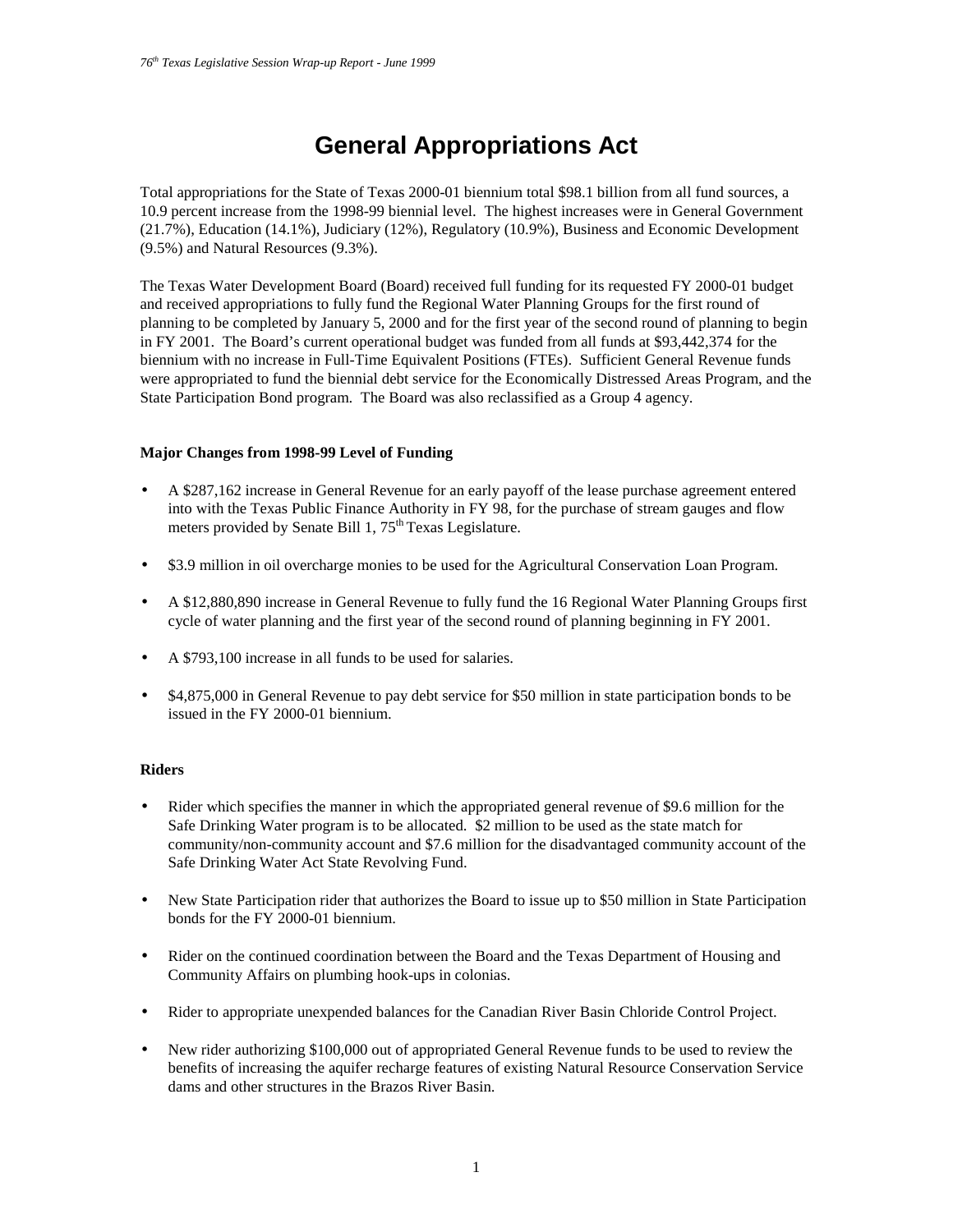- New rider authorizing the Board to use Research and Planning funds, not to exceed \$100,000, to provide grant assistance for flood protection planning cost contingent upon a local match of at least 10 percent for areas, which the Albuquerque District of the United States Army Corps of Engineers has completed a reconnaissance level of study.
- New rider appropriating \$400,000 of General Revenue funds to be used to provide financial assistance through the Water Assistance Fund to serve the community of Sand Branch in Dallas County for a drinking water project.
- Contingency rider for Senate Bill 658, which changes the dates when regional and state water plans must be adopted. The rider adjusts the performance measure targets to the appropriate strategies affected by this change.
- Contingency rider for Senate Bill 1862, relating to the administrative fee charged on state participation projects. Upon enactment, the appropriation out of the General Revenue Fund to the Board will be reduced by \$40,000 in FY 2001 and the appropriation of Appropriated Receipts will be increased by \$40,000 to be expended on administrative cost for the State Participation program.
- Rider on Debt Service payments for the Economically Distressed Areas Program and State Participation Bond program, authorizing \$26.5 million in General Revenue funds to be used for biennial debt service payments.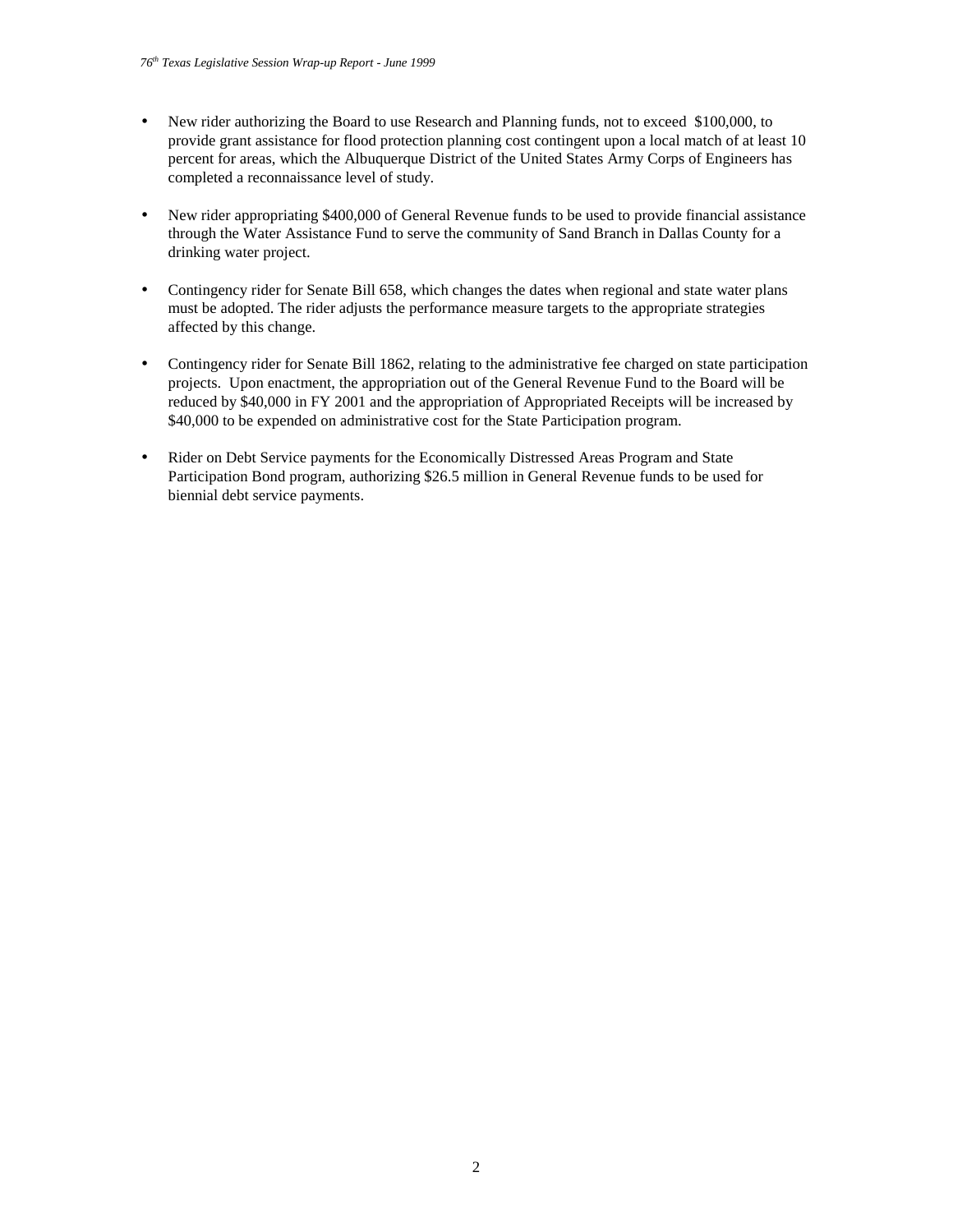## **Summary of Strategies and Method of Finance**

|        | <b>Strategy</b>                      | 2000         | 2001         |
|--------|--------------------------------------|--------------|--------------|
| A.1.1. | Data Collection                      | \$3,618,279  | \$3,640,002  |
| A.1.2. | Long-Range Planning                  | \$16,469,520 | \$6,588,823  |
| A.1.3. | Natural Resource                     | \$9,760,499  | \$9,770,520  |
| A.1.4. | Resource Information                 | \$1,034,075  | \$1,050,961  |
| A.2.1. | <b>Regional Planning</b>             | \$4,437,840  | \$4,042,225  |
| A.2.2. | <b>Conservation Assistance</b>       | \$2,497,101  | \$2,502,743  |
| B.1.1. | <b>Financial Assistance</b>          | \$10,570,743 | \$8,542,027  |
| B.1.2. | <b>Economically Distressed Areas</b> | \$1,710,513  | \$1,636,755  |
| C.1.1. | <b>Central Administration</b>        | \$1,736,687  | \$1,766,010  |
| C.1.2. | Information Resources                | \$543,121    | \$551,972    |
| C.1.3. | <b>Other Support Services</b>        | \$484,429    | \$487,529    |
|        | Total                                | \$52,862,807 | \$40,579,567 |

| <b>Method of Financing</b>                                  | 2000         | 2001         |
|-------------------------------------------------------------|--------------|--------------|
| General Revenue Fund                                        | \$30,788,463 | \$18,415,940 |
| <b>Earned Federal Fund</b>                                  | \$555,239    | \$692,372    |
| Agricultural Soil and Water<br>Conservation Account No. 563 | \$100,000    | \$100,000    |
| <b>Federal Funds</b>                                        | \$9,219,347  | \$9,195,083  |
| Water Assistance Fund No. 480                               | \$3,163,232  | \$3,163,232  |
| Agricultural Trust Fund No. 562                             | \$225,425    | \$225,425    |
| <b>Appropriated Receipts</b>                                | \$6,838,851  | \$6,815,265  |
| <b>Interagency Contracts</b>                                | \$1,972,250  | \$1,972,250  |
| Total                                                       | \$52,862,807 | \$40,579,567 |
| Number of Full-Time Equivalent Positions (FTEs)             | 313.5        | 313.5        |
| (FTEs did not change from current biennium)                 |              |              |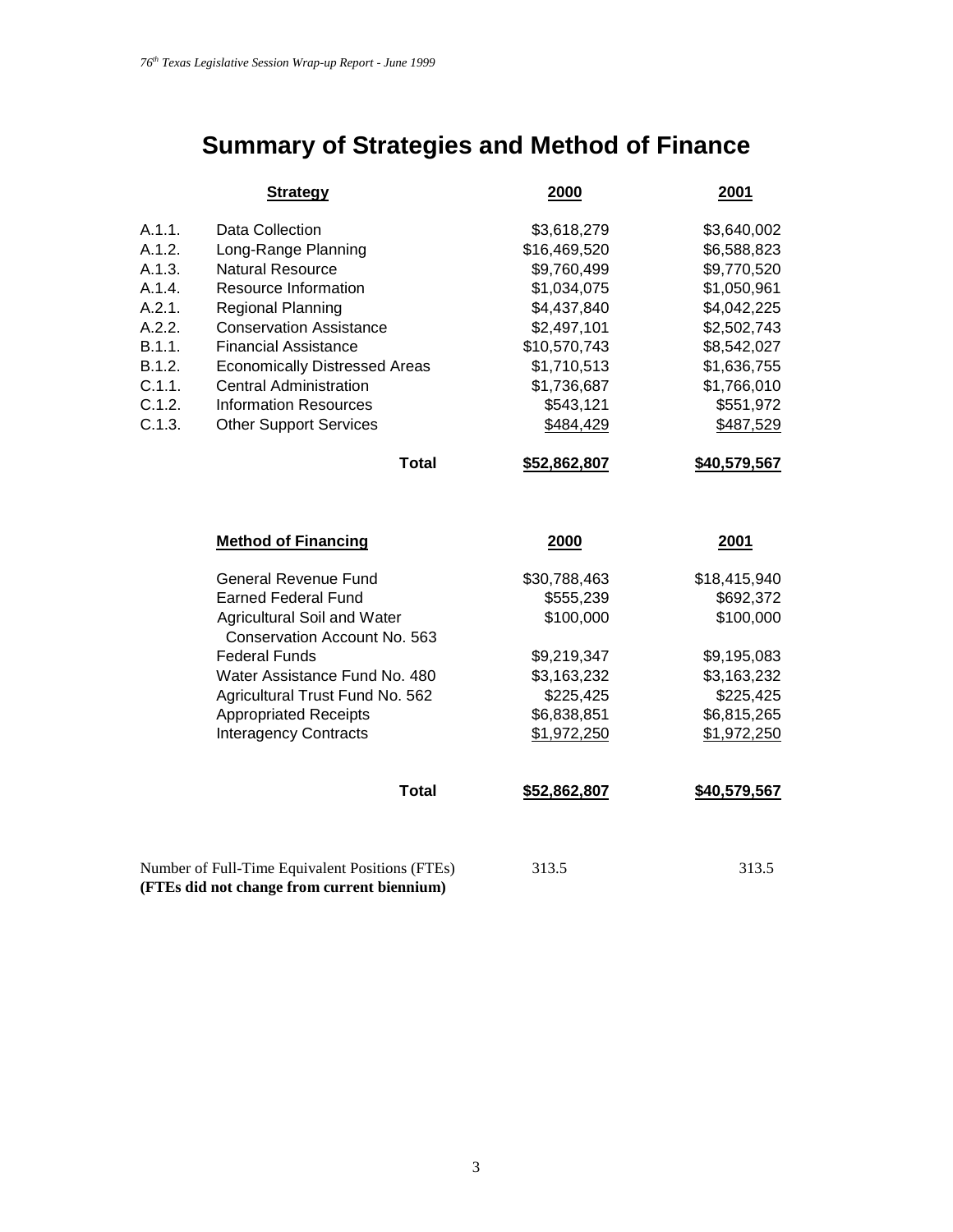## **Changes to Article IX – General Provisions**

The most significant change was the codification of numerous provisions relating to employment issues, travel, accounting and reporting requirements, expenditures by state agencies and purchasing and Historically Underutilized Business requirements. These were codified by the passage of Senate Bills 174,175,176,177 and 178, all authored by Senator Ratliff.

### **Article IX**

A Manager and Director position series for agencies using the Classification Schedule was created.

Moved all exempt positions other then agency head to the classification schedule.

Provided a \$100 per month pay raise to all state employees and to non-faculty higher education employees.

Provides agencies the option of awarding a merit salary increase as a one-time increase payment. Merits can now be awarded every six months instead of every 12 months.

Reallocated several classified positions, including some Information Technology positions, to higher pay grades.

Provided up to a \$3,000 bonus for employees of agencies and higher education institutions in certain information technology jobs.

Changes amount of leave time accrued and carried forward.

- 25 to 30 years of service  $-16$  hours accrued per month
- $30$  to 35 years of service  $-18$  hours accrued per month
- 35 years or more of service 20 hours accrued per month

Changes the limits on travel expenditures to 100 percent of what was actually expended in FY 1998.

Prohibits reimbursement for certain travel expenses when agency-wide travel limits are exceeded for more than one year.

Requires all state reimbursed out-of-state travel by an agency's executive director and board members to be reported to the Texas Ethics Commission.

Per Diem rate for board member reimbursement of actual expense for meals and lodging for instate travel has increased from \$80 to \$95.

Changes the deadline of filing agency annual reports from January  $15<sup>th</sup>$  to November  $20<sup>th</sup>$ .

Changes definition of Full-Time Equivalent employee (FTE). Also FTE number indicated in agency's bill pattern is a cap not to be exceeded without written authority from the Legislative Budget Board and Governor's Office.

The provision for high performing agencies to develop an enhanced compensation program is continued. To be eligible agencies must still achieve or exceed targets for 80 percent of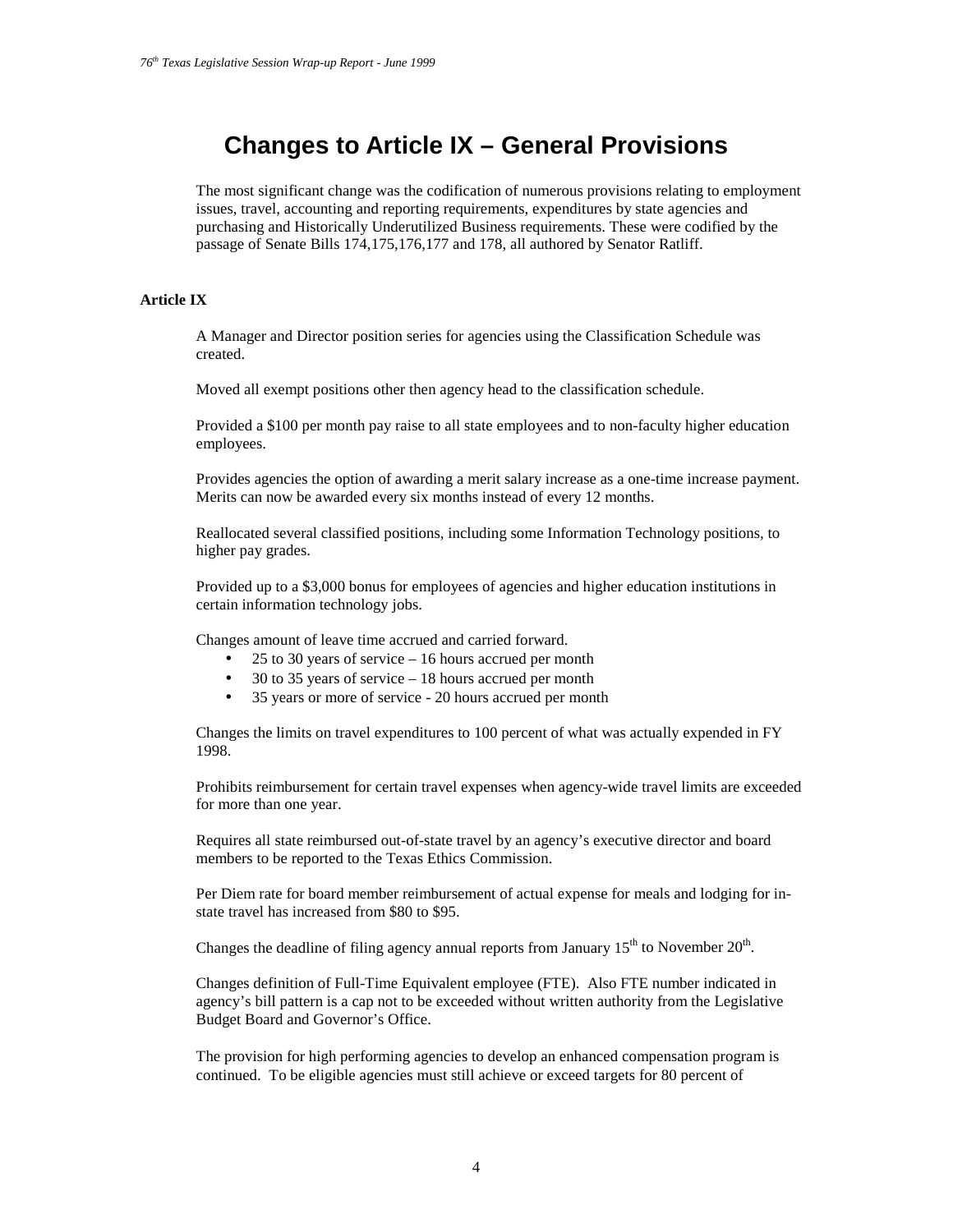established key performance measures for the fiscal year preceding the current fiscal year. Also limits the award to 6.8 percent of the employee's annual base pay.

The provision for Performance Benchmarking, which requires internal benchmarking processes and development of agency-specific benchmarking and linkage to the state-level benchmarks, remains in effect. The Governor's Office will select agencies to participate in this process.

The Board has been selected to participate in a study on Activity Based Costing. The Comptroller's Office will provide the guidance for this and the Board will receive up to \$50,000 to pay for software and consulting services for this pilot program.

Prior to expending any funds for a contract workforce, an agency must develop polices and procedures for its contract workforce, conduct a cost benefit analysis and other justification. No later than December 1<sup>st</sup> of each year, all agencies must file with the Legislative Budget Board, the Governor's Office and the State Auditor, a report on an agency's use of contract workforce.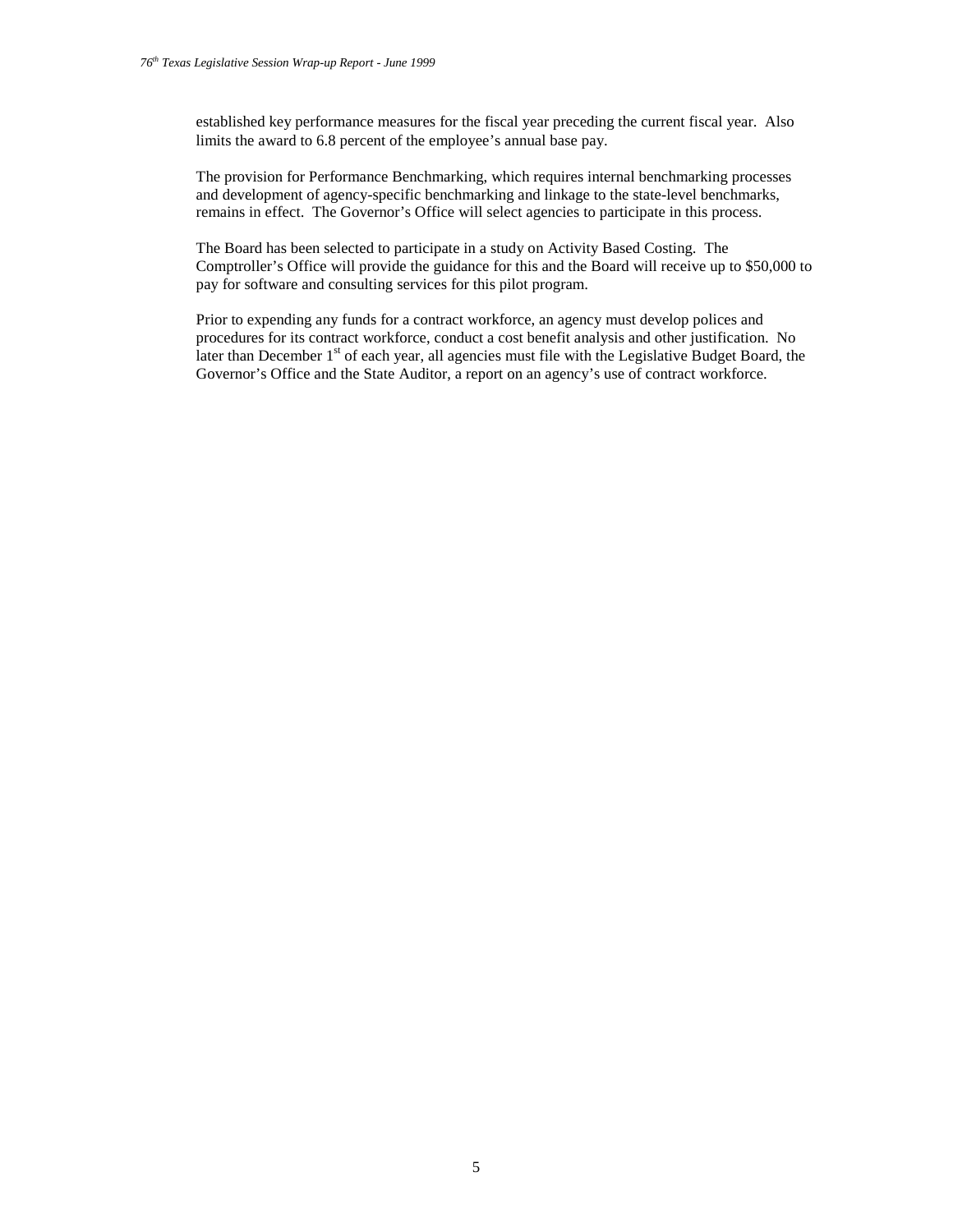## **BILLS IMPACTING TWDB**

## **HB 1592 by Robert Junell Senate Sponsor: Robert Duncan Relating to the state's share of the costs under the brush control cost-share program.** Amends Sec. 203.154 (a) Agriculture Code. Provides an increase in the state's share in the cost of a brush control project from 70% to 80%. The program as reflected in this legislation is administered by the State Soil and Water Conservation Board. **EFFECTIVE DATE:** September 1, 1999 **HB 2660 by David Swinford Senate Sponsor: Steve Ogden Relating to state drought planning and preparation.** Designates the coordinator of the Division of Emergency Management as the state drought manager responsible for managing and coordinating drought planning and response, and also expands the membership of the state drought committee. Also, provides for Texas Department of Agriculture (TDA) representation on the Regional Water Planning Groups (RWPGs) and input in the regional water planning process. **EFFECTIVE DATE:** June 19, 1999 **HB 3079 by Edmund Kuempel Senate Sponsor: J.E. Brown Relating to the development and financing of a statewide aquatic vegetation management plan.** Provides for the Texas Parks and Wildlife Commission to develop and adopt by rule a state aquatic vegetation management plan. Local governments with jurisdiction over public bodies of surface water are required to either adopt the state plan or develop and adopt a local plan. Creates an Aquatic Vegetation Management Fund as a special account within the Water Assistance Fund to provide grants for development and implementation of these plans. **EFFECTIVE DATE:** September 1, 1999 **HB 3277 by Robert Cook Senate Sponsor: Kenneth Armbrister Relating to research on agriculture production in the Gulf Coast Region and its effect on water use and availability and wildlife habitat.** Establishes an Agriculture/Wildlife Research and Management Advisory Committee within the Texas Agricultural Experiment Station. The Committee will consist of 13 members appointed for two-year terms. The Committee is to advise the Experiment Station on agriculture/wildlife research; encourage communication with other states with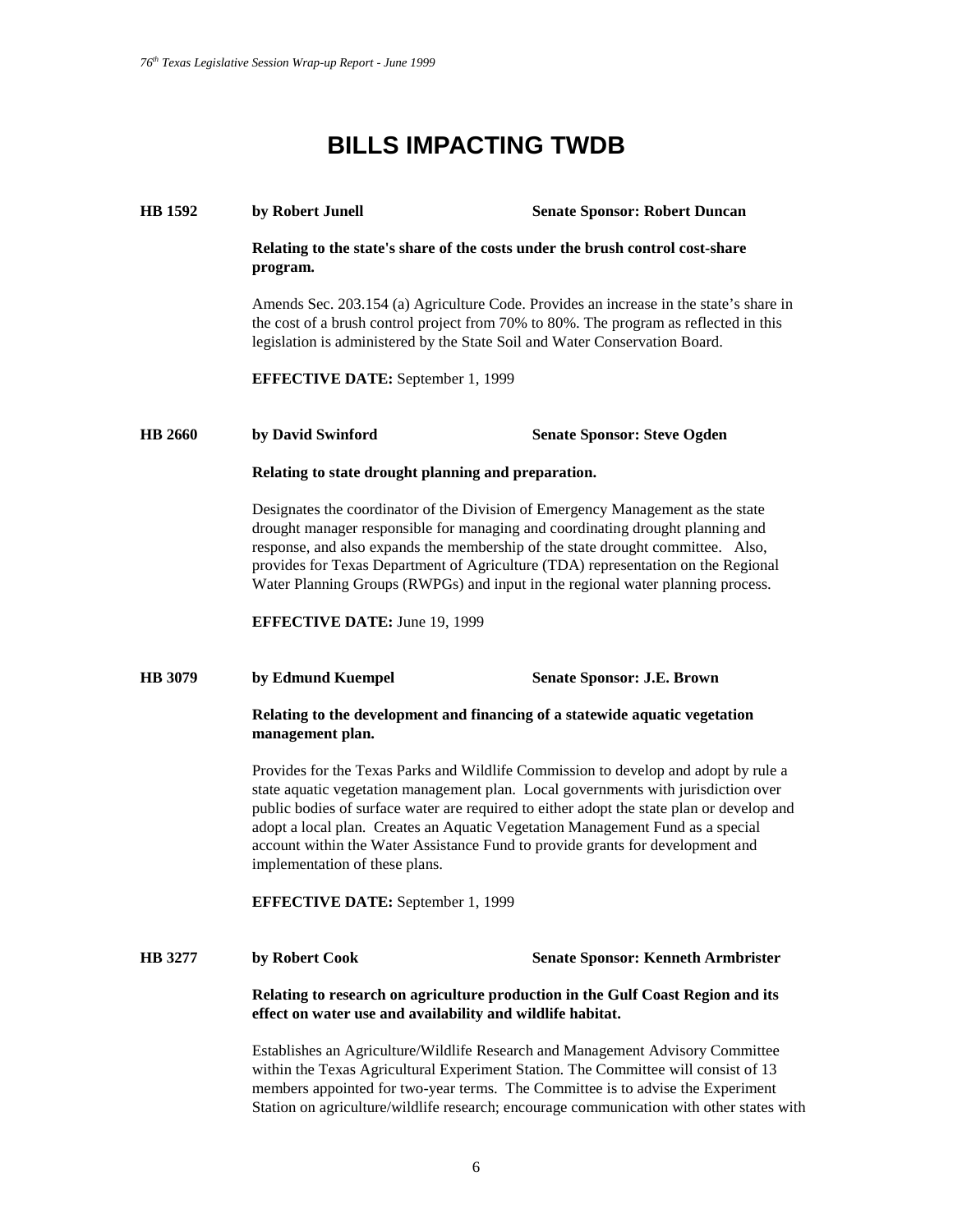similar interest in agriculture, wildlife, and water use issues; and establish a framework for more efficient management of water in the Gulf Coast Region in order to maintain wildlife habitats and agricultural production. One TWDB representative, appointed by the Executive Administrator, is required to serve on the Agriculture and Wildlife Research and Management Advisory Committee to the Texas Agricultural Experiment Station.

**EFFECTIVE DATE:** June 19, 1999

### **HJR 29 by Pete Gallego Senate Sponsor: Florence Shapiro**

**Proposing a constitutional amendment authorizing the legislature to provide that a state board, commission, or other agency shall be governed by a board composed of an odd number of three or more members.**

A constitutional amendment that will require all state boards to be composed of an odd number of members with staggered terms. Those created constitutionally can be composed of any number of members divisible by three, each serving staggered six-year terms.

**EFFECTIVE DATE:** Subject to November 2, 1999 election

### **HJR 62 by Anna Mowery Senate Sponsor: Florence Shapiro**

**Proposing a constitutional amendment to eliminate duplicative, executed, obsolete, archaic, and ineffective constitutional provisions.**

A constitutional revision, which significantly amends Article III of the State Constitution provisions, authorizing the TWDB to issue bonds. As proposed, there will not be any negative impact on the TWDB or its bond programs.

**EFFECTIVE DATE:** Subject to November 2, 1999 election

## **SB 76 by Carlos Truan House Sponsor: Kino Flores**

**Relating to requiring the Texas Natural Resource Conservation Commission to develop a water availability model for the Rio Grande.**

Directs the TNRCC to develop a water availability model for the Rio Grande River by December 31, 2003, if funds are appropriated.

**EFFECTIVE DATE:** June 19, 1999

### **SB 272** by J.E. Brown **House Sponsor: Ron Lewis**

### **Relating to regional water planning groups.**

Gives the Regional Water Planning Groups (RWPGs) the authority to enter into contracts with political subdivisions for assistance in developing and revising regional water plans. Also clarifies that the RWPGs, their members, and any employees of the political subdivision under contract with the RWPG are immune from liability for any acts or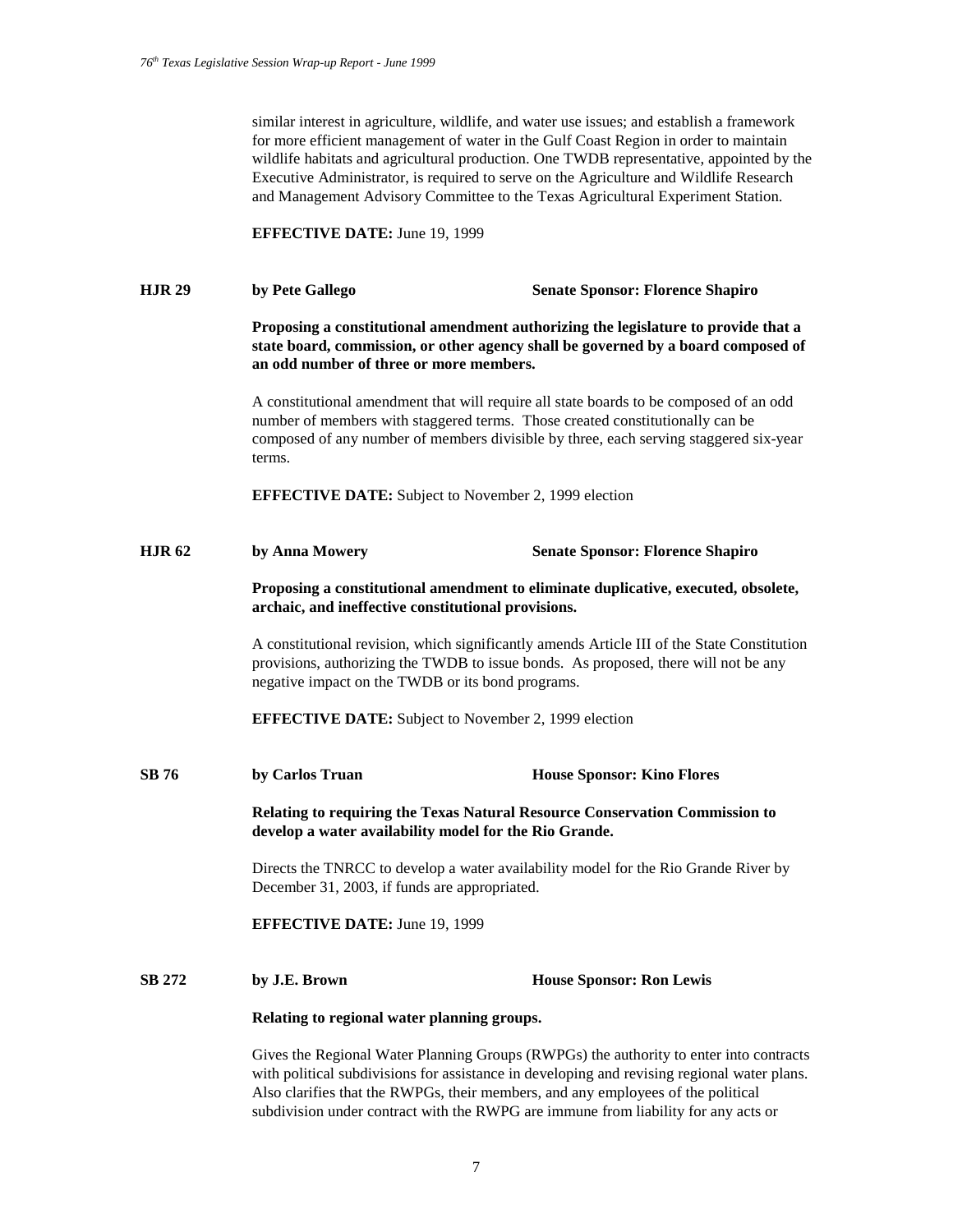omissions in the course and scope of their work with the RWPGs. If the RWPG member, or employees of the contracting political subdivision are sued for RWPG related actions or omission, the Texas Attorney General's Office will represent them. Also, requires that RWPGs maintain representation of interests comprising the region and only have to appoint additional members, if interests are not adequately represented.

**EFFECTIVE DATE:** June 19, 1999

### **SB 657 by J.E. Brown House Sponsor: Ron Lewis**

### **Relating to the development of water management strategies for periods of drought.**

Removes the requirement for the TNRCC to provide the projected amount of water that would be available when flows are at 75% and 50% of normal conditions. Also removes provisions for regional water plans to include water management strategies for flows at 75% and 50% of normal conditions. Regional water plans must identify each source of water supply in the planning area and identify factors specific to each source of water supply to be considered in determining whether or not to initiate a drought response.

**EFFECTIVE DATE:** June 19, 1999

### **SB 658 by J.E. Brown House Sponsor: Ron Lewis**

### **Relating to the dates by which regional and state water plans must be adopted.**

Changes the dates when the regional water plans and the state water plan must be adopted. The date for the regional water plans changed from September 1, 2000 to January 5, 2001, and the state water plan from September 1, 2001 to January 5, 2002.

**EFFECTIVE DATE:** June 19, 1999

### **SB 821** by Kenneth Armbrister **House Sponsor: Dora Olivo**

### **Relating to the authority of a county to operate a water or sewer utility system; granting the power of eminent domain.**

Provides counties with the authority to acquire, own, operate or contract for the operation of a water or sewer utility system to serve unincorporated areas of the county. The county can also issue bonds to finance the water or sewer system.

**EFFECTIVE DATE:** May 24, 1999

### **SB 991 by Eddie Lucio House Sponsor: David Counts**

### **Relating to the operations of the Texas Water Bank.**

Amends the Texas Water Code to allow the TWDB to implement water conservation measures in irrigation districts through the Texas Water Bank with the resulting water saved to be deposited into the Water Bank for transfer to municipalities, industries or other agricultural users.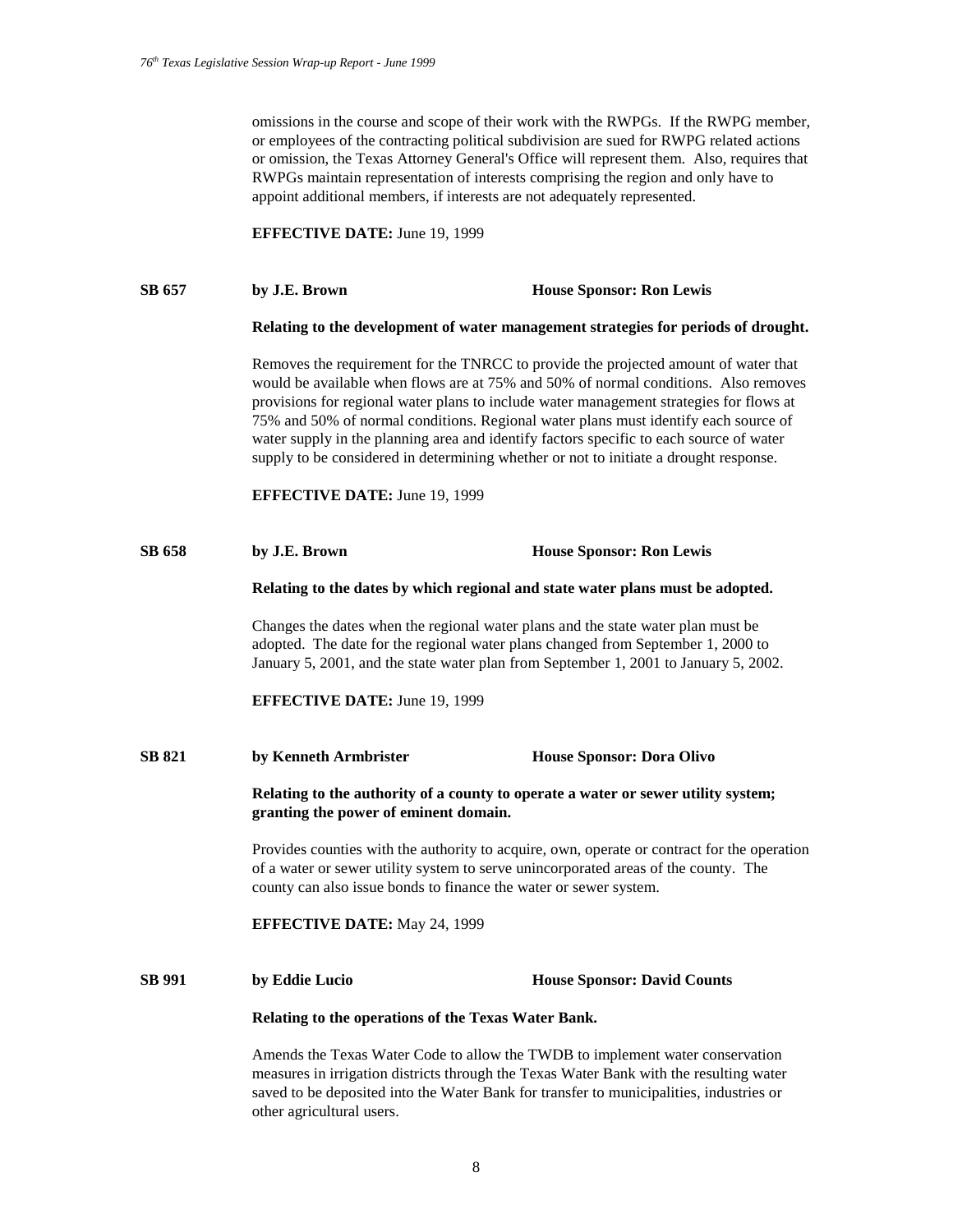### **EFFECTIVE DATE:** May 10, 1999

### **SB 1301 by J.E. Brown House Sponsor: Ron Lewis**

### **Relating to water conservation measures required in a county during a declared drought disaster.**

Amends Section 16.055, Water Code, adding subsections (g), (h), and (i). These subsections require counties to publish notification of declaration of state of disaster and provide notice to the chair of the local regional planning group and to each person or entity in the county that is required to develop a water conservation or drought contingency plan. Receipt of this notice will require immediate implementation of those plans.

**EFFECTIVE DATE:** September 1, 1999

### **SB 1310** by J.E. Brown **House Sponsor: Robert Cook**

### **Relating to providing for representation of agricultural interests in the water resource planning and management activities of the state.**

Provides for the Texas Department of Agriculture (TDA) representation on the Regional Water Planning Groups and input in the regional water planning process.

**EFFECTIVE DATE:** June 18, 1999

### **SB 1421 By Eddie Lucio House Sponsor: Henry Cuellar**

**Relating to the regulation of the subdivision or development of land in certain economically distressed areas, including colonias, and certain other areas; providing penalties.**

The Omnibus Colonia Bill, which will improve the administration of the Economically Distressed Areas Program (EDAP). The bill includes provisions recommended by TWDB, the Offices of the Attorney General and Secretary of State, the Senate IRTT Committee, and the Border Water Works Group. It also incorporates various legislation filed by Senators Shapleigh, Lucio, Truan and Zaffirini and Representative Cuellar.

### **Highlights of SB 1421**

**For residents of certain existing unplatted colonias:** allows utility service hook-ups.

- **-** Currently, laws intended to prevent the sprawl of new colonia development operate to prevent some colonia residents from hooking up to utilities within colonias with the utility service.
- SB 1421 allows water, wastewater, electric and gas service hook-ups in existing, but unplatted colonias, if the colonia has water service and the residents are within 750 feet of such service, or more than 750 feet if water service is feasible.

**For the Governor/Secretary of State:** authorizes state agency coordination on colonia activities.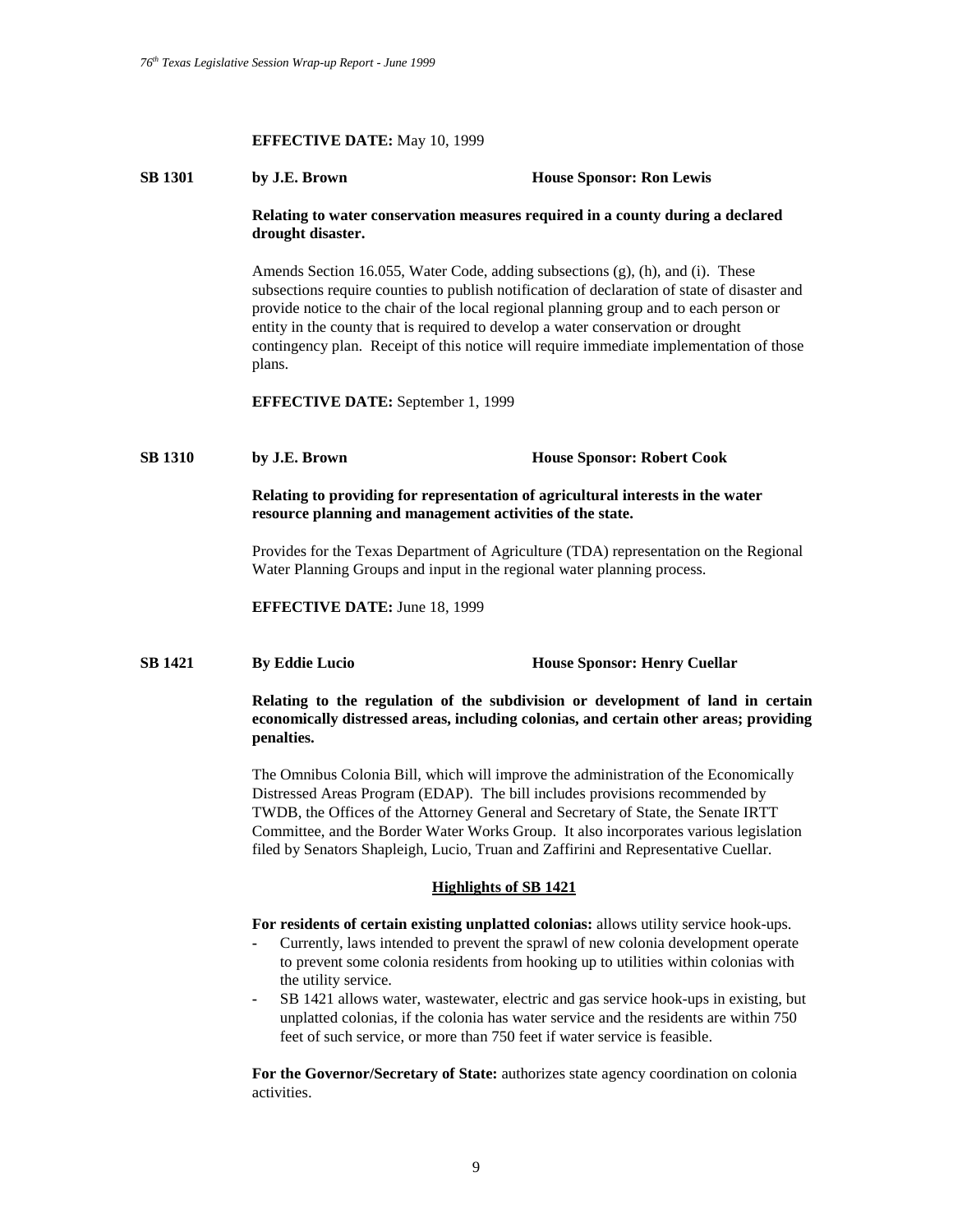**-** Governor may appoint a colonia coordinator position with authority to convene state agency work groups and to appoint six county ombudsmen to coordinate funding and construction activity. Ombudsmen will be located in Cameron, Hidalgo, Starr, Webb, Maverick and El Paso Counties.

**For Counties within 50 miles of the Texas/Mexico Border:** provides assistance in addressing problems.

- **-** Allows border counties to create a planning commission to review and approve or deny subdivision plats.
- **-** Allows border counties to approve a plat of an existing grandfathered subdivision when the existing subdivision cannot meet county drainage, road right-of-way, solid waste, electric, or gas service standards.
- **-** Allows border counties to hire a subdivision inspector and charge a fee.

### **For the Attorney General's Office:** increases colonia enforcement by closing loopholes.

- **-** Closes subdivision enforcement loopholes by making existing regulations apply to subdivisions of two or more lots (rather than four or more lots) and to areas within the extra-territorial jurisdictions of cities.
- **-** Allows Model Subdivision Rules to be adopted under the Administrative Procedures Act and reinstates fines, injunctions, and venues in Travis County which were inadvertently repealed in recodification of Chapter 7 of the Water Code.

### **For the Texas Water Development Board:**

- **-** Allows TWDB to assist struggling applicants in hiring engineers, and as a last resort, to undertake the planning process when planning efforts have been too slow or inadequate.
- **-** Allows TWDB to require an application for colonia grant funds to include an assessment by TNRCC of the Managerial, Financial, and Technical (MFT) capability of the applicant; and to condition the award of the grant on MFT capability or deny for lack of MFT capability.
- **-** Prohibits the revenues from a colonia grant fund project from being used for transfers to a city's general revenue fund.
- **-** Transfers the responsibility of issuing a finding of public health nuisance for EDAP project grants greater than 50 percent from the TNRCC to the Texas Department of Health.
- **-** Redefines economically distressed areas by deleting the 80 percent occupancy requirement, but still requires that there was an established residential subdivision as of June 1, 1989.

### **For the Texas Natural Resource Conservation Commission:**

- **-** Adds new Water Code 5.124 providing TNRCC authority to award resource conservation/environmental protection grants.
- **-** Requires TNRCC to set standards and award a certificate of convenience and necessity (CCN) based on assessing Managerial, Financial, and Technical (MFT) capacity when there is a dispute between two utilities to serve an EDAP area.
- **-** Amends Plumbing License Law to allow unlicensed plumbing for TNRCC sanctioned self-help projects within an EDAP county and an area meeting the definition of an economically distressed area.

### **EFFECTIVE DATE:** September 1, 1999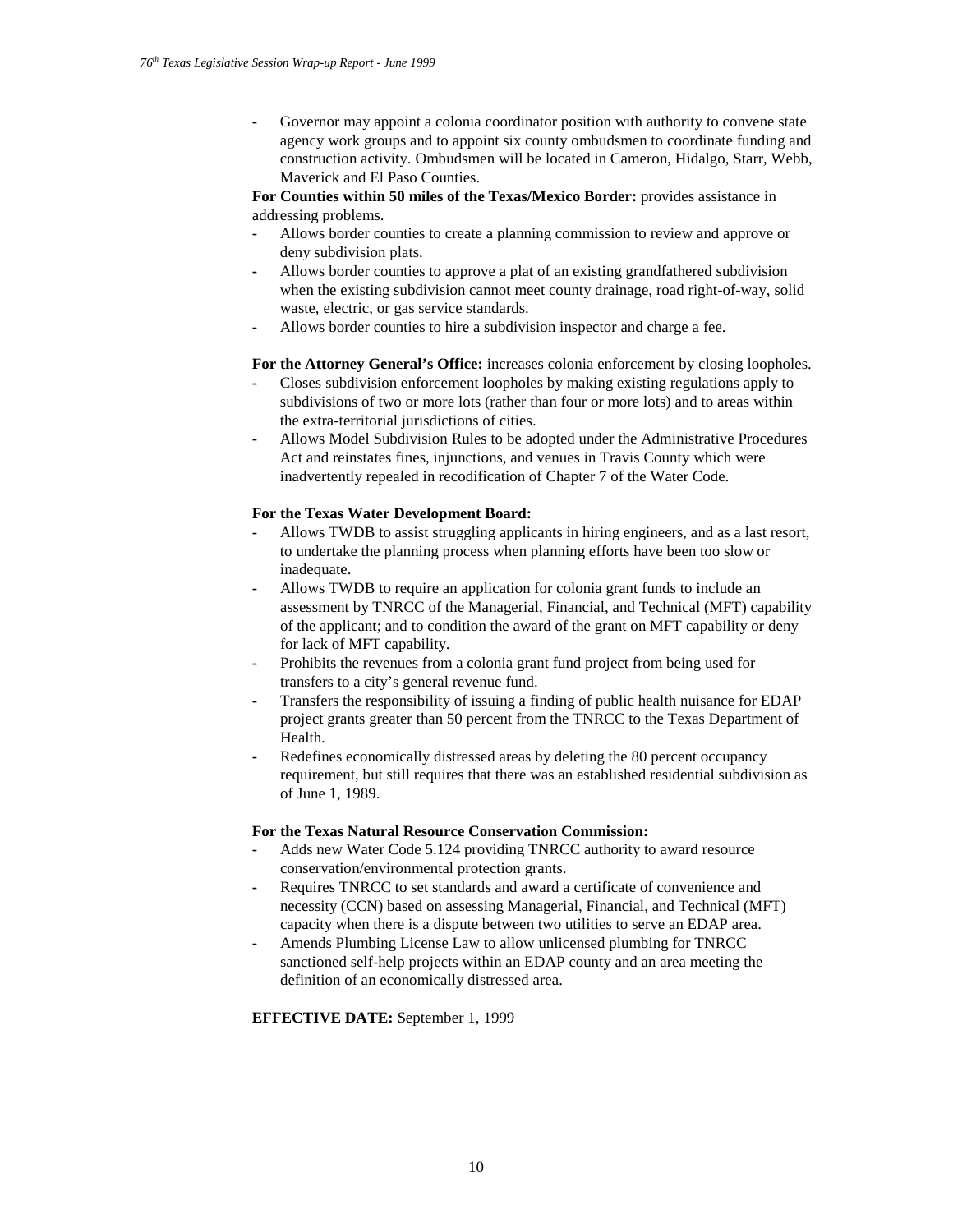## **SB 1593** by J.E. Brown **House Sponsor: David Counts Relating to development of a water supply reservoir project at a site known as the Allens Creek Reservoir site in Austin County, Texas, and providing for the issuance of certain water rights permits to the Texas Water Development Board.** Authorizes the TWDB to use the state participation program to purchase up to a 50% interest in the Allens Creek Reservoir project, including 100% of the reservoir site. Directs the TNRCC to reissue the abandoned Allens Creek water rights permit upon application by the TWDB. Also grants the TWDB additional water rights to the unappropriated flows of the Brazos River and Allens Creek. **EFFECTIVE DATE:** September 1, 1999 **SB 1862** by Bill Ratliff **House Sponsor: Tracy King Relating to the state participation program of the Texas Water Development Board.** Allows the TWDB to charge an administrative fee to recover costs associated with processing, monitoring and auditing state participation projects. The fee is an amount necessary to recover costs to be incurred in administering the project over its life. The fee may be collected in one or more payments. **EFFECTIVE DATE:** September 1, 1999 **SCR 56 by Jon Lindsay House Sponsor: Ron Lewis Encouraging the Texas Natural Resource Conservation Commission to eliminate duplication between its Section 401 water quality certification program and the review conducted by the United States Army Corps of Engineers.** The resolution resolves that it is the intent of the Legislature that TNRCC should eliminate duplication between its Section 401 water quality certification program and the review conducted by the United States Army Corps of Engineers under Section 404(b) of the federal Clean Water Act. It further resolves that TNRCC should amend its rules to waive certification review of Corps permitted projects, except where it's necessary to maintain a federally delegated or approved program. It also establishes that it is the intent of the legislature that TNRCC be no more stringent than the federal government in its review process, and that any savings realized by eliminating duplication should be utilized by TNRCC to meet the demands of its water quality protection program. **EFFECTIVE DATE:** Vetoed by the Governor **SCR 68** by Kenneth Armbrister **House Sponsor: David Counts Creating an interim study committee to coordinate emergency efforts during floods and other natural disasters.**

A resolution to create a committee to conduct a blue ribbon study to examine ways to improve coordination among the Texas Natural Resource Conservation Commission, the Texas Water Development Board, the Small Business Administration, volunteer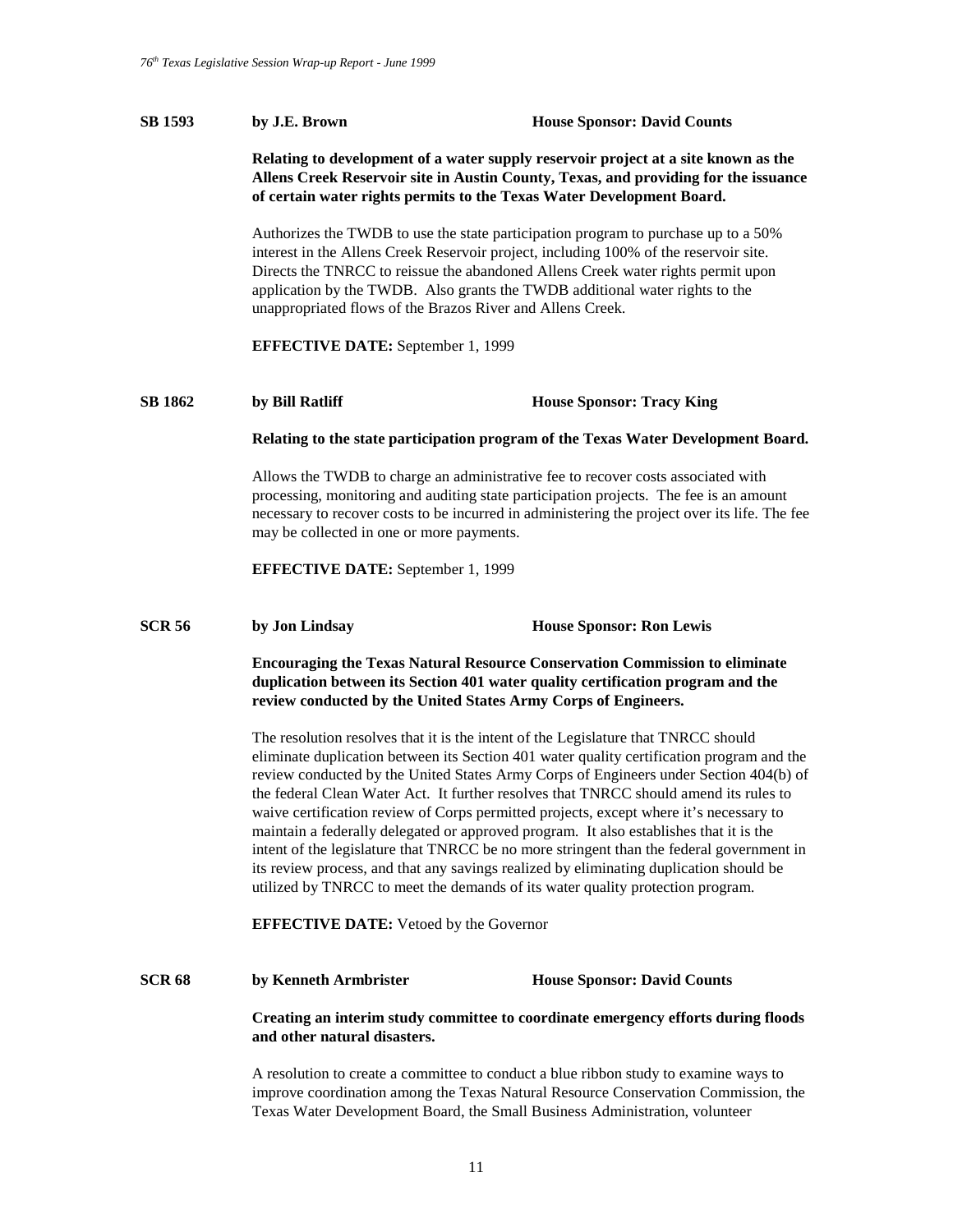organizations, the Division of Emergency Management, the General Land Office, and the Texas Department of Transportation in mitigating damage by taking action before, as well as providing disaster assistance after, flooding and other natural disasters and to streamline the provision of disaster assistance.

**EFFECTIVE DATE:** June 19, 1999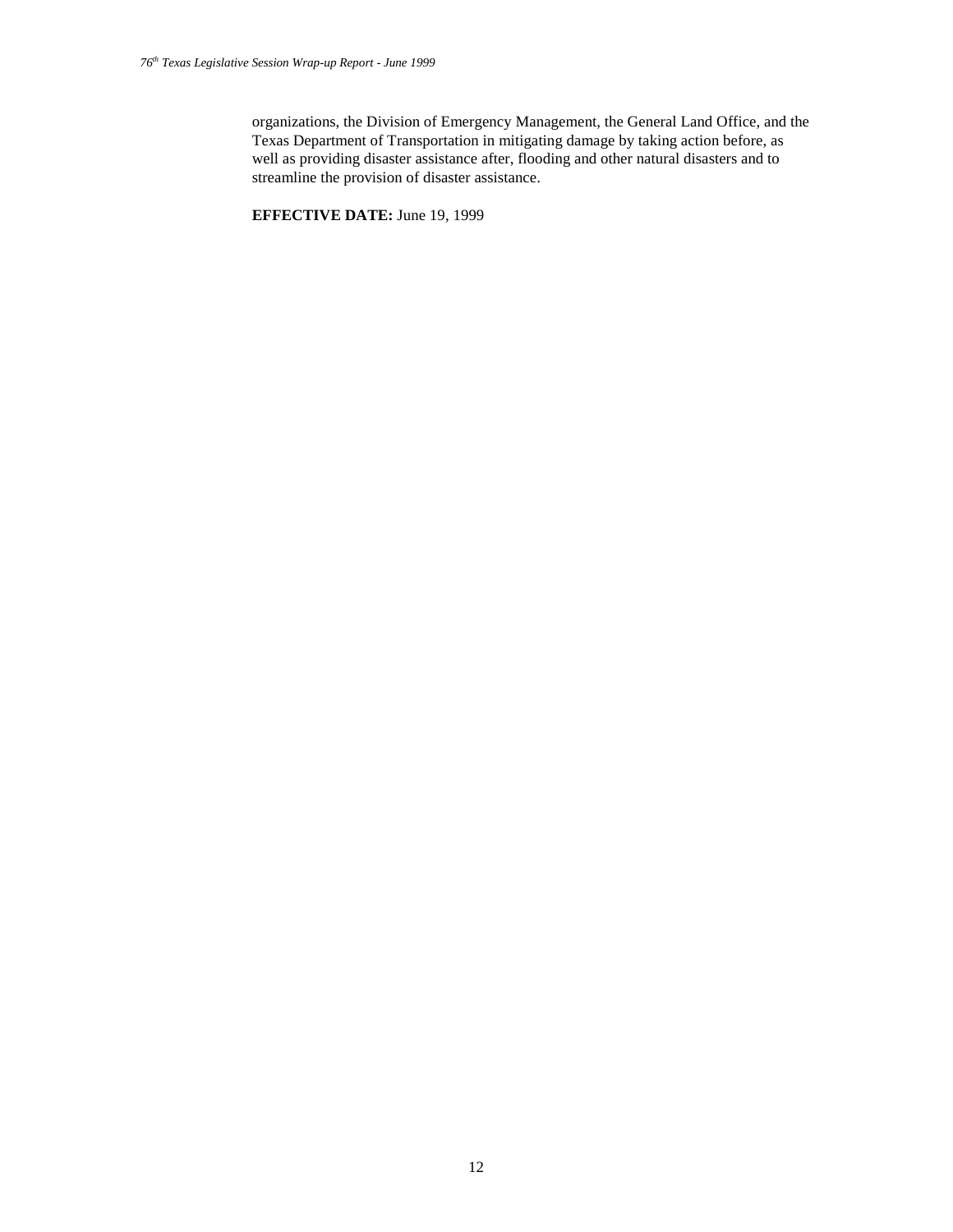## **EDAP ISSUES**

## **HB 1982 by Fred Hill Senate Sponsor: Carlos Truan Relating to the effect of a municipal annexation on a colonia's continued eligibility for certain assistance.** Allows a colonia annexed by a municipality prior to September 1, 1999 to remain eligible for five years from annexation for any form of assistance for which the colonia would have been eligible if the annexation had not occurred. **EFFECTIVE DATE:** September 1, 1999 **HB 3682 by Roberto Gutierrez Senate Sponsor: Eliot Shapleigh Relating to authorizing a state agency to waive a matching funds requirement for an economically disadvantaged county.** State agencies may waive or adjust any matching fund requirement that is a condition for a county to receive a grant or other form of financial assistance from the agency. This applies only to those counties that meet the criteria of an economically disadvantaged

**EFFECTIVE DATE:** June 19, 1999

county.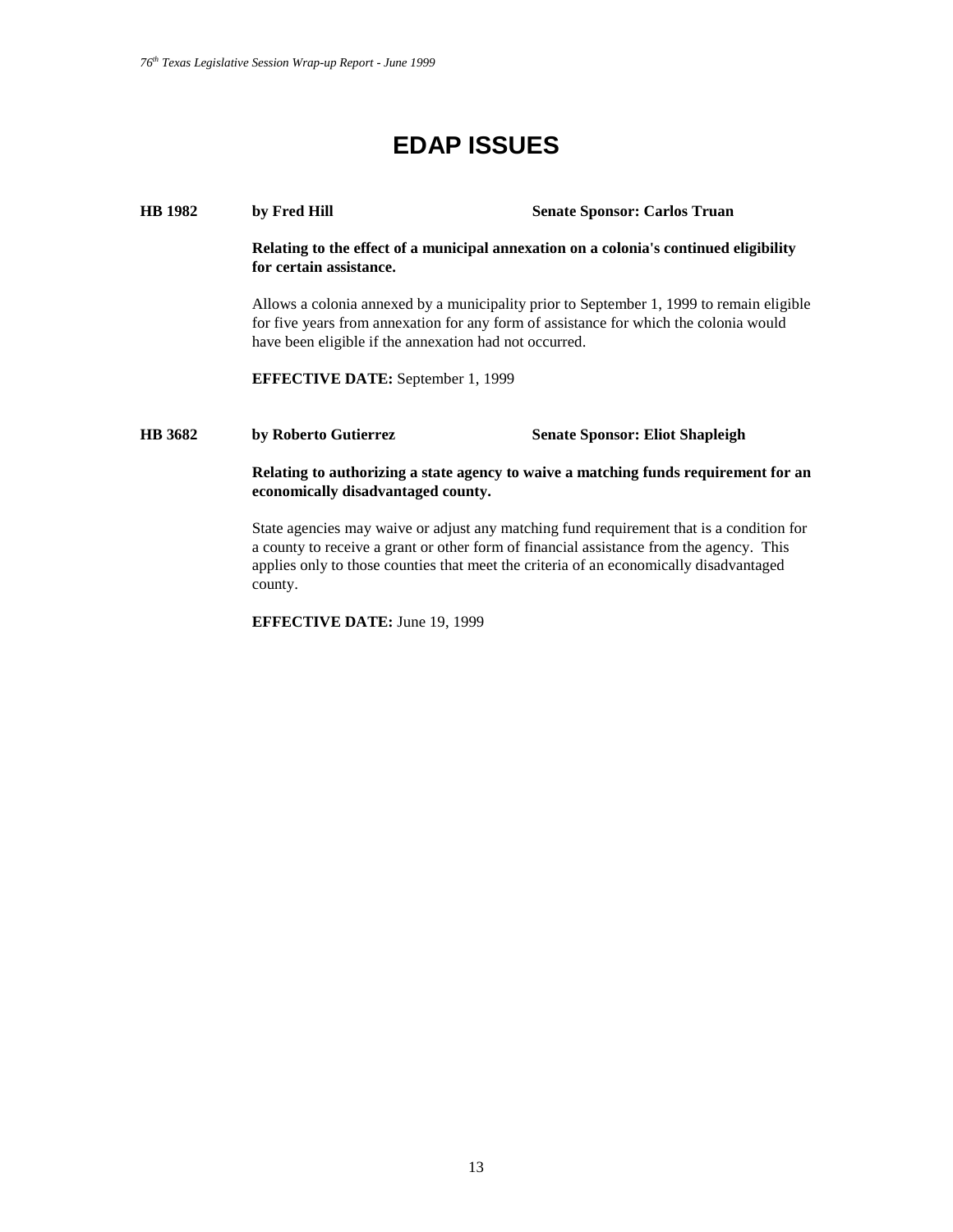### **EMPLOYEE ISSUES**

### **HB 341 by Brian McCall Senate Sponsor: Jane Nelson**

**Amending the State Labor Code to add new language on employers disclosing information regarding certain employees or former employees.**

An employer may disclose information about a current or former employee's job performance to a prospective employer of the current or former employee, on the request of the prospective employer or employee. An employer who discloses information about current or former employees under this law is immune from civil liability for that disclosure or any damages proximately caused by that disclosure unless it is proven by clear and convincing evidence that the information disclosed was known by that employer to be false at the time the disclosure was made or that the disclosure was made with malice or reckless disregard for the truth or falsity of the information disclosed.

**EFFECTIVE DATE:** September 1, 1999

### **HB 558 by Bob Hunter Senate Sponsor: Carlos Truan**

### **Requiring state employee proof of selective service registration.**

A state agency may not hire a person who is a citizen of the United States unless the proposed new hire has presented proof that they have registered with the selective service system as required by federal law or they provide proof that they are exempt from registering with the selective service system. This new law would not apply to a person who has been employed with the state prior to September 1, 1999, as long as the person's employment with that agency is continuous.

**EFFECTIVE DATE:** September 1, 1999

### **HB 2509 by Dawnna Dukes Senate Sponsor: Eliot Shapleigh**

### **Relating to business administration of workers' compensation.**

Allows state employees to use their annual leave when they exhaust their sick leave while out due to an injury. If they choose this election, they cannot receive any income benefits until they have exhausted their annual leave benefits.

**EFFECTIVE DATE:** September 1, 1999

### **SB 223 by Steve Ogden Senate Sponsor: Robert Junell**

### **Relating to restrictions on spending by state agencies for certain employee training or certain membership dues.**

Requires state agencies to establish written procedures and adopt a policy governing the training of employees to include rules that set requirements for employees that are receiving certain training. Before spending monies on training for state employees, the agency must adopt these rules. This would not include training required by state or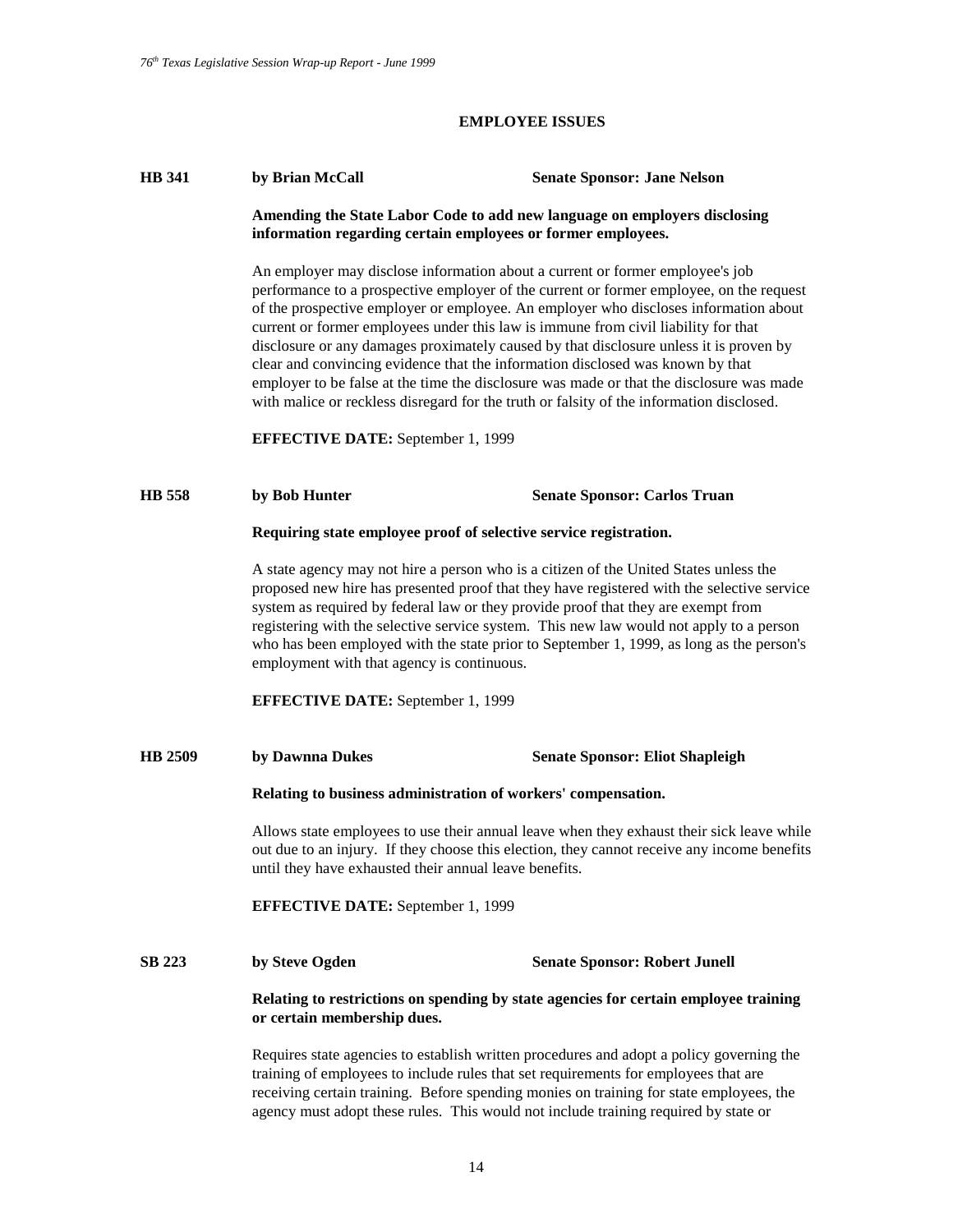federal law or that is determined necessary by the agency and offered to all employees performing similar jobs. State agencies will be required to prepare and submit an annual report to the Legislative Budget Board (LBB) detailing the amount of money expended by the agency in the preceding fiscal year for training subject to this subchapter.

In addition, a state agency that pays membership dues to an organization that pays all or part of the salary of a person required to register under Chapter 305, shall notify the LBB, Senate Finance and House Appropriations Committees of the payment. It should include the name of the organization, the amount of the membership dues, and the person or persons hired by the organization that is required to register under Chapter 305.

### **EFFECTIVE DATE:** September 1, 1999

### **SB 1130 by Kenneth Armbrister House Sponsor: Sherri Greenberg**

### **Relating to programs and systems administered by the Employees Retirement System of Texas.**

Provides the following changes to Employment Retirement Systems (ERS):

- expedites the refund of member accounts;
- modifies retirement eligibility for certain peace officers;
- allows service credit for annual leave and accrued compensatory time for the purpose of determining retirement eligibility;
- provides a partial lump sum distribution option;
- modifies the composition and investment authority of the system's insurance contingency reserve fund;
- provides an annuity increase for ERS retirees and survivor annuitants;
- allows annuitants to obtain accelerated benefits from life insurance policies;
- authorizes a continued state contribution toward survivor insurance coverage; and
- makes other administrative and technical changes.

**EFFECTIVE DATE:** September 1, 1999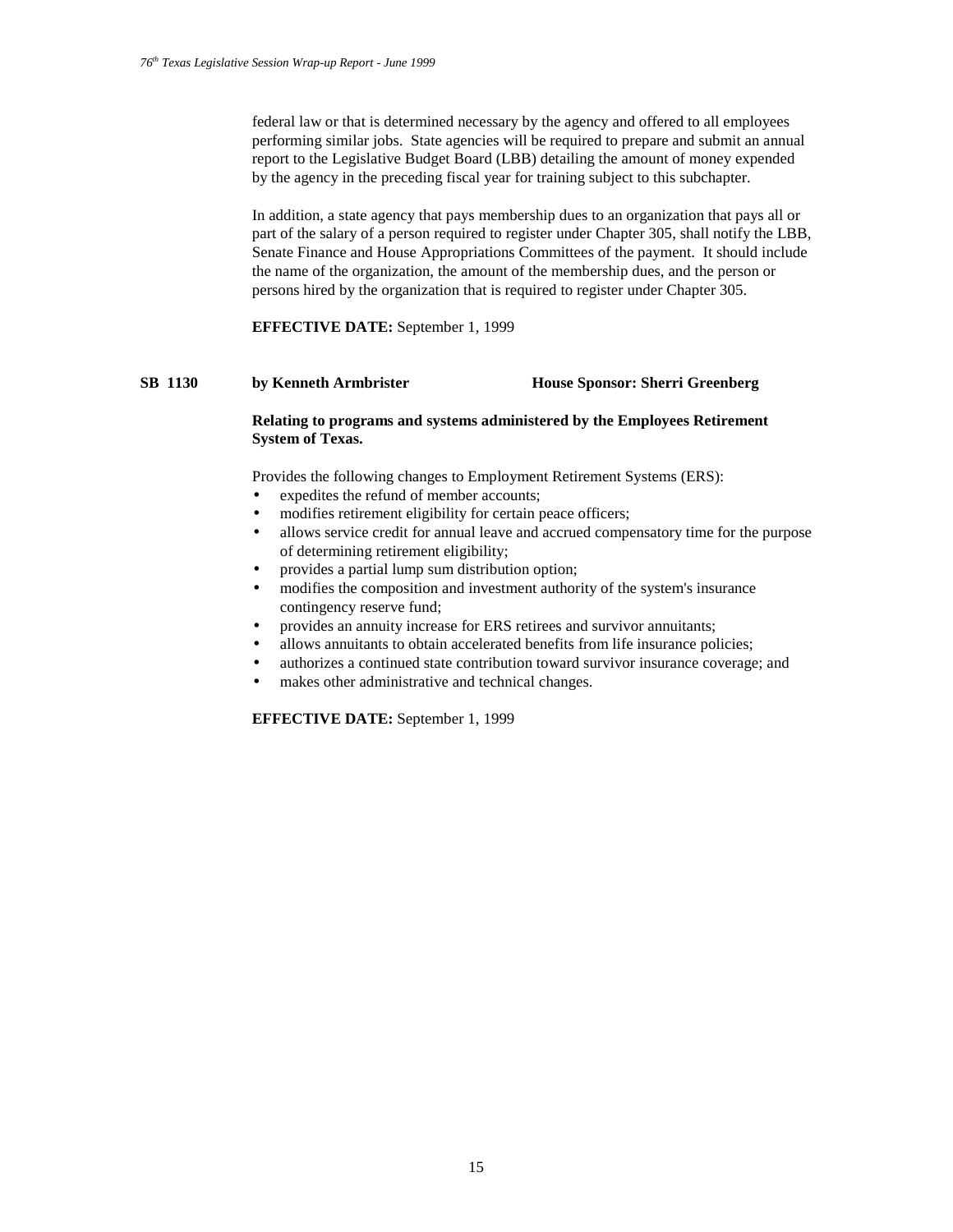## **GENERAL GOVERNMENT**

## **HB 340 by Gary Walker Senate Sponsor: Teel Bivins Relating to the exemption from permitting requirements for certain wells in a groundwater conservation district.** Section 36.117(a), Texas Water Code is amended to delete the exemption of jet wells in a groundwater conservation district used for domestic purposes from permitting requirements. **EFFECTIVE DATE:** September 1, 1999 **HB 732 by Fred Bosse Senate Sponsor: J.E. Brown Relating to stormwater management and regulation by certain political subdivisions; providing a penalty.** Creates regulations for stormwater management plans of certain political subdivisions to comply with National Pollution Discharge Elimination System requirements. Appears to affect only Harris County. **EFFECTIVE DATE:** May 28, 1999 **HB 1016 by Glen Maxey Senate Sponsor: Rodney Ellis Relating to the manner in which state agency reports are made available to members of the legislature.** Authorizes state agencies to send reports to the Legislature via the Internet, and then send paper copies upon request. Written notice must be sent to all legislators that the report is available, briefly describing the subject matter of the report, that it is available electronically and a printed copy will be furnished upon request. **EFFECTIVE DATE:** September 1, 1999 **HB 1074 by Mike Krusee Senate Sponsor: Jeff Wentworth Relating to public notification of certain accidental discharges or spills into water.** Requires notice that the Texas Natural Resource Conservation Commission be notified of any accidental discharge or spill to include exact location, volume and content of the discharge or spill. **EFFECTIVE DATE:** September 1, 1999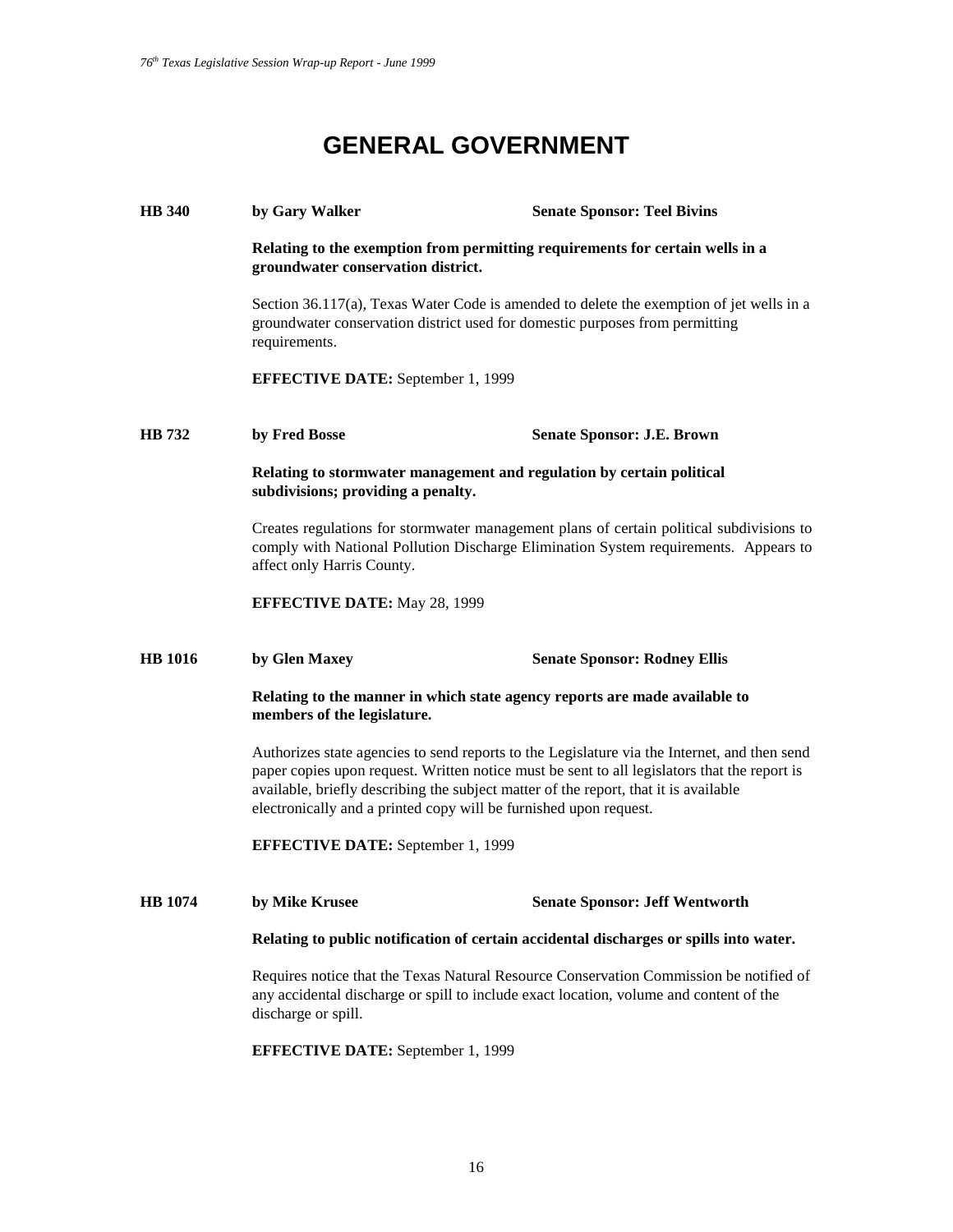### **HB 1085 by Bob Hunter Senate Sponsor: Eliot Shapleigh**

### **Relating to state agency records management officers.**

Each agency head shall act as or appoint an eligible employee to be the Records Management Officer for the agency. An employee is eligible to be appointed in this title if the employee reports directly to the agency head or to a deputy executive director. Training will be provided, in conjunction with the Department of Information Services, for records management and technology staff to assist them in managing records in an electronic format.

**EFFECTIVE DATE:** September 1, 1999

### **HB 1283 by David Counts Senate Sponsor: J. E. Brown**

**Relating to general permits for the discharge of wastewater.**

Amends Section 26.040, Texas Water Code to add stormwater to the types of discharges eligible for a general discharge permit form the Texas Natural Resource Conservation Commission. Also amends procedures for public notice and notice of intent with respect to general permits.

**EFFECTIVE DATE:** September 1, 1999

### **HB 1291 by Kenneth Brimer Senate Sponsor: Chris Harris**

**Relating to the single certification of a water or sewer utility in an area incorporated or annexed by a municipality.**

Adds fresh water supply districts operating under Chapter 53 of the Water Code to the types of entities subject to the single certification procedures of Section 13.255 of the Water Code.

**EFFECTIVE DATE:** August 30, 1999

**HB 1328** by D.R. Uher Senate Sponsor: Eliot Shapleigh

### **Relating to the regulation of the practice of professional land surveying.**

Modification of Professional Land Surveying (PLS) statute to add specificity to the description of what qualifies as public land surveying.

**EFFECTIVE DATE:** June 19, 1999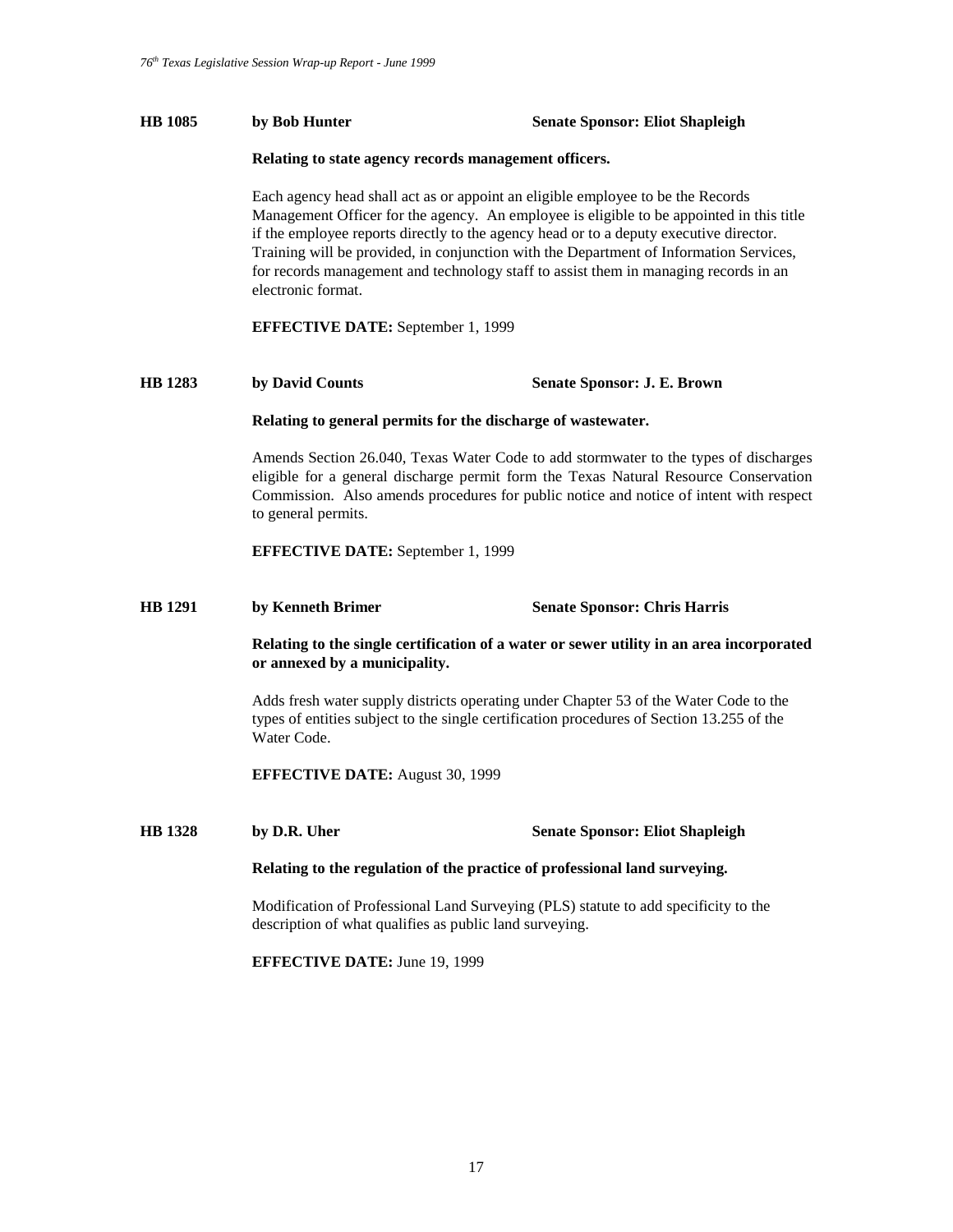| <b>HB</b> 1479                       | by Ron Clark                                                                                                                                                                                                                                                                                     | <b>Senate Sponsor: Teel Bivins</b>                                                                                                                                                       |  |
|--------------------------------------|--------------------------------------------------------------------------------------------------------------------------------------------------------------------------------------------------------------------------------------------------------------------------------------------------|------------------------------------------------------------------------------------------------------------------------------------------------------------------------------------------|--|
|                                      | Relating to wastewater discharge permits.                                                                                                                                                                                                                                                        |                                                                                                                                                                                          |  |
|                                      | Amends Section 26.028, Texas Water Code to allow the Texas Natural Resource<br>Conservation Commission to approve an application to renew or amend a wastewater<br>quality of the waste discharged.                                                                                              | discharge permit if the applicant is not increasing significantly the quantity of discharge<br>or changing the pattern or place of discharge and the permit will maintain or improve the |  |
|                                      | <b>EFFECTIVE DATE:</b> September 1, 1999                                                                                                                                                                                                                                                         |                                                                                                                                                                                          |  |
| <b>HB</b> 1848                       | by Tracy King                                                                                                                                                                                                                                                                                    | <b>Senate Sponsor: J.E. Brown</b>                                                                                                                                                        |  |
|                                      | Relating to the composition of the Texas Groundwater Protection Committee.                                                                                                                                                                                                                       |                                                                                                                                                                                          |  |
|                                      | Allows a representative of the Water Well Drillers and Water Well Pump Installers<br>Program to be a member of the Texas Groundwater Protection Committee (GWPC).                                                                                                                                |                                                                                                                                                                                          |  |
|                                      | <b>EFFECTIVE DATE:</b> August 30, 1999                                                                                                                                                                                                                                                           |                                                                                                                                                                                          |  |
| <b>HB</b> 1895                       | by Glen Maxey                                                                                                                                                                                                                                                                                    | <b>Senate Sponsor: Gonzalo Barrientos</b>                                                                                                                                                |  |
|                                      | Relating to the management of software licenses by state agencies.                                                                                                                                                                                                                               |                                                                                                                                                                                          |  |
|                                      | Requires Department of Information Resources, General Services Commission, State<br>Auditor's Office, and Comptroller's Office to create an interagency panel to develop<br>curricula for software portfolio management and requires state agencies to "donate"<br>on desktops and portable PCs. | resources to support this activity. Also requires that agencies audit the software installed                                                                                             |  |
|                                      | <b>EFFECTIVE DATE:</b> September 1, 1999                                                                                                                                                                                                                                                         |                                                                                                                                                                                          |  |
| <b>HB</b> 3084                       | by Robert Junell                                                                                                                                                                                                                                                                                 | <b>Senate Sponsor: Bill Ratliff</b>                                                                                                                                                      |  |
|                                      | Relating to the creation and re-creation of funds and accounts in the state treasury,<br>the dedication and rededication of revenue, and the exemption of unappropriated<br>money from use for general governmental purposes.                                                                    |                                                                                                                                                                                          |  |
|                                      | Section 403.094, Government Code as enacted by the 72 <sup>nd</sup> Texas Legislature, contains<br>funds, accounts, dedicated revenue and unappropriated money in the state treasury.                                                                                                            | provision for the abolishment of dedications in existence prior to August 31, 1995, unless<br>otherwise expressly exempted. This bill provided regulations and exemptions for certain    |  |
| <b>EFFECTIVE DATE: June 19, 1999</b> |                                                                                                                                                                                                                                                                                                  |                                                                                                                                                                                          |  |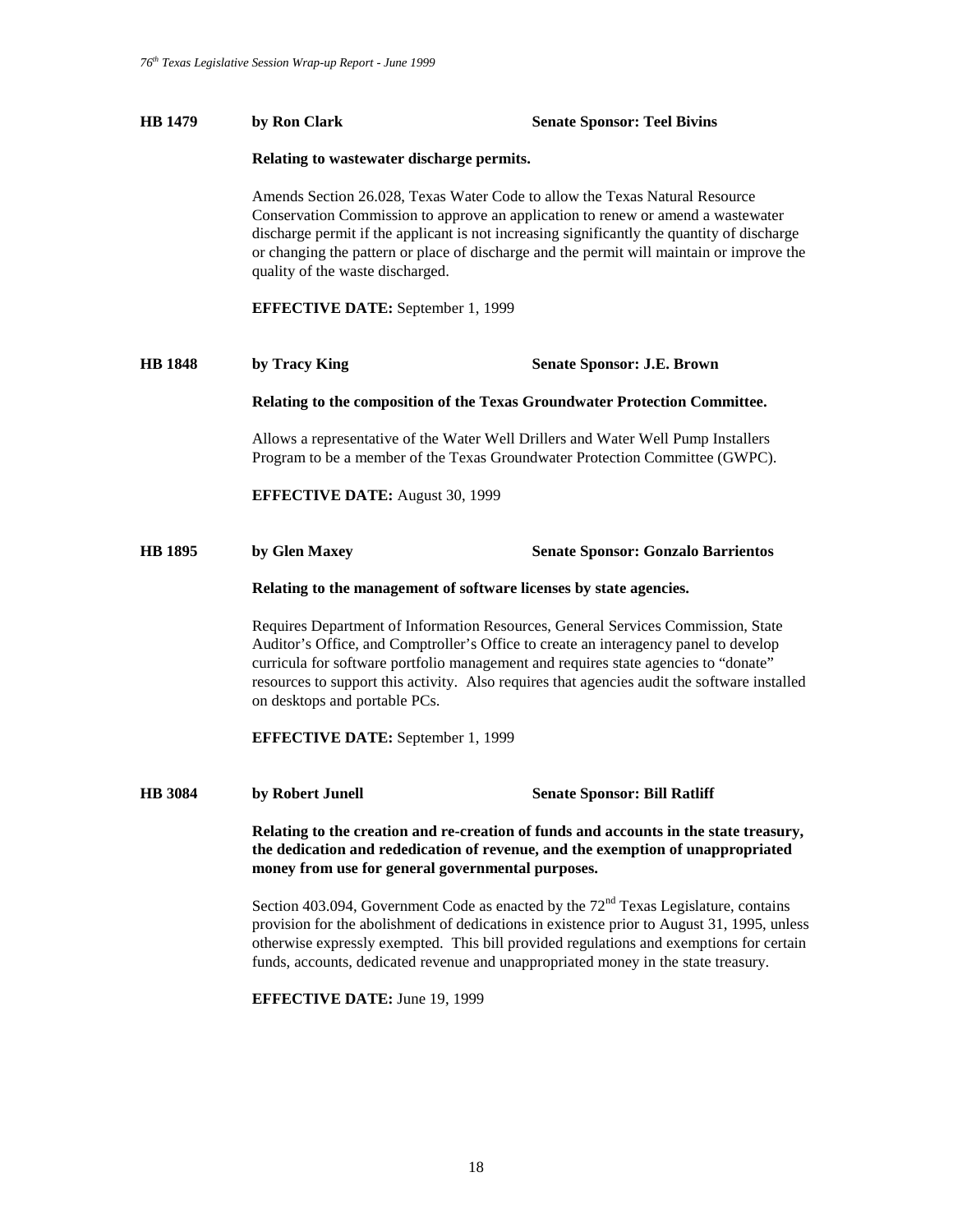### **HB 3125 by Warren Chisum Senate Sponsor: Troy Fraser**

### **Relating to the management of vehicles by the state.**

Requires the General Services Commission (GSC) to develop a Vehicle Management Plan for the state's vehicle fleet. GSC is to consider "centralizing" all fleets. Institutes a vehicle-purchasing moratorium for FY 2000.

**EFFECTIVE DATE:** September 1, 1999

### **HB 3561 by Vilma Luna Senate Sponsor: Carlos Truan**

### **Relating to grant-making authority of the Texas Natural Resource Conservation Commission**

Establishes requirements for grant applications, selection for grantees, funding and program activities eligible for grants from the Texas Natural Resource Conservation Commission, while exempting certain grants and grantees for state purchasing and bidding requirements when these requirements are not appropriate to the particular grant being offered.

**EFFECTIVE DATE**: September 1, 1999

### **SB 77 by Carlos Truan House Sponsor: Henry Cuellar**

**Relating to the making of international cooperation agreements by state agencies and political subdivisions.**

Provides that a state agency may enter into an agreement with Mexico or a political subdivision of Mexico, an agency of the United States or an entity created under a treaty or executive agreement between the United States and Mexico for a purpose that it is authorized to undertake (such an entity would be the North American Development Bank (NADBANK)). If funds from the state treasury are used, the agreement would need to have the approval of the Governor and the Legislative Budget Board.

**EFFECTIVE DATE:** August 30, 1999

### **SB 174 by Bill Ratliff House Sponsor: Robert Junell**

### **Relating to codification of state employment matters currently prescribed by the General Appropriations Act.**

Issues pertaining to state employment matters:

- State agencies are still required to do yearly classification reviews of their positions, but they are no longer required to send these over to the State Auditor's Office for review and possible disapproval.
- Part-time employees can earn compensatory time if they work more hours than their normal schedule in a week.
- The Executive Administrator can no longer certify that an employee can temporarily use their residence as a place of work.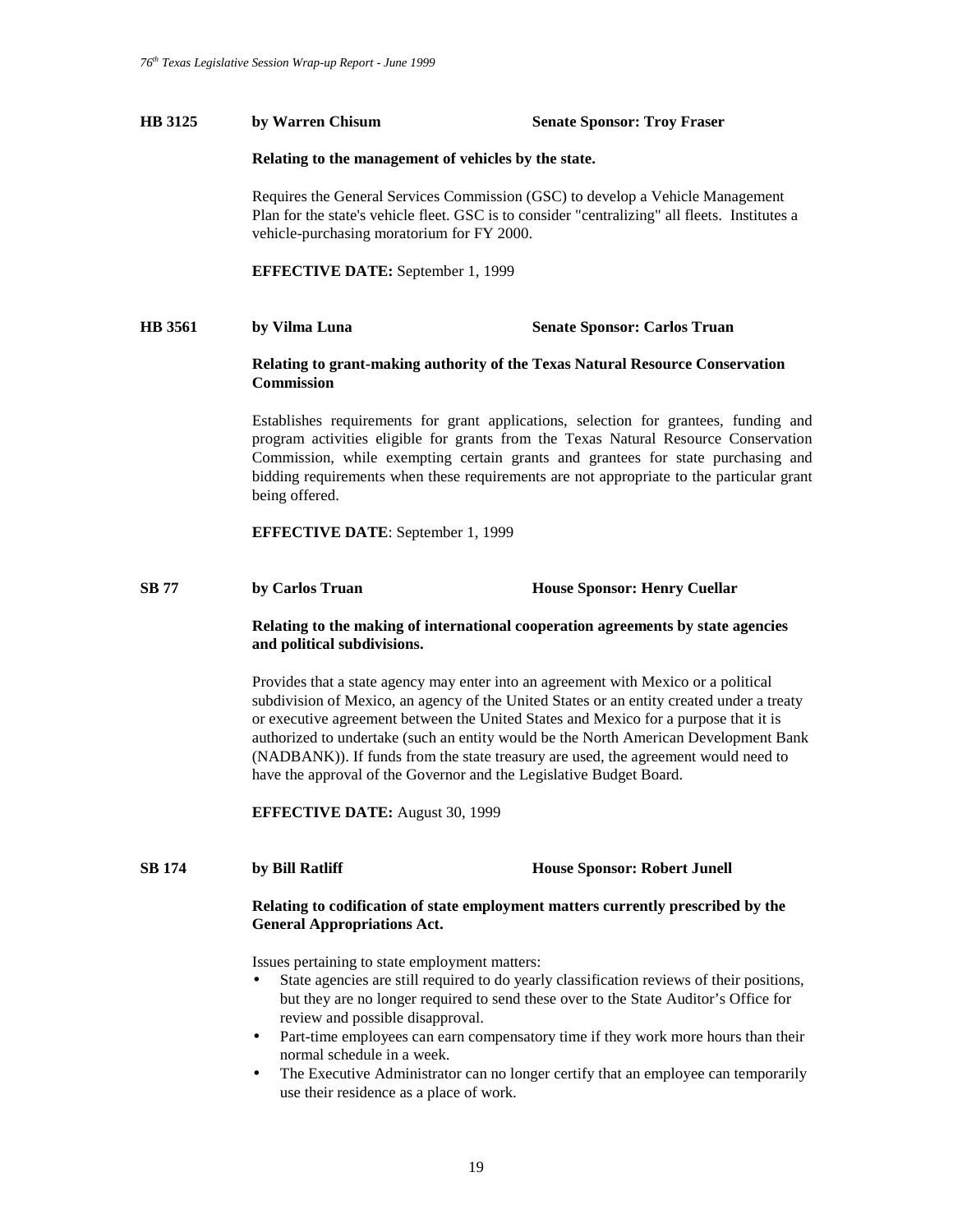- Employees with compensatory time that is going to lapse can, before the  $90<sup>th</sup>$  day before the lapse, request that time-off be given to use it up and the agency either has to approve the request or offer alternative dates for the time to be used. If the employee makes the request within 90 days of the lapse, the agency is encouraged to accommodate the request. Every year, the agency must notify all employees about the state's policy on compensatory time.
- Employees can receive one-time merit payments as opposed to merit increases.
- Employees with state service of 20-35 years are allowed to earn and accumulate more vacation time more progressively depending on years of service.
- Discourages personal use of agency vehicles.
- Requires agency to use the most cost effective postage and postal services.
- Agencies are to use state-owned facilities for meetings and conferences and discouraged from leasing or paying for private facilities.

**EFFECTIVE DATE:** September 1, 1999

### **SB 175 by Bill Ratliff House Sponsor: Robert Junell**

### **Relating to codification of certain travel provisions in the General Appropriations Act that are applicable to state officers and employees.**

- Codifies certain travel and transportation provisions of the General Appropriations Act that included the requirements for travel to be necessary and serve a state purpose.
- Allows audits of agency travel records by the Comptroller and the State Auditor.
- Requires justifications included in the event more than individual travel to the same location.
- Limitations on reimbursement of commute mileage, limousine services, extended trips to reduce costs to the state.
- Utilization of video conferencing facilities in lieu of travel for training.
- Funding and reimbursements for individuals representing the state on behalf of the Governor, legislator, agency head, etc.
- Utilization of state-owned aircraft, billing rates to agencies and reimbursements to the pilots.
- Allows for state officers' spouses while accompanying the state officers on state business be included in the priority system of scheduling state aircraft.

**EFFECTIVE DATE:** September 1, 1999

### **SB 176 by Bill Ratliff House Sponsor: Robert Junell**

### **Relating to codification of certain reporting and accounting requirements in the General Appropriations Act that are applicable to state agencies.**

- Requirement to provide certified transcripts of Board meetings to the State Library.
- The Comptroller Appropriations Certification and who gets this report as well as the ABEST/USAS reconciliation requirement.
- Grant reporting previously sent to the Legislative Budget Board (LBB) is now additionally to be sent to the Office of State and Federal Relations and the Governor's Office of Budget and Planning (GOBP) and the LBB is given the authority to prescribe rather than develop reporting procedures.
- The annual financial reporting detailed requirements and provisions.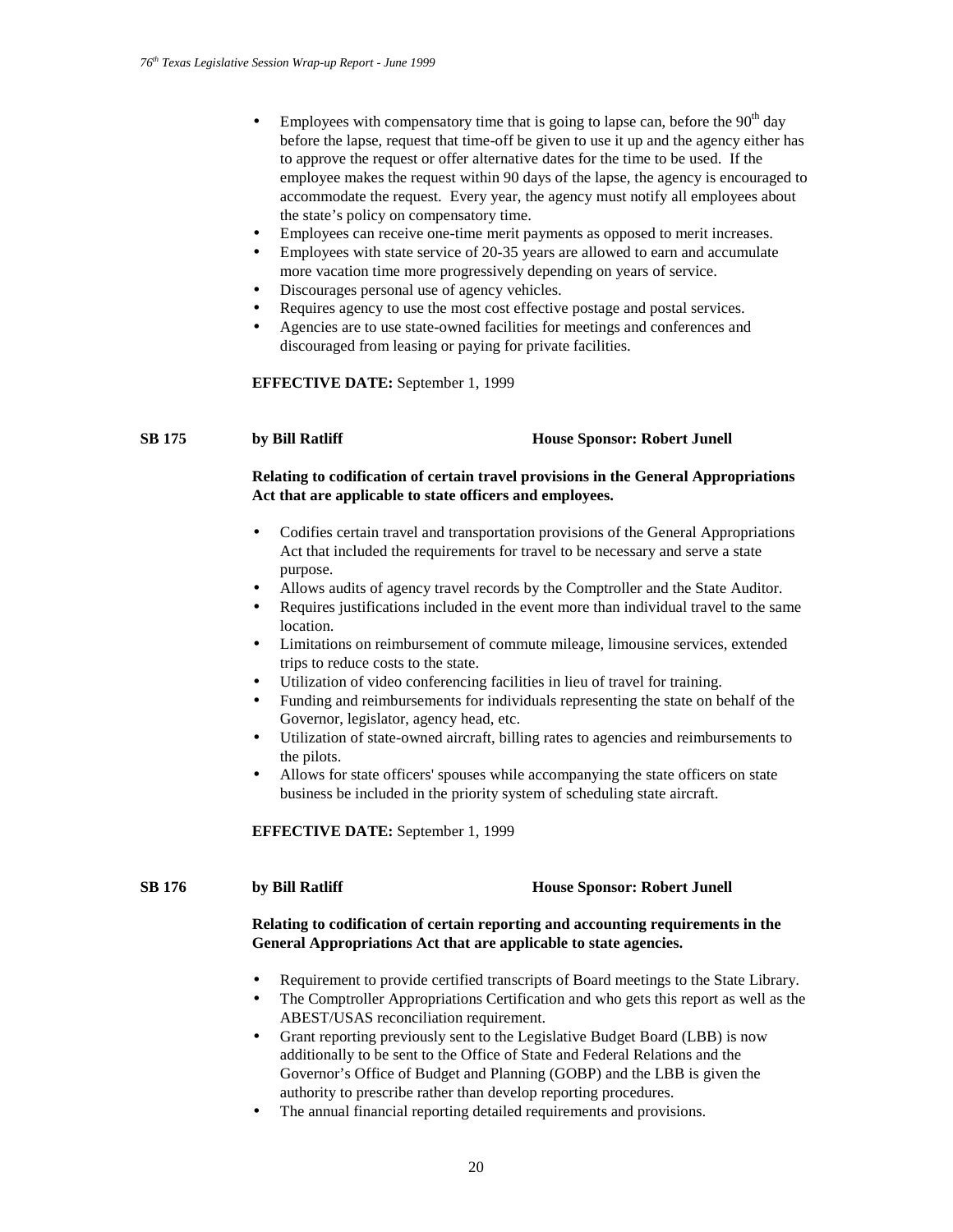- The reporting provisions relating to the Internal Audit requirement to submit reports to various entities.
- The nonresident bidder reports changes from being sent to the House and Senate and instead goes to the LBB who will detail the reporting information needed, the LBB must then provide the reporting to the Legislature.
- Requirements for an analysis must be filed before any construction project can begin with appropriated money.
- Transfers the reporting requirements for aircraft usage and other information by the Aircraft Pooling Board.
- Requirement that a state agency must notify the Governor and the LBB of lawsuits.

**EFFECTIVE DATE:** September 1, 1999

### **SB 177 by Bill Ratliff House Sponsor: Robert Junell**

### **Relating to codification of certain provisions in the General Appropriations Act that authorizes, restricts, or prohibits expenditures by public entities.**

- Prohibits using appropriated money to an agency or other entity, such as regional planning commissions, councils of government or other entities under Chapter 391 of the Local Government Code, to participate in political activities, influence with the results of an election, employ a lobbyist or otherwise support lobbying, or influence the passage of legislation. Each state employee must sign a statement concerning the above provisions upon employment and the agency must maintain a file of such forms.
- Provisions related to restriction on officers and employees including the use of appropriated money to pay for publicity, the use of alcoholic beverages, and the use of state-owned or leased motor vehicles. Employees must sign and the agency must retain a statement that each employee has received a copy of the standards of conduct from Section 572.051.
- Travel expenditures that are reimbursed may not include charges for alcoholic beverages.
- With exceptions, an agency may not hire auditing services. Audits may be required of a sub-recipient by an agency and a condition of receiving funds.
- Postal services must be cost-effective.
- Membership dues cannot be paid unless approved by agency head.
- Publication restrictions have been moved, although the exceptions to prohibitions have been increased over those specifically listed in the General Appropriations Act.
- Provisions related to employee awards, volunteer awards, examination fees, moving expenses and expenditures that span more than one fiscal year.
- Discourages personal use of agency vehicles.
- Requires agency to use the most cost effective postage and postal services.
- States that agencies are to use state-owned facilities for meetings and conferences. Agencies are discouraged from leasing or paying for private facilities.

**EFFECTIVE DATE:** September 1, 1999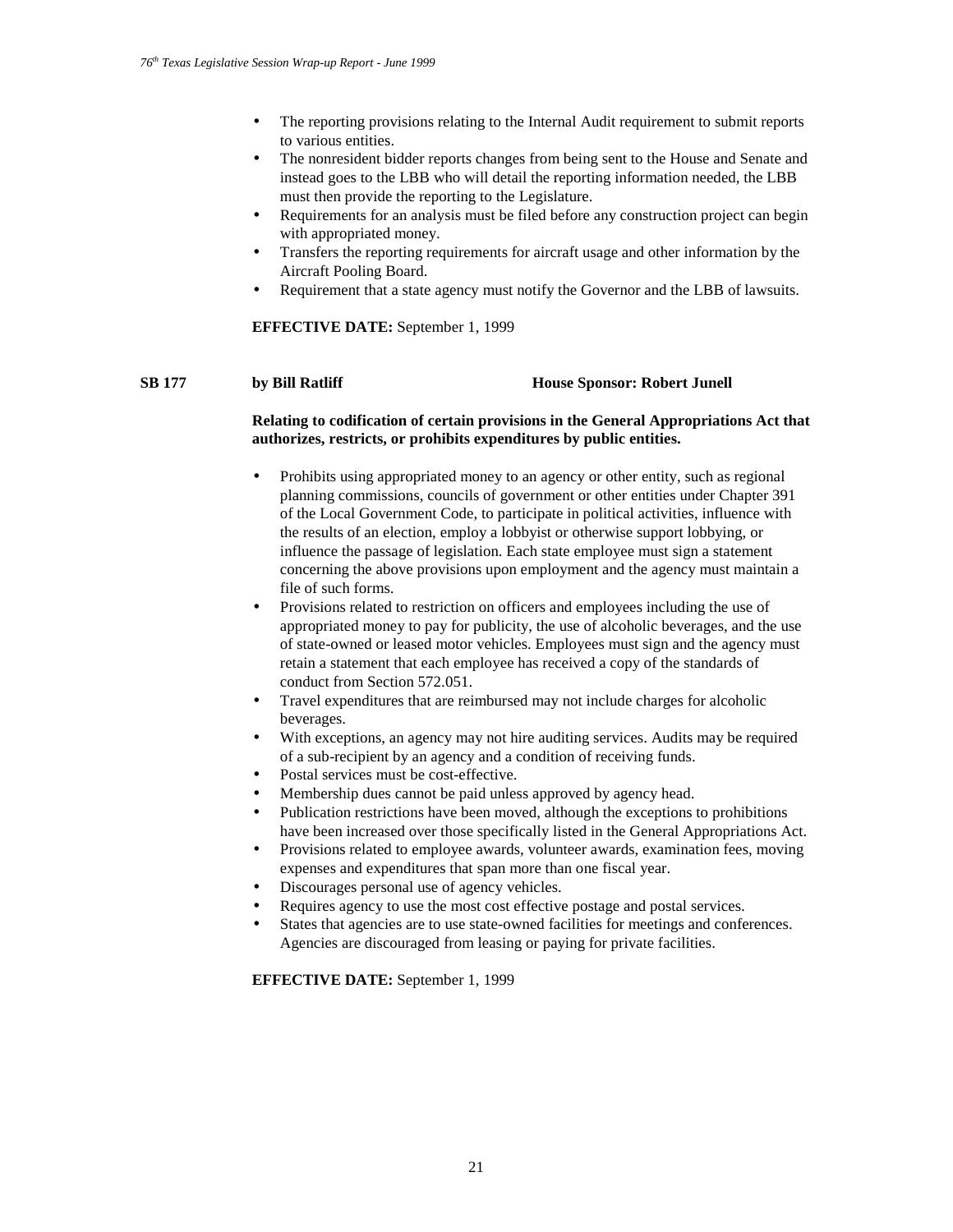| <b>SB</b> 178 | by Bill Ratliff                                                                                                                                                                                                                                                                                                                    | <b>House Sponsor: Robert Junell</b>                                                                                                                                                                                                                                    |  |
|---------------|------------------------------------------------------------------------------------------------------------------------------------------------------------------------------------------------------------------------------------------------------------------------------------------------------------------------------------|------------------------------------------------------------------------------------------------------------------------------------------------------------------------------------------------------------------------------------------------------------------------|--|
|               | Relating to codification of certain state agency practices and duties currently<br>prescribed by the General Appropriations Act.                                                                                                                                                                                                   |                                                                                                                                                                                                                                                                        |  |
|               | Reiterates and defines the proper use of agency vehicles.<br>٠<br>Ensures that agencies use the General Services Commission bid list. Reiterates the<br>$\bullet$<br>Historically Underutilized Business (HUB) reporting requirements and goals.<br>Requires agencies to implement a Mentor-Protége Program to assist HUB vendors. |                                                                                                                                                                                                                                                                        |  |
|               | <b>EFFECTIVE DATE:</b> September 1, 1999                                                                                                                                                                                                                                                                                           |                                                                                                                                                                                                                                                                        |  |
| <b>SB 183</b> | by Drew Nixon                                                                                                                                                                                                                                                                                                                      | <b>House Sponsor: Clyde Alexander</b>                                                                                                                                                                                                                                  |  |
|               | Relating to the acceptance of gifts by certain state agencies.                                                                                                                                                                                                                                                                     |                                                                                                                                                                                                                                                                        |  |
|               | perishable gifts.                                                                                                                                                                                                                                                                                                                  | Changes the procedures for acceptance of gifts of \$500 or more by state agencies. The<br>agency can accept it, without Board approval, as long as the Board acknowledges the gift<br>at a public meeting within 90 days. This increases an agency's ability to accept |  |
|               | <b>EFFECTIVE DATE:</b> September 1, 1999                                                                                                                                                                                                                                                                                           |                                                                                                                                                                                                                                                                        |  |
| <b>SB 191</b> | by Steve Ogden                                                                                                                                                                                                                                                                                                                     | <b>House Sponsor: Robert Junell</b>                                                                                                                                                                                                                                    |  |
|               | Relating to restrictions on certain actions involving the executive head of a state<br>agency or special district; providing a penalty.                                                                                                                                                                                            |                                                                                                                                                                                                                                                                        |  |
|               | A governing board must vote to reassign an executive director or contract with a former<br>executive director (gone four years or less) in an open meeting. The terms of the<br>reassignment or contract is subject to the Open Records Act and must be released.                                                                  |                                                                                                                                                                                                                                                                        |  |
|               | <b>EFFECTIVE DATE:</b> September 1, 1999                                                                                                                                                                                                                                                                                           |                                                                                                                                                                                                                                                                        |  |
| <b>SB 501</b> | by Eliot Shapleigh                                                                                                                                                                                                                                                                                                                 | <b>House Sponsor: Rene Oliveira</b>                                                                                                                                                                                                                                    |  |
|               | Relating to a state agency's strategic plan to increase the agency's presence in the<br>border region.                                                                                                                                                                                                                             |                                                                                                                                                                                                                                                                        |  |
|               |                                                                                                                                                                                                                                                                                                                                    | All state agency strategic plans must identify each geographic region served by the<br>agency. This includes the agency's means and strategies for serving each region,<br>specifically including the Texas-Louisiana and the Texas-Mexico border regions.             |  |
|               | <b>EFFECTIVE DATE:</b> September 1, 1999                                                                                                                                                                                                                                                                                           |                                                                                                                                                                                                                                                                        |  |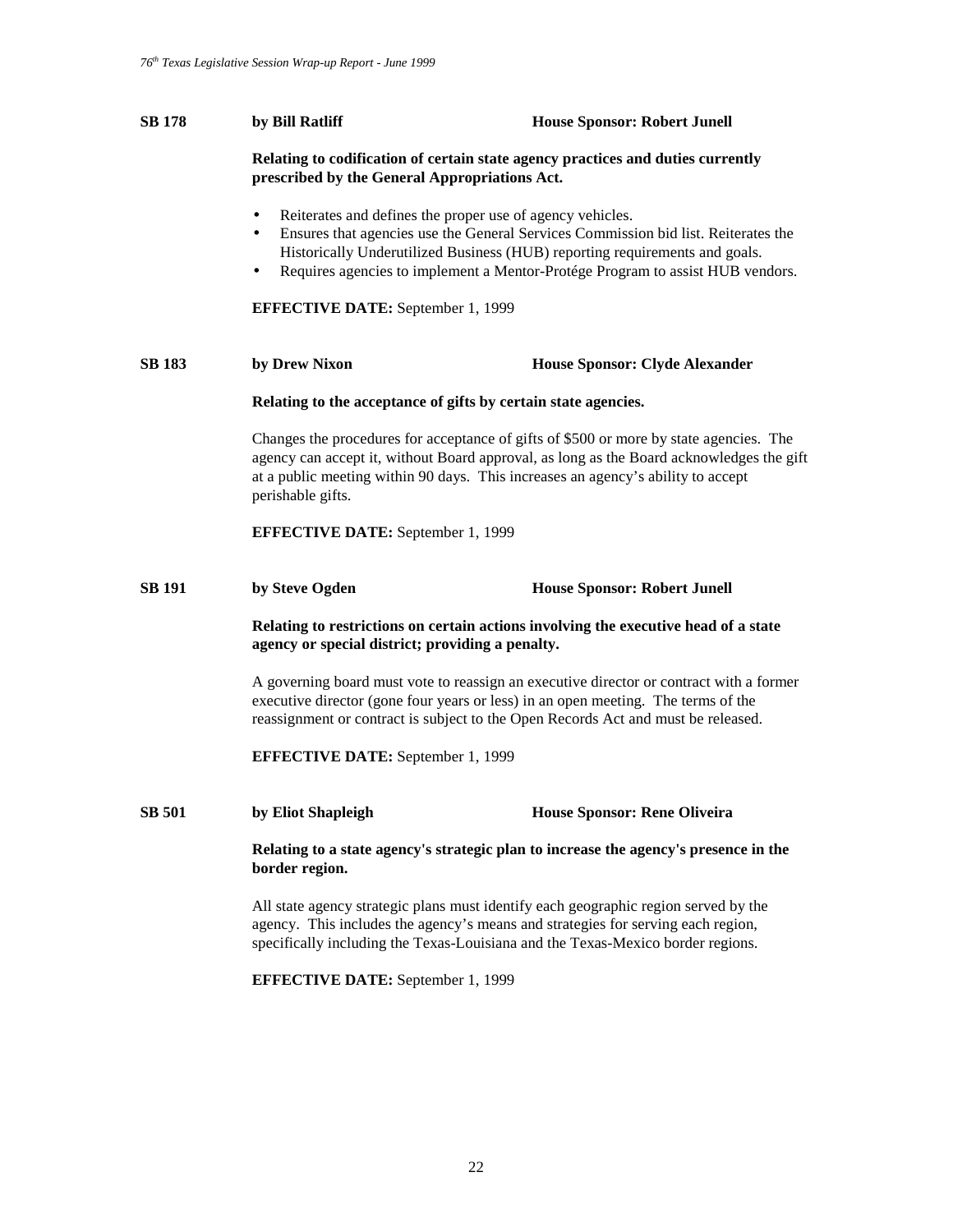## **SB 533** by Bill Ratliff **Sponsor: Mary Denny House Sponsor: Mary Denny Relating to annual and special meetings and elections for water supply and sewer service corporations.** Board of Directors must adopt written procedures for conducting meetings and holding elections. This must address notification of meetings, establishment of quorum of proxies and votes and other requirements with holding elections. **EFFECTIVE DATE:** May 10, 1999 **SB 708 by Mike Jackson House Sponsor: Patricia Gray Relating to the implementation and financing of approved management plans for designated estuaries of national significance in the state.** The Texas Natural Resource Conservation Commission (TNRCC) is designated as the

lead agency for implementation of approved comprehensive conservation and management plans developed under the National Estuary Program. State agencies named to participate and provide assistance in implementation of the approved plan include the Texas Water Development Board (TWDB), General Land Office, Texas Parks and Wildlife Department, Texas Department of Transportation, Railroad Commission, State Soil and Water Conservation Board, Texas Department of Health, and other state agencies as necessary or appropriate. Funding for implementation is to be shared by the state, local governments in the area, the federal government, and other participants. The TNRCC and any state agency may accept and make grants and enter into contracts to accomplish the actions in the approved plans.

**EFFECTIVE DATE:** August 30, 1999

**SB 709 by David Sibley House Sponsor: Jim Keffer**

### **Relating to development regulations for certain unincorporated areas located in the watershed of Lake Granbury and the Brazos River; providing a penalty.**

Amends Chapter 231 of the Local Government Code by adding Subchapter K to deal with Developmental Regulations in Hood County. All of Hood County is located within a watershed that drains into Lake Granbury and the Brazos River. Gives the Hood County Commissioner's Court the authority to regulate the development in the county, including the location, design, construction, extension, size, and installation of water and wastewater facilities, including the requirements for connecting to a centralized water or wastewater system. The Commissioner's Court can divide the county into logical districts to help with developmental regulations, with each district having their own regulations. If there is a conflict between the regulations and a law, the one that imposes the higher standard prevails.

**EFFECTIVE DATE:** June 19, 1999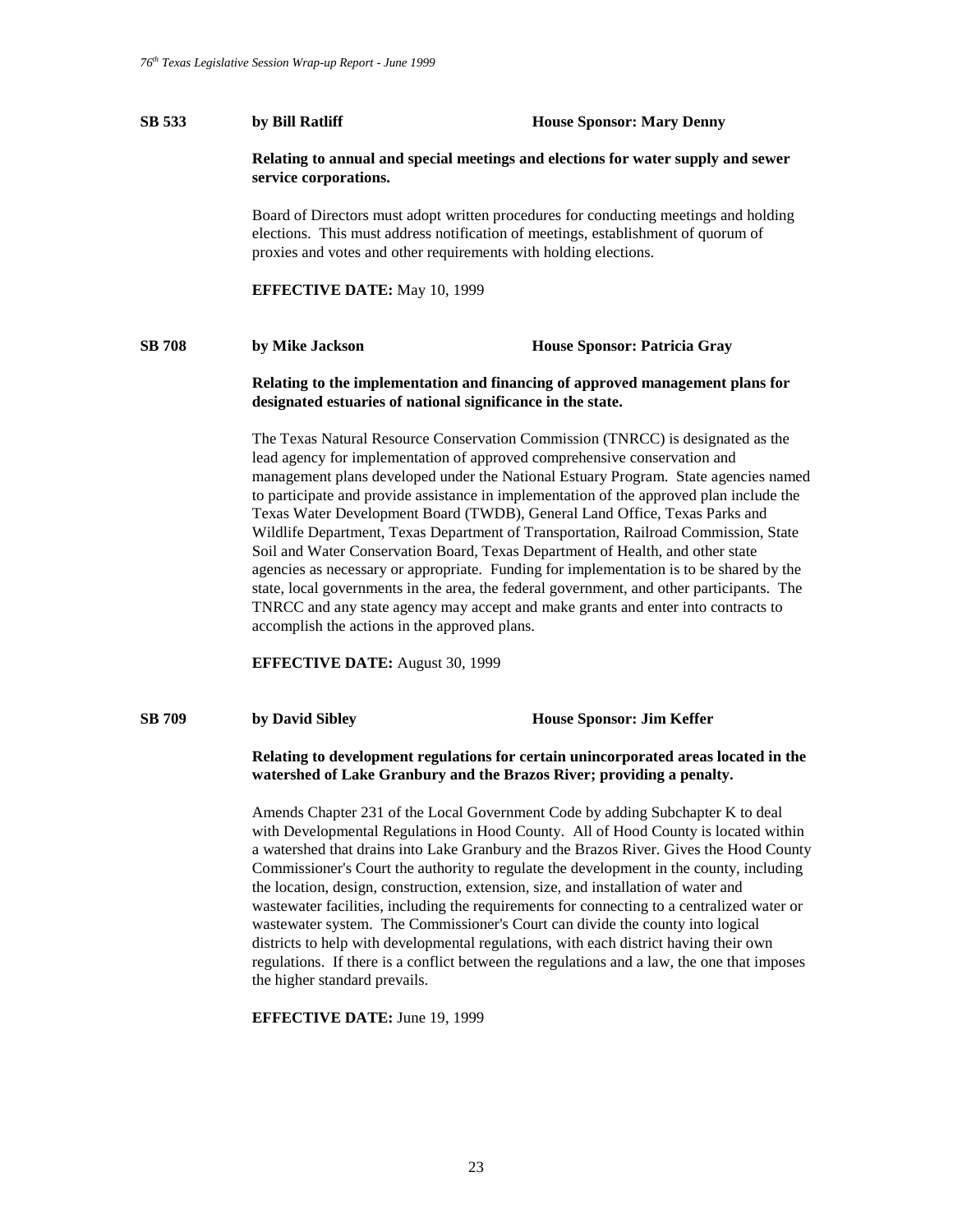## **SB 710** by Jeff Wentworth **House Sponsor: Bob Turner Relating to the requirement of a plat for a subdivision of land outside a municipality.** Counties, through commissioners courts, have the authority to require platting of new subdivisions, with certain exceptions, to include subdivision drainage, roadways, and water and sewer service. **EFFECTIVE DATE:** September 1, 1999 **SB 801 by Rodney Ellis House Sponsor: Glen Maxey Relating to electronic access to certain state agency information.** Requires state agencies to make available through a generally accessible Internet site the text of its rules and any materials, such as letters, opinions, or compliance materials that explains or interprets rules issued for general distribution. The site must be designed to allow the public to submit questions about the agency's rules and receive responses electronically. **EFFECTIVE DATE:** June 19, 1999 **SB SB 828** by Eliot Shapleigh House Sponsor: Pat Haggerty **Supplemental environmental projects undertaken in lieu of certain penalties.** Allows the Texas Natural Resource Conservation Commission to accept in settlement of administrative penalties a supplement environmental project located partially or wholly in Mexico if the project substantially benefits territory in Texas . **EFFECTIVE DATE:** September 1, 1999 **SB 950 by Robert Duncan House Sponsor: Robert Cook Submetered and nonsubmetered water utility service provided to residents of multifamily residents.** Authorizes the owner of a multiple-user facility to allocate taxes and surcharges paid to the public water utility to the tenant on a usage basis. Also allows up to a nine-percent service charge to be allocated to each submetered dwelling or unit.

**EFFECTIVE DATE:** August 30, 1999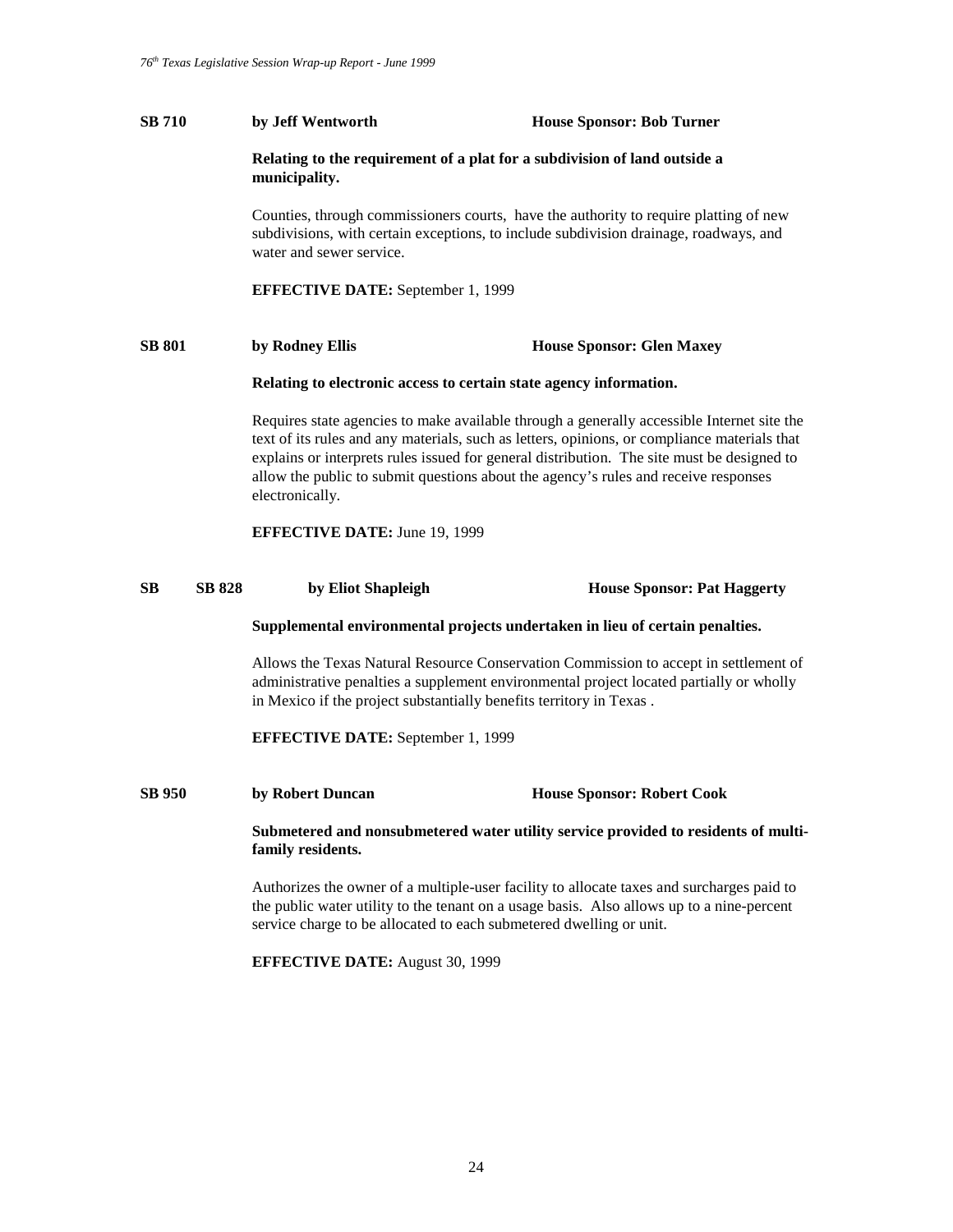| SB 974         | by Eliot Shapleigh                                                                                                                                                                                                                                                                                                                               | <b>House Sponsor: Burt Solomons</b>  |  |
|----------------|--------------------------------------------------------------------------------------------------------------------------------------------------------------------------------------------------------------------------------------------------------------------------------------------------------------------------------------------------|--------------------------------------|--|
|                | Relating to the creation of a task force and demonstration project regarding the<br>provision of certain state agency and local government services to the general public<br>and to regulated entities through the Internet.                                                                                                                     |                                      |  |
|                | Creates a task force to oversee pilot efforts which will address shortcomings in current<br>approaches to transferring legal documents (applications, permits, licenses and the like)<br>in electronic format. This is an interim charge that requires a report to the next<br>Legislature: the task force is abolished on 9/1/2000.             |                                      |  |
|                | <b>EFFECTIVE DATE:</b> September 1, 1999                                                                                                                                                                                                                                                                                                         |                                      |  |
| SB 1105        | by Bill Ratliff                                                                                                                                                                                                                                                                                                                                  | <b>House Sponsor: Todd Staples</b>   |  |
|                | Relates to the repair and resale of certain data processing equipment.                                                                                                                                                                                                                                                                           |                                      |  |
|                | State agencies are to repair or refurbish data processing equipment if it is determined<br>economically feasible. If its determined the equipment is to be put in surplus, the agency<br>can transfer the equipment to the Department of Criminal Justice.                                                                                       |                                      |  |
|                | <b>EFFECTIVE DATE:</b> September 1, 1999                                                                                                                                                                                                                                                                                                         |                                      |  |
| <b>SB 1127</b> | by Kenneth Armbrister                                                                                                                                                                                                                                                                                                                            | <b>House Sponsor: Kenneth Brimer</b> |  |
|                | Relating to the purchase of goods and services by the state.                                                                                                                                                                                                                                                                                     |                                      |  |
|                | Pertains to rule changes that require that agency purchasers obtain training and<br>certification and also addresses recycling report changes. Agencies will also need to<br>provide the recycling report data in the Annual Financial Report. General Services<br>Commission will develop all information for the agencies and will distribute. |                                      |  |
|                | <b>EFFECTIVE DATE: June 18, 1999</b>                                                                                                                                                                                                                                                                                                             |                                      |  |
| SB 1252        | by Royce West                                                                                                                                                                                                                                                                                                                                    | <b>House Sponsor: Ruth McClendon</b> |  |
|                | Relating to broadcasting public meetings over the Internet.                                                                                                                                                                                                                                                                                      |                                      |  |
|                | Allows agencies to broadcast public meetings over the Internet. Those that do must have<br>a site where the meeting can be viewed and post notice of the meeting there in<br>accordance with the Open Meetings Act. This is a voluntary option.                                                                                                  |                                      |  |

**EFFECTIVE DATE:** September 1, 1999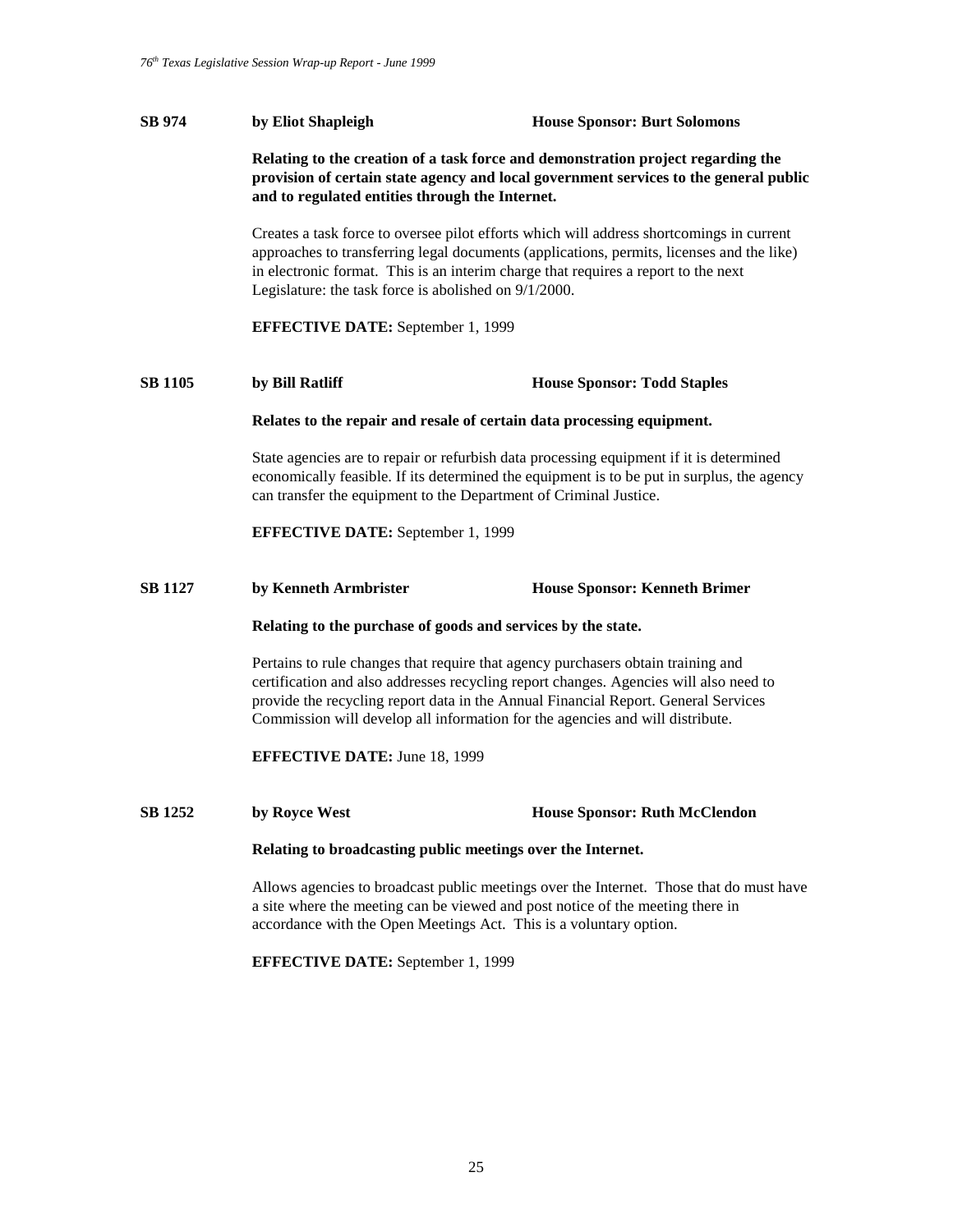## **SB 1308** by J.E. Brown **House Sponsor: David Counts Relating to approval of water quality management plans by the Texas Natural Resource Conservation Commission.** Sections 26.036(b), 26.037 of the Water Code are amended. The amendments have the Water Quality Management Plans (prepared by the TNRCC and Council of Governments under contract to the TNRCC) being approved by the TNRCC's Executive Director instead of the Commissioners. Also, the requirement for the TNRCC to hold a public hearing on the Water Quality Management Plans has been deleted. **EFFECTIVE DATE:** September 1, 1999 **SB 1323 by Jeff Wentworth House Sponsor: Harvey Hilderbran Relating to requiring certain plats for the subdivision of land to include proof of groundwater supply.** Authorizes cities and counties to require that a Texas registered civil engineer certify that "adequate" groundwater is available for subdivided land prior to subdivision plat approval of groundwater dependent subdivisions. Requires the TNRCC to establish a certification form. **EFFECTIVE DATE:** September 1, 1999 **SB 1367 by Chris Harris House Sponsor: Steve Wolens Relating to legislative access to information.** Allows the Legislative Council to gather information from agencies, even confidential information. It clarifies that agencies provide information to committees of the legislature without charge. **EFFECTIVE DATE:** June 20, 1999 **SB 1382 by Eliot Shapleigh House Sponsor: D.R. Uher Relating to the technology access clause in certain state contracts.** Agencies are to have a technology access clause on all purchase orders that are issued for information technology purchases. The agency will have to place the technology access clause on all purchase orders that are issued for information technology purchases. **EFFECTIVE DATE:** September 1, 1999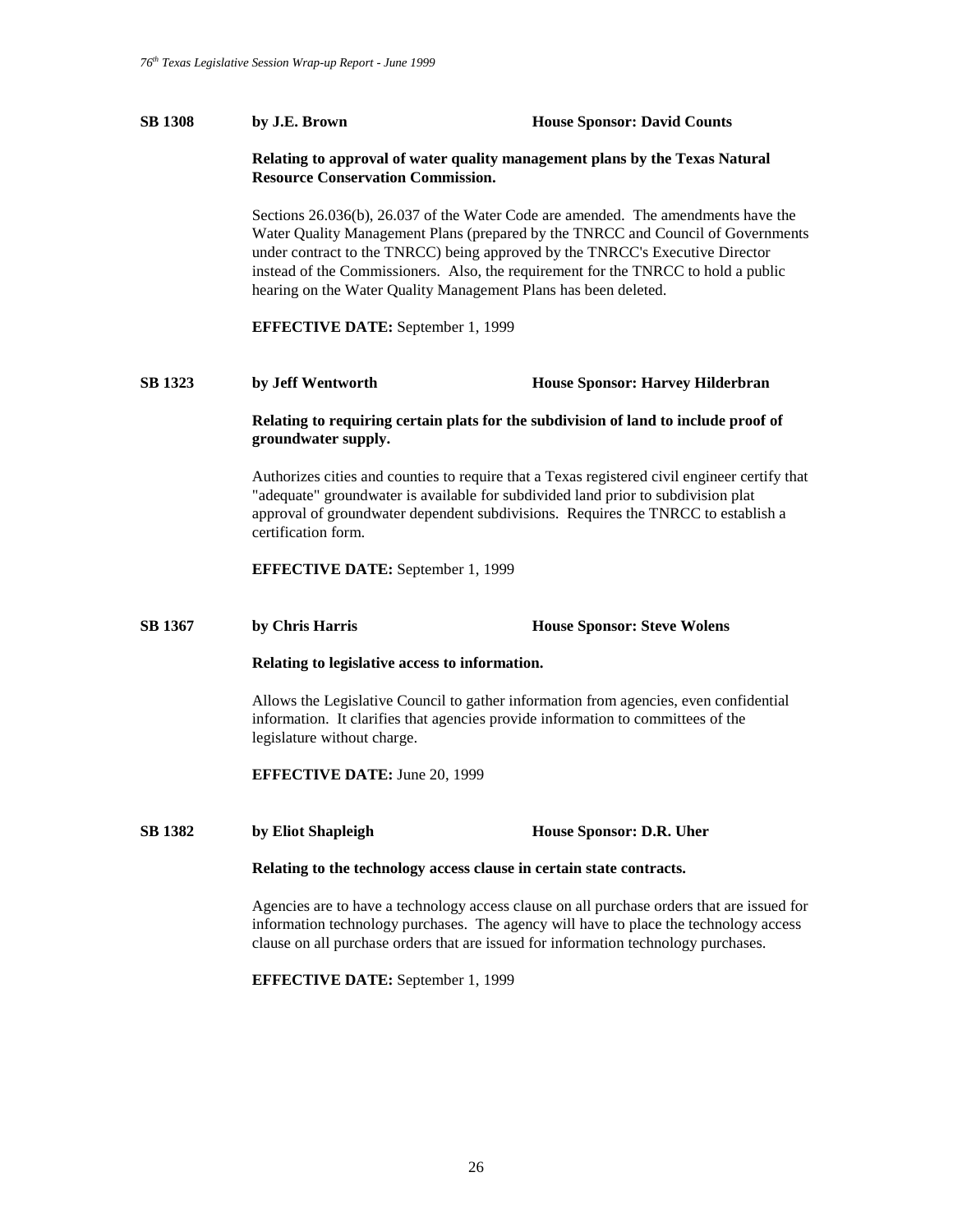### **SB 1563** by Kenneth Armbrister **House Sponsor: Henry Cuellar**

### **Relating to establishing customer service standards and performance measures for state agencies.**

Requires all state agencies to collect external customer satisfaction data for each strategy listed in the General Appropriations Act (GAA). The Legislative Budget Board (LBB) will develop means to measure customer satisfaction as well as create performance measures for agencies in this area.

### Requires agencies to:

- Create an inventory of external customers for each budget strategy listed in the agency's GAA.
- Gather information from customers using surveys, focus groups, or other methods regarding the quality of our services.
- Report to the LBB and the Governor's Office of Budget and Planning on our customer satisfaction data no later than June 1 of every even-numbered year.
- Implement the customer satisfaction measures that will be designed by the LBB.
- Be prepared for unannounced customer service inspections from the LBB and the GOBP.
- Appoint a Customer Relations Representative.
- Develop a Customer Compact—"Compact with Texans" that will set customer service standards and customer service principles.
- Assist (as appropriate) the LBB and GOBP with their production of a report to the Legislature by 12/31/00.

**EFFECTIVE DATE:** September 1, 1999

### **SB 1851 by Jeff Wentworth House Sponsor: Sylvester Turner**

### **Relating to public access to governmental information and decisions, including revisions to the public information law; providing a penalty.**

Creates several new additions to the Open Records (OR) Act as follows:

- An Open Records steering committee is created to make recommendations on what state information should be made available on the Internet.
- The exceptions for litigation information are changed slightly. The exception for audits is changed to allow withholding not only an audit working paper or draft audit but also the audit itself.
- Clarifies certain commercial and financial information can be excepted as "trade secret."
- Makes it clear a requestor must pay production costs before receiving the information.
- Allows entities to respond more efficiently to repetitious and redundant requests from the same person.
- If a request is estimated to cost more than \$40 to answer, entities are required to send a written estimate of the costs to the requestor and revise this estimate if it later is determined to be more than 20 percent off.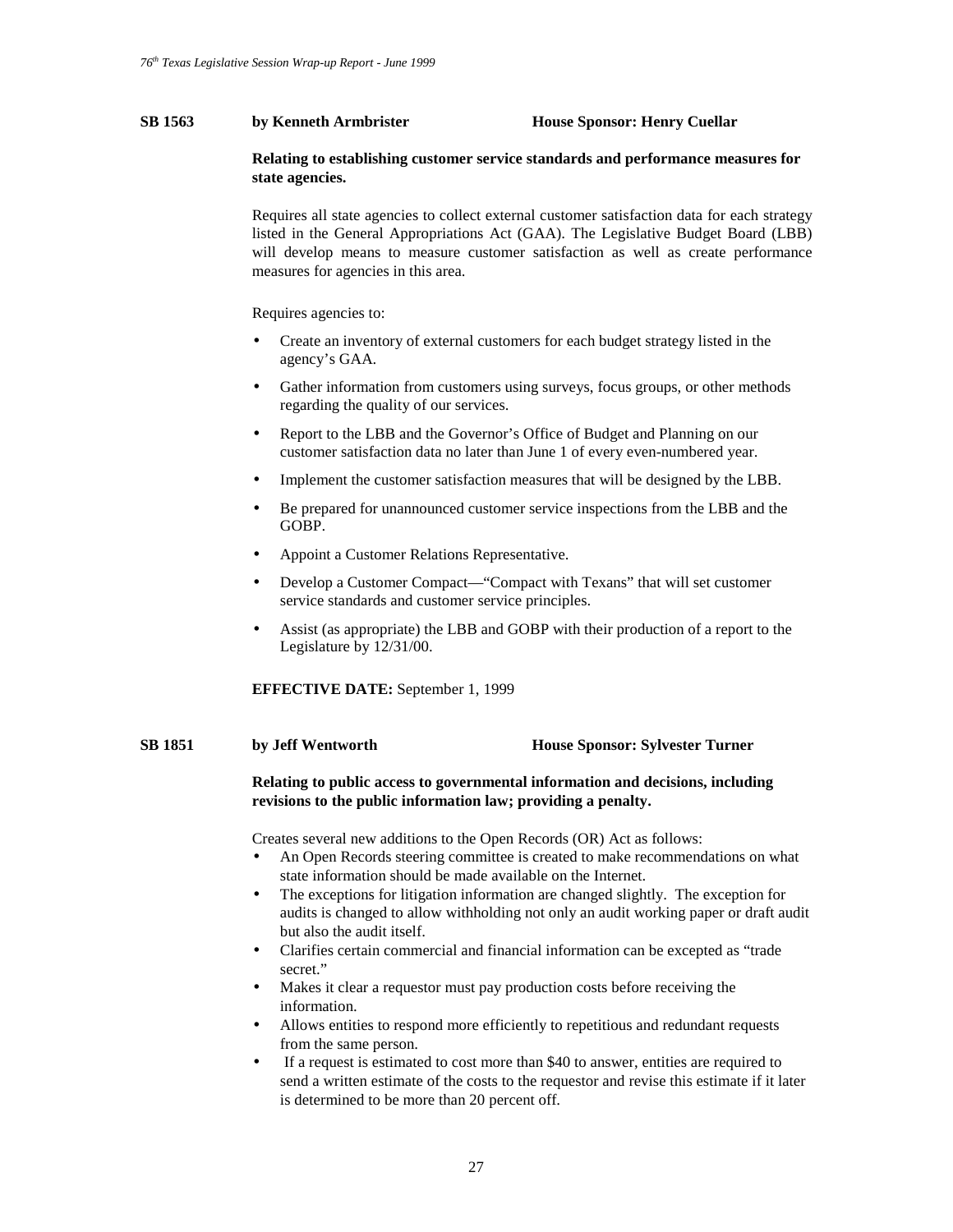- New rules will allow entities to charge costs when allowing someone to inspect six or more case boxes of information.
- Requests from people who are delinquent in paying previous requests do not have to be answered until a deposit or bond for payment of unpaid amounts is made.
- The General Services Commission report due September of every odd-numbered year is moved forward to December.
- Requestors can seek declaratory or injunctive relief from perceived Open Records violations by complaining to the Travis County District Attorney, who has 30 days to determine if suit should be filed. If not, the requestor can then file the complaint with the Attorney General (AG), who can also file suit.
- Reconsideration of AG opinions is prohibited.
- If an entity is in possession of proprietary information that is subject to a request that requires an AG decision, the entity must give notice to the person whose proprietary interests are at stake and they have the opportunity to file a brief with the AG.
- The Sunset Commission will review how an agency complies with the Open Meetings Act, the Open Records Act and records retention when reviewing an agency.
- Agencies report to the Legislative Budget Board information on open records requests, including costs to the agency (capital and personnel) to respond.
- Agencies must post, by 1/3/2000 a sign prescribed by the General Services Commission about the rights of requestors, responsibilities of the agency, and procedures for inspecting and obtaining information.

**EFFECTIVE DATE:** September 1, 1999

### **SJR 26 by Bill Ratliff House Sponsor: Mike Krusee**

### **Proposing a constitutional amendment relating to compensation for state employees serving as members of local governing boards.**

An amendment to Section 40, Article XVI of the Texas Constitution, to allow state employees, serving as members of a governing body such as school board or any other local government districts, to accept a salary for their work.

**EFFECTIVE DATE:** Subject to November 2, 1999 election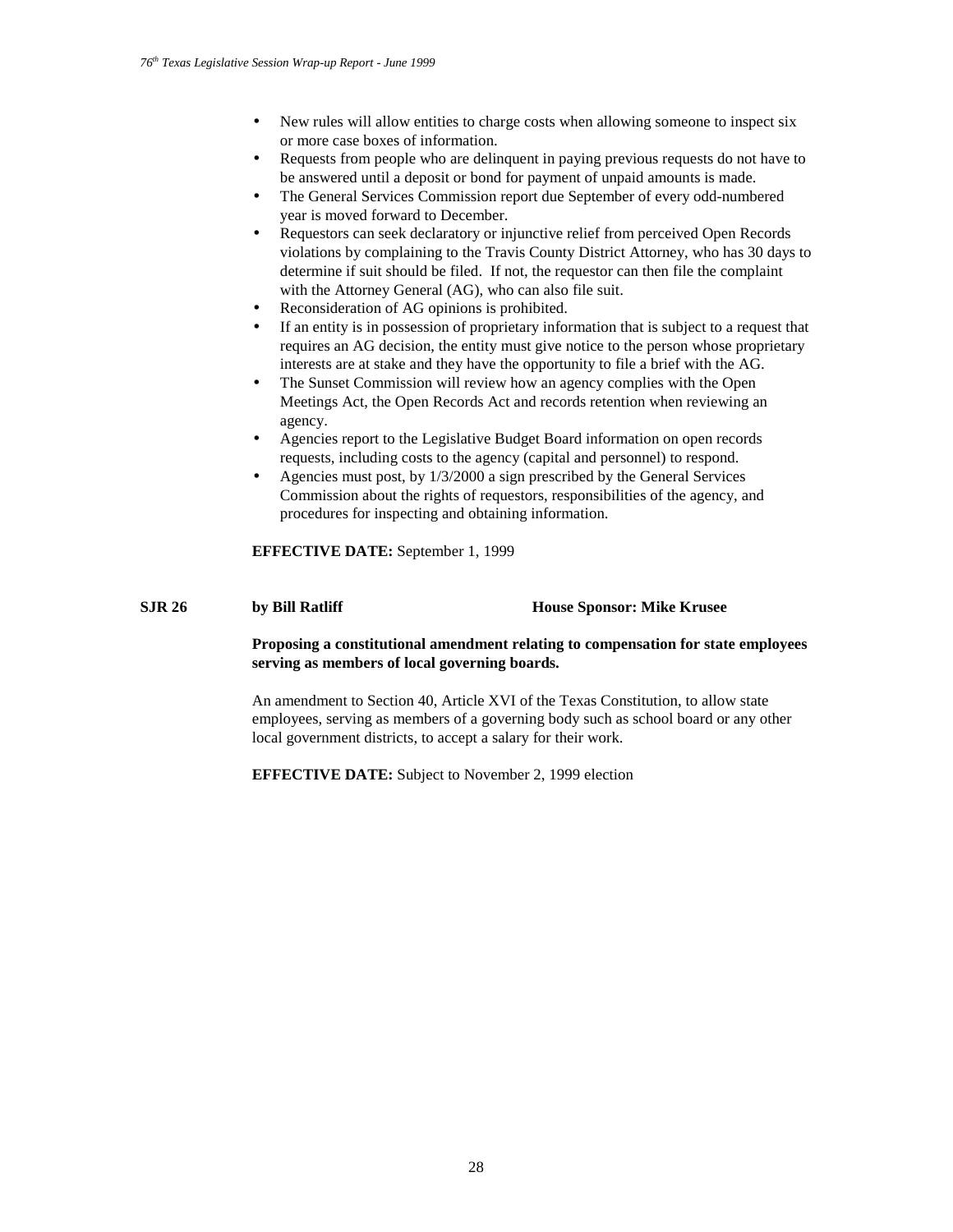## **WATER DISTRICTS & RIVER AUTHORITIES**

### **HB 846 by Ron Lewis Senate Sponsor: J.E. Brown**

**Relating to the administration, management, operation, and authority of water districts and authorities.**

- Addresses several administrative issues affecting water districts and authorities, such as the authority to establish sick leave pools, and would clarify the portions of the Water Code that apply to different types of districts.
- Generally, would amend the definition of "district" in Section 49.001 (1) of the Water Code to exclude from the definition any conservation and reclamation district governed by Chapter 36. Exceptions could occur if so stated in the special law creating a district.
- Amends Section 49.002 of the Water Code to clarify that provision of Chapter 49 do not apply to a district governed by Chapter 36 of the Water Code. Exceptions could occur if so stated in the special law creating a district.
- Repeals Section 49.072 of the Water Code. This states that a person serving as director of a district who becomes a candidate for another office is no longer qualified to serve as director.

**EFFECTIVE DATE:** September 1, 1999

### **HB 952 by Fred Bosse Senate Sponsor: John Whitmire**

**Creation and duties of the Spring Meadows Municipal Utility District**

Creates the Spring Meadows MUD, in Harris County, under Section 59, Article XVI of the Texas Constitution, subject to a conformation election.

**EFFECTIVE DATE:** May 5, 1999

### **HB 1069 by Ron Lewis Senate Sponsor: J.E. Brown**

**Relating to the eligibility of a water supply or sewer service corporation to be converted into a special utility district.**

Allows nonprofit water supply and sewer service corporations to convert to "special utility districts" by removing the limitation that the corporation must have been providing services on or before January 1, 1985.

**EFFECTIVE DATE:** August 30, 1999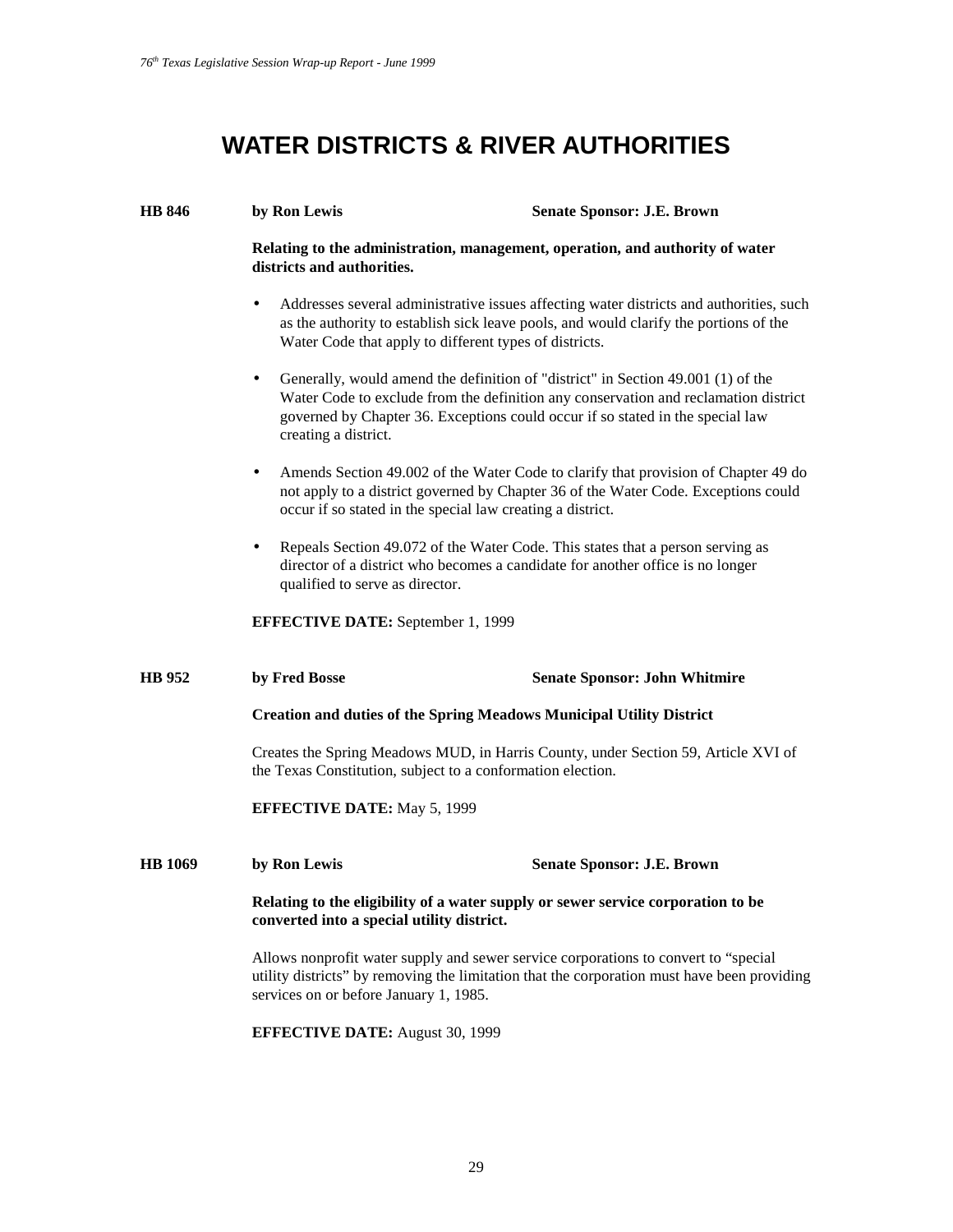### **HB 1355 by Tom Ramsay Senate Sponsor: Tom Haywood**

### **Relating to the adoption of the Red River Boundary Compact.**

Enacts the Red River Boundary Compact. The compact will become binding once it has been enacted by the State of Oklahoma and given consent by the United States Congress. The Compact would establish the permanent political boundary between Texas and Oklahoma along the Red River portion of the border. The boundary is defined as the vegetation line on the south bank of the Red River.

**EFFECTIVE DATE:** May 24, 1999

### **HB 1437 by Mike Krusee Senate Sponsor: Steve Ogden**

### **Relating to the powers of the Lower Colorado River Authority to provide water services in Williamson County.**

Expands the Lower Colorado River Authority's (LCRA) ability to provide water service in Williamson County, not to exceed 25,000 acre/feet/year, contingent upon approval by the Brazos River Authority for areas within the Brazos Basin. It also establishes a surcharge to be collected from new customer entities (after May 20, 1997) in addition to the actual cost of providing water service. The money collected from surcharges will be deposited into an agricultural water conservation fund, and can only be used for development of water resources or other water use strategies to replace or offset the amount of water transferred to Williamson County. This includes any water development or strategies that reduce reliance on surface water for agricultural irrigation, and will be in consultation with an agricultural irrigation advisory committee. The additional water resources may be acquired from any source in or outside the LCRA district boundaries and used to benefit the water service areas of LCRA's irrigation operations.

### **EFFECTIVE DATE:** August 30, 1999

### **HB 2199 by Warren Chisum Senate Sponsor: Teel Bivins**

### **Relating to Panhandle Groundwater Conservation District 3.**

Changes the name of the Panhandle Groundwater Conservation District Number Three, south of the Canadian River to the Panhandle Groundwater Conservation District. In addition, changes the district's authority to include regulation of groundwater in other aquifers besides the Ogallala that are located within the district's jurisdictional boundaries.

**EFFECTIVE DATE:** August 30, 1999

### **HB 2274 by Terry Keel Senate Sponsor: Gonzalo Barrientos**

### **Relating to operation of Wells Branch MUD.**

Amends Section 42.049, Local Government Code, dealing with the Wells Branch Municipal Utility District. The amendment allows the district to contract with municipalities for "purposes that the governing body of the district determines will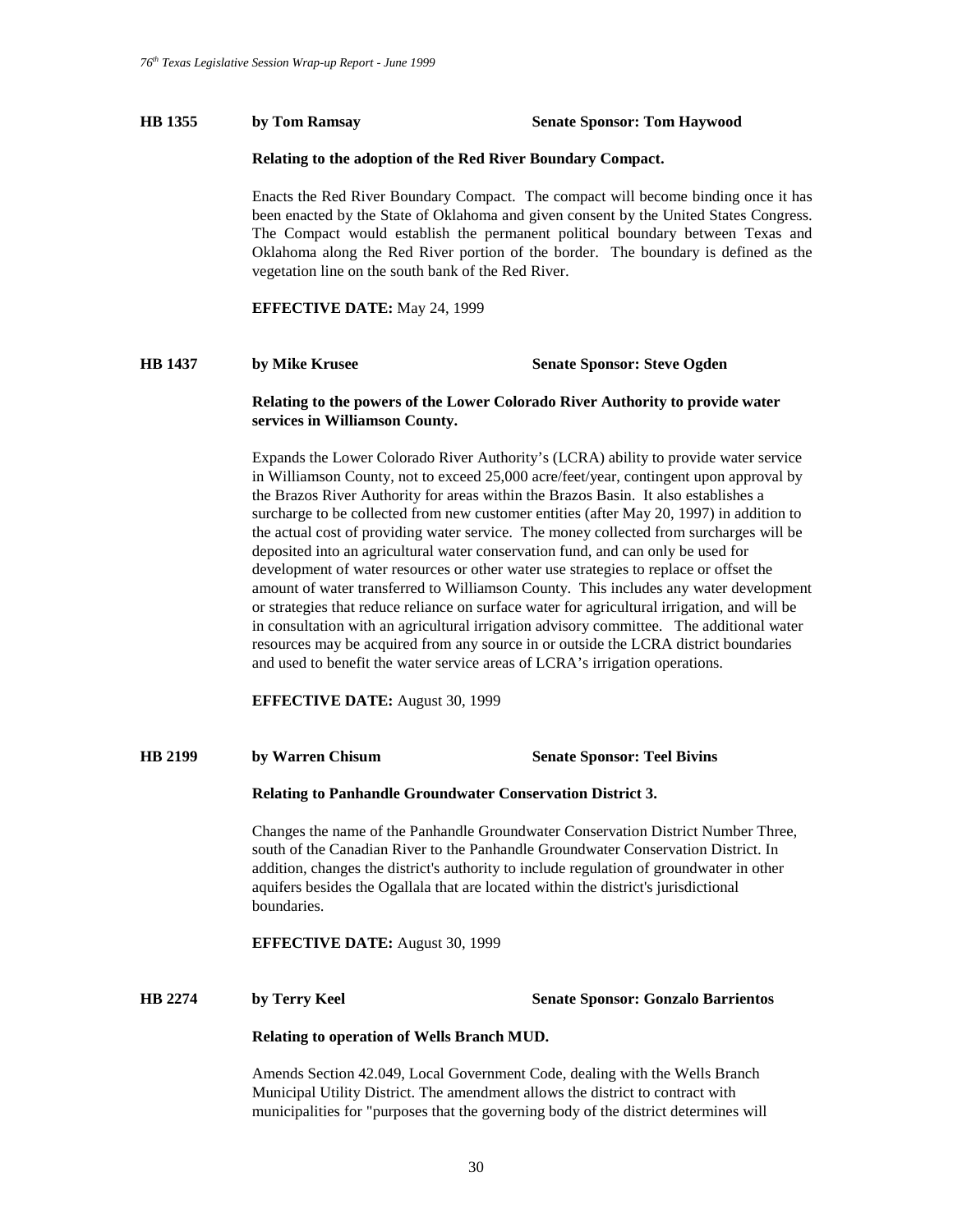further regional cooperation between the district and the municipality." The contract can also include terms preventing the municipality from annexing the district for the term of the contract.

**EFFECTIVE DATE:** June 19, 1999

### **HB 2275 by Terry Keel Senate Sponsor: Jeff Wentworth**

### **Relating to board of Southwest Travis County Water District.**

Amends the composition of the Southwest Travis County Water District, a conservation and reclamation district created pursuant to Section 59, Art. XVI, of the Constitution, states the district's board will be composed of five elected persons who reside in the district. The directors will serve staggered, four-year terms. The nine members currently composing the Board will remain until those elected in the November 2, 1999 elections qualify for office. The newly elected directors will take an oath of office.

### **EFFECTIVE DATE: September 1, 1999**

### **HB 2332 by Ron Lewis Senate Sponsor: Kenneth Armbrister**

### **Relating to the administration and consolidation of drainage districts.**

Drainage District Board of Directors will now usually be composed of three elected directors. Duties, such as issuing bonds that were performed by county commissioners courts will now be performed by the Board of Directors. Allows the Districts to consolidate.

**EFFECTIVE DATE:** September 1, 1999

### **HB 2926 by Gary Walker Senate Sponsor: Teel Bivins**

### **Relating to elections to approve consolidation of groundwater conservation districts.**

Changes the requirements in Section 36.351(a) and Section 36.354 (a), (b), and (d), Texas Water Code, regarding groundwater management districts consolidating. Clarifies procedures for groundwater management districts to follow initiating consolidation and election requirements. Specifically, an election is not required in the district that does not initiate consolidation. A district may be consolidated only if a majority of the voters in the district vote in favor of the consolidation.

**EFFECTIVE DATE:** June 19, 1999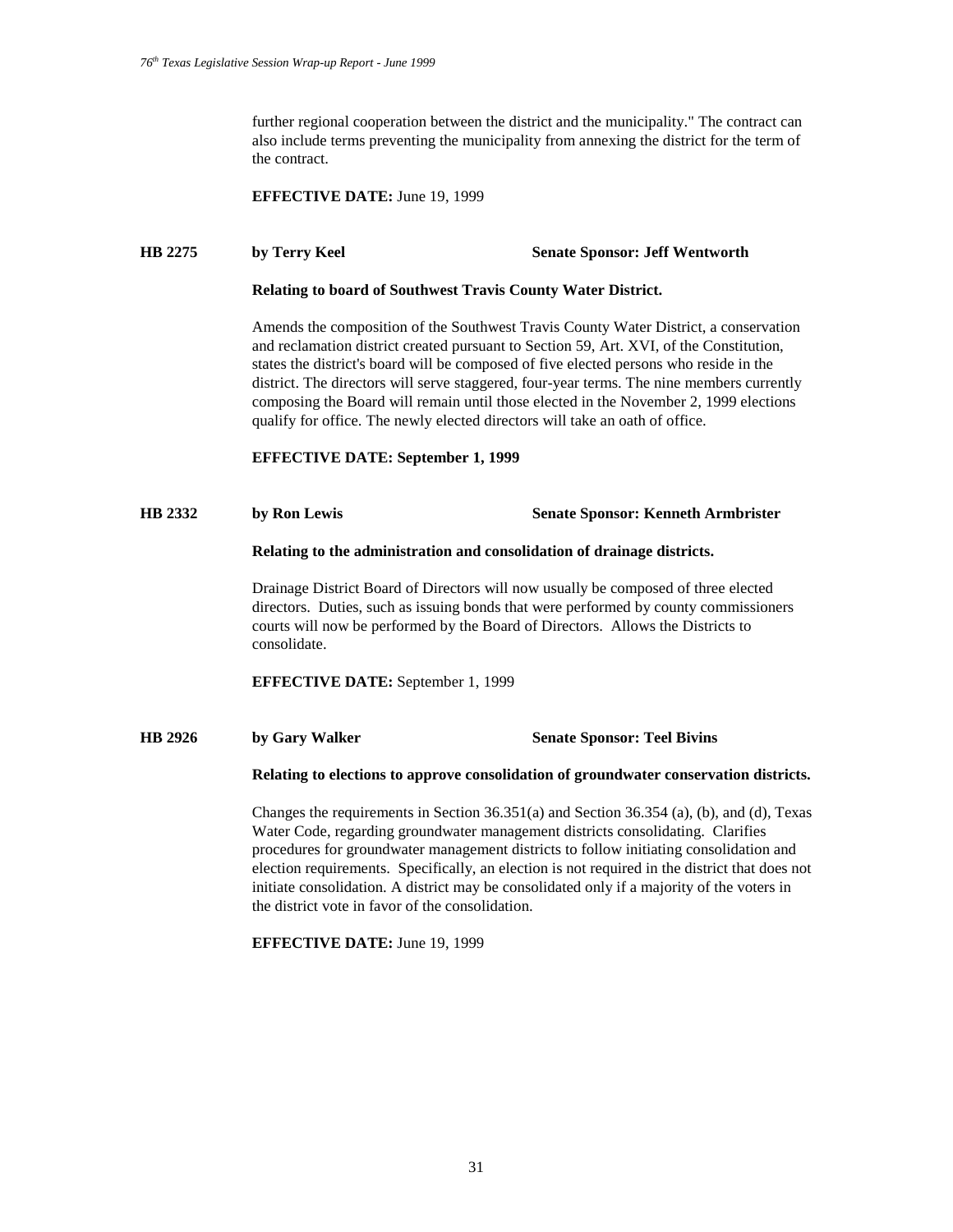### **HB 2965 by Paul Hilbert Senate Sponsor: Jon Lindsay**

**Relating to the creation, administration, powers, duties, operation, and financing of the North Harris County Regional Water Authority; granting the power of eminent domain and the authority to issue bonds and to impose taxes; providing a civil penalty.**

Creates the North Harris County Regional Water Authority, in Harris County, under Section 59, Article XVI of the Texas Constitution, subject to a conformation election. The Authority has the rights, powers, privileges, functions, duties and authority provided for under Chapter 49, Water Code. Authorizes the authority to develop a comprehensive water supply and drought contingency plan every five years, and for it to be consistent with regional planning.

**EFFECTIVE DATE:** June 19, 1999

### **HB 3401 by Rick Hardcastle Senate Sponsor: Tom Haywood**

**Relating to the creation, administration, powers, duties, operation, and financing of the Wilbarger County Stormwater Control District; granting the authority to issue bonds and impose taxes; granting the power of eminent domain.**

Creates the Wilbarger County Stormwater Control District. The boundaries of the district are co-existent with the boundaries of Wilbarger County. The district will be governed by a board of five elected directors. The district may issue bonds to provide for all improvements and the maintenance of those improvements necessary to achieve the purposes defined in Section 59, Article XVI of the Texas Constitution, and pay for the bonds through ad valorem taxes and revenues collected for that purpose as authorized by Chapter 66 of the Water Code.

**EFFECTIVE DATE:** June 19, 1999

### **HB 3481 by Tracy King Senate Sponsor: Frank Madla**

**Relating to the governance and the validation of acts and proceedings of the Bexar-Medina-Atascosa Counties Water Control and Improvement District No. 1.**

Affirms the current District's elected membership. It resequences the District's staggered precinct elections and validates the elections of 1996 and 1998. It also ratifies all District actions affected by those elections. No change to the District's empowering statute.

**EFFECTIVE DATE:** June 19, 1999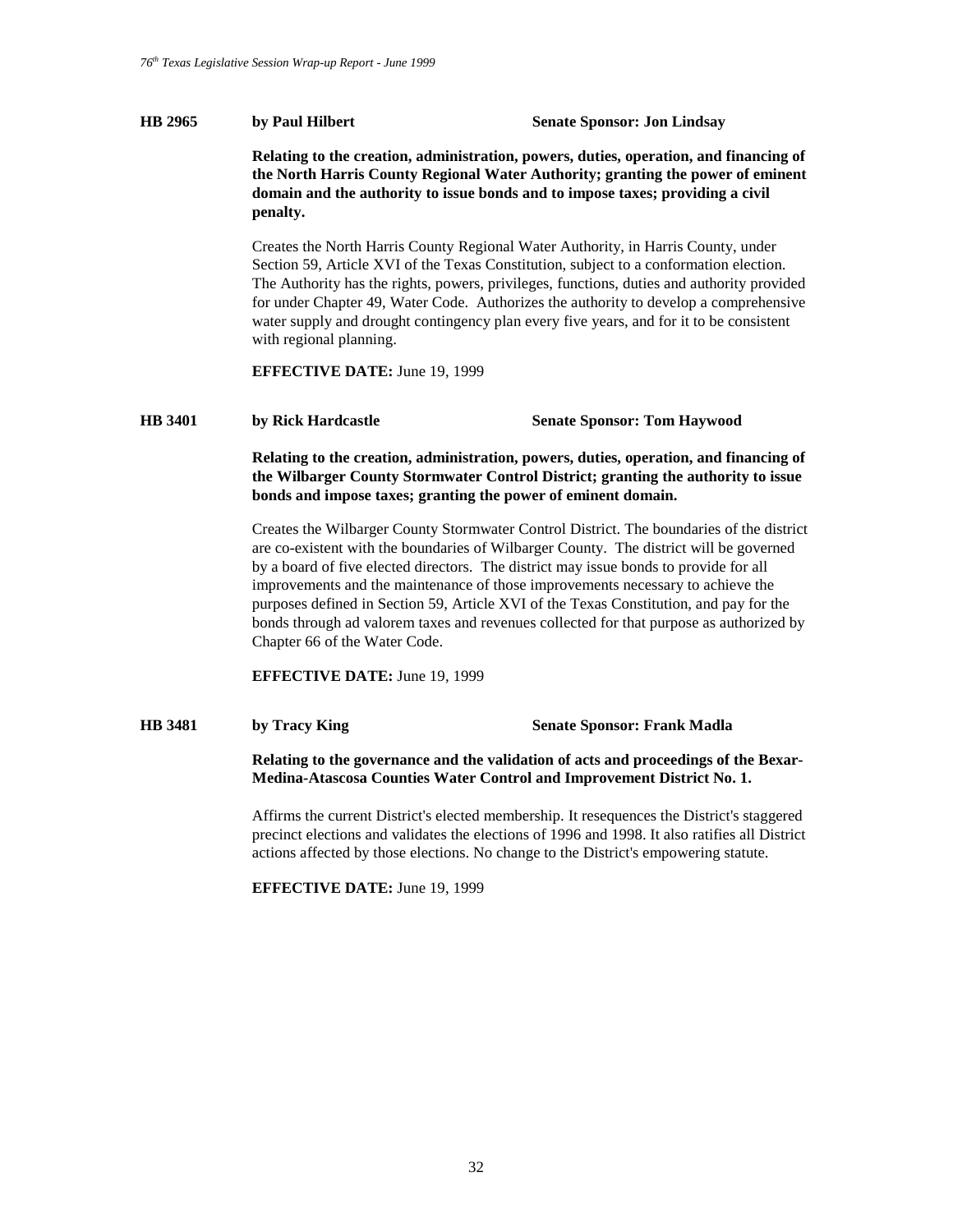### **HB 3591 by Terry Keel Senate Sponsor: Jeff Wentworth**

### **Relating to the addition of land to a defined area of a water control and improvement district.**

Amends Section 51.534 of the Water Code, basically deleting the phrase "subject to water quality plan" from the section. Currently, Section 51.534 allows Water Control and Improvement Districts to add land pursuant to Section 49.301, Water Code, to the area under the WCID tax plan if the land to be added was in the district and subject to a water quality plan approved by the Texas Natural Resource Conservation Commission. This change will allow the District to add land to their tax plan area even if the land is not subject to a water quality plan.

**EFFECTIVE DATE:** August 30, 1999

### **HB 3793** by Kip Averitt Senate Sponsor: David Sibley

**Relating to the powers, duties and financing of the Brazos River Authority, the authority of persons and public agencies to contract with the authority with reference thereto by amending Chapter 13, Acts of the 41st Legislature, 2nd Called Session, 1929, as amended, by adding Section 11 and changing the conditions upon which Authority may sell property by amending Section 12, Chapter 368, Acts of the 44th Legislature, 1st Called Session, 1935, as amended.**

Updates the Brazos River Authority's (Authority) enabling legislation by providing explicit authority for the Authority to contract with various "Persons" and "Public Agencies" which are defined in the Bill. Authorizes public agencies to use and pledge available revenues for the payment of amounts due under contracts with the Authority. Qualifies the term "revenues" to require an election by qualified voters for bond issuance involving the use or pledge of ad valorem taxes. Public agencies are also allowed to fix, charge and collect rates, fees, charges and rentals for services or facilities they provide, and to pledge and use such funds in connection with contracts involving the Authority. The Authority is also allowed to carry out specified activities and acquire and utilize various types of real and personal property necessary or incident to carrying out its functions. The Authority is further authorized to issue bonds for the construction, acquisition and use of various types of property. Additionally, the Authority is granted the ability to include in any revenue bond issue the funds to operate and maintain facilities financed by such bonds for up to two years after completion of the facilities. Subsection (g) provides that in cases of inconsistency or conflict with provisions of other law, this subsection will prevail. The Authority is also able to sell for cash any property or interest it owns if 11 members of its board by vote determine that such property is not necessary to the business of the Authority.

### **EFFECTIVE DATE:** August 30, 1999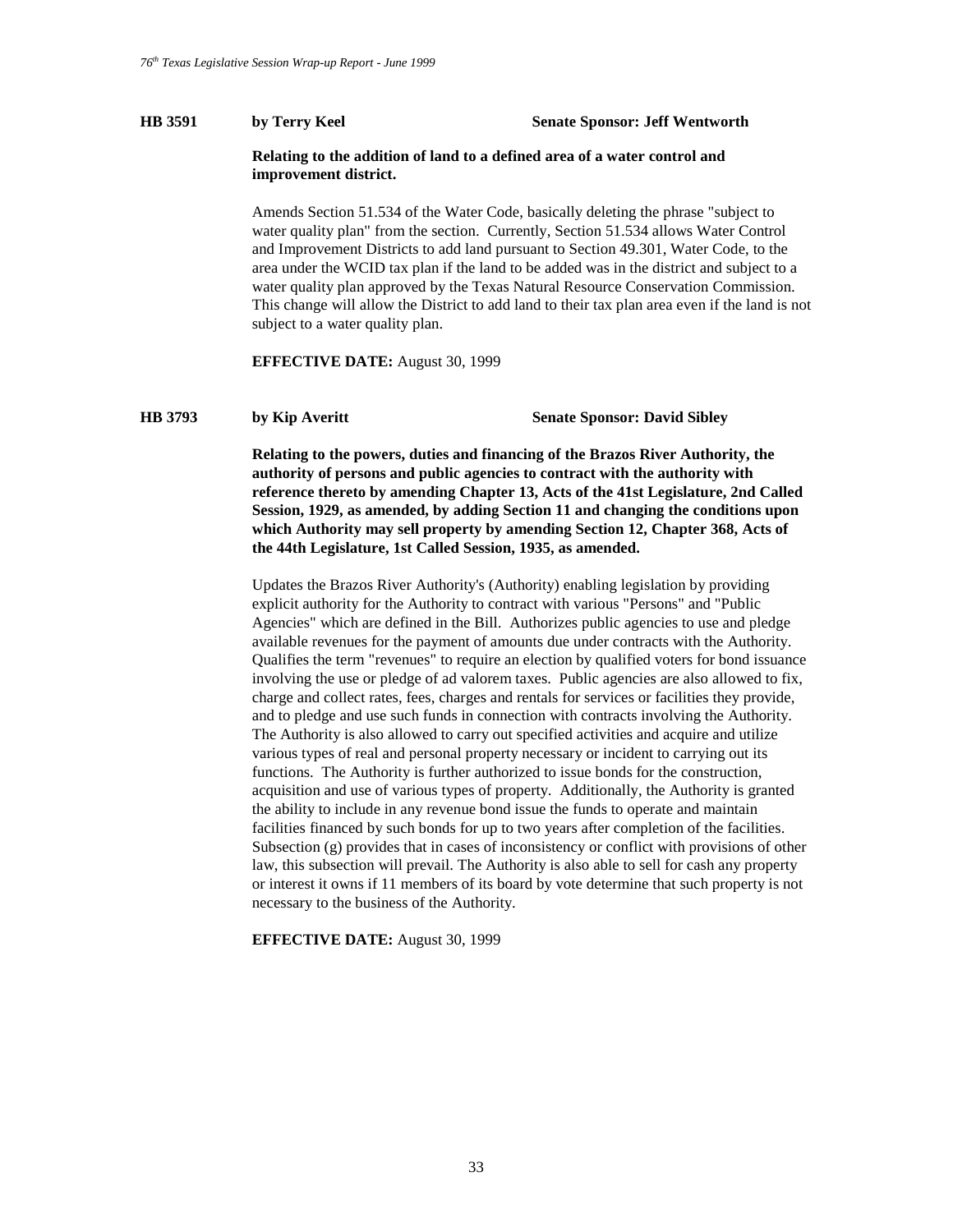### **HB 3804 by Ronny Crownover Senate Sponsor: Jane Nelson**

### **Relating to the Lake Cities Municipal Utility Authority.**

Validation and reconfirmation of the Lake Cities Municipal Utility Authority. The Authority is given the power of eminent domain and the authority to issue bonds and collect an ad valorem tax.

**EFFECTIVE DATE:** June 19, 1999

### **HB 3814** by David Counts Senate Sponsor: Tom Haywood

### **Relating to the creation of the Salt Fork Water Quality District; authorizing the issuance of bonds.**

The District is authorized to improve the quality of water in the Salt Fork of the Brazos River and its tributaries by controlling and removing salt and other substances. The district has the powers of a special utility district, except that they may not levy or collect taxes. The district may construct, own, and operate facilities; enter into contracts, accept grants, loans, and other assistance from the state, political subdivisions of the state, and other entities. They may also borrow money, issue bonds, sell salt, water, and other products, following approval of their board of directors.

The district is subject to supervision of the Texas Natural Resource Conservation Commission, except that bonds or facilities approved or inspected by the Texas Water Development Board is not required to be approved or inspected by the commission. A board of five directors will govern the district and the initial directors will serve concurrent two-year terms.

**EFFECTIVE DATE:** June 19, 1999

### **HB 3817 by Edmund Kuempel Senate Sponsor: Kenneth Armbrister**

**Relating to the boundaries, confirmation election, administration, powers, duties, operation, and financing of the Guadalupe County Groundwater Conservation District.**

Amends a previous enabling act for the Guadalupe County Groundwater Conservation District that was passed during the  $75<sup>th</sup>$  Texas Legislature. Specific amendments concern: defining the district boundaries as less than co-extensive with the boundaries of Guadalupe County, prohibiting the imposition of taxes, protecting domestic/livestock wells from fees, increasing board of directors representation, and directors' election specifications. The district will be required to submit a groundwater management plan to TWDB for review and certification within two years of confirmation.

**EFFECTIVE DATE:** June 19, 1999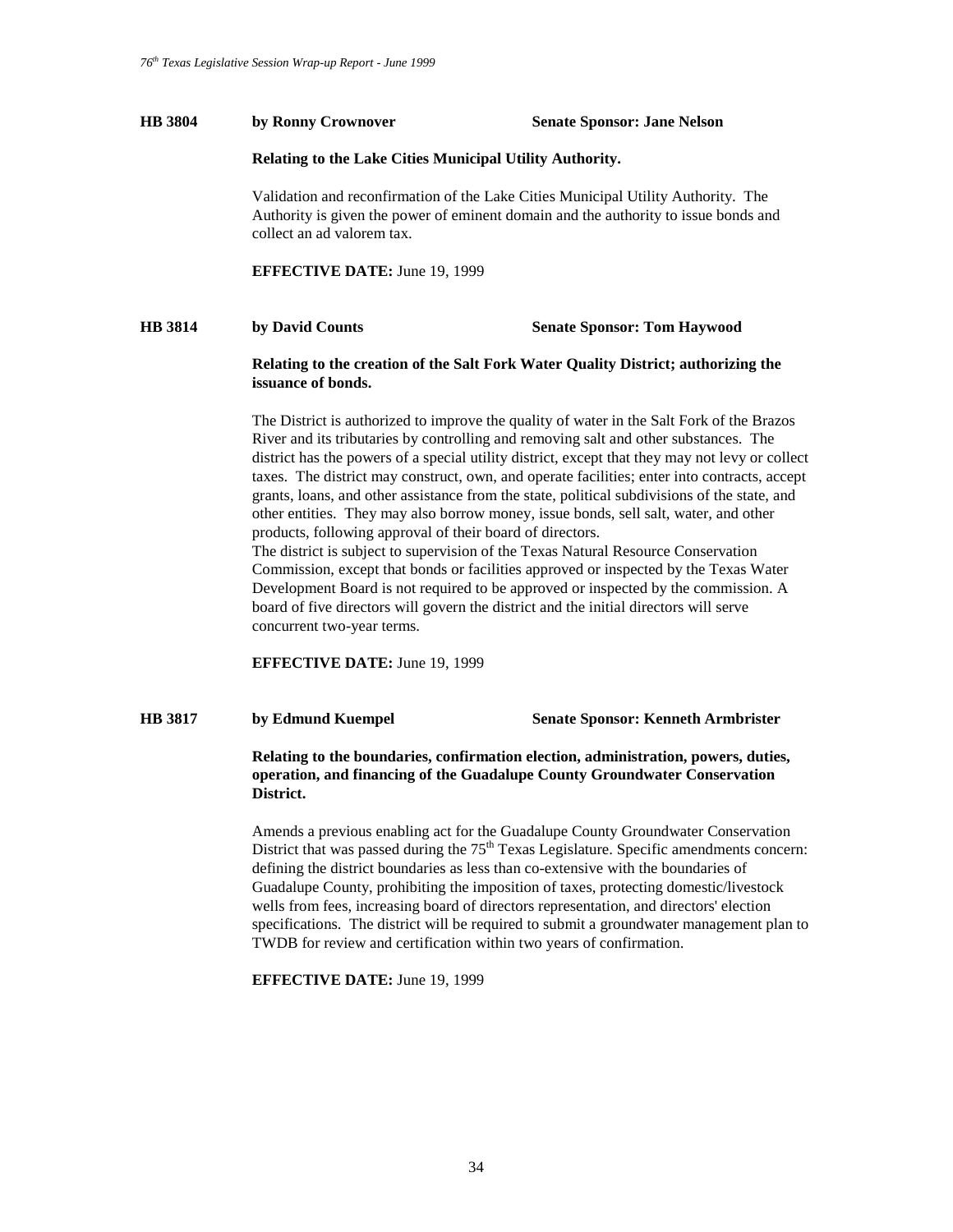## **HB 3846 by Ron Lewis Senate Sponsor: David Bernsen Relating to the composition of the board of directors of the Sabine River Authority of Texas and the abolition of the authority.** The composition of the Sabine River Authority's Board of Directors is changed in that

the governor must appoint the directors from selected counties to obtain geographical representation.

**EFFECTIVE DATE:** June 19, 1999

### **HB 3847** by Allen Ritter Senate Sponsor: David Bernsen

### **Relating to powers and duties of the Jefferson County Drainage District No. 7.**

Allows purchases and contracts of the district to be made in accordance with Chapter 49 of the Water Code by district personnel rather than requiring a majority of the district Commissioners, manager and assistant manager, and the Jefferson County Auditor. Also the original enacting legislation is amended to elect the five commissioners in accordance with Subchapter D, Chapter 49 of the Water Code.

**EFFECTIVE DATE:** September 1, 1999

### **HB 3849 by David Swinford House Sponsor: Teel Bivins**

**Relating to the North Plains Groundwater Conservation District No. 2.**

Changes the name of the North Plains Groundwater Conservation District No. 2 to the North Plains Groundwater Conservation District. Amends the powers and duties of the district to include regulation of all groundwater within the district, and ratifies certain actions of the district.

**EFFECTIVE DATE**: June 19, 1999

**SB 1277** by Jeff Wentworth **House Sponsor: Robert Cook** 

**Relating to the uses of impact fees charged by municipal utility districts.**

Requires a municipality utility district (MUD) to use impact fees collected and any interest accrued on the fees collected only for payment of principal and interest on bonds, notes, or other obligations issued by or on behalf of the MUD to finance certain capital improvements or facility expansions.

**EFFECTIVE DATE:** September 1, 1999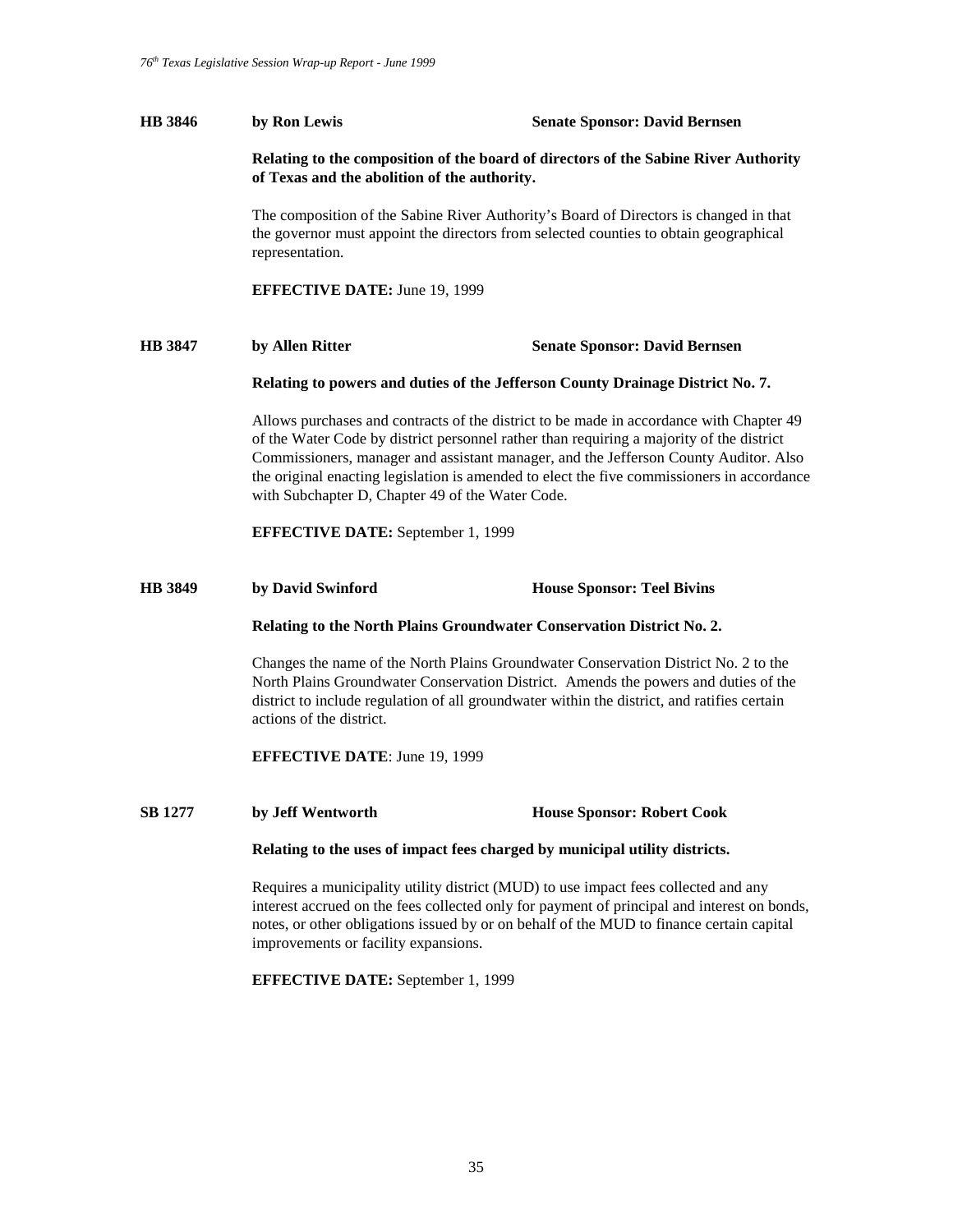## **SB 1755 by Kenneth Armbrister House Sponsor: Robert Puente Modification of district lines for the election of officers for the Edwards Aquifer Authority.** Prohibits a county election precinct from containing territory from more that one Edwards Aquifer Authority district and authorizes the authority's board of directors to modify district lines accordingly. Modifications may not increase or decrease the number of districts. **EFFECTIVE DATE:** May 21, 1999 **SB 1794 by Bill Ratliff House Sponsor: Barry Telford Powers and duties of Red River Redevelopment Authority.** Authorizes the authority to operate all utility systems on the authority's property. Also sets forth the powers and duties of the authority and validates certain acts. **EFFECTIVE DATE:** June 19, 1999 **SB 1822 by Troy Fraser House Sponsor: Bob Turner Relating to the creation, administration, powers, duties, operations, and financing of Horseshoe Bay Water Control and Improvement District No. 1, Horseshoe Bay Water Control and Improvement District No. 2, and Horseshoe Bay Water Control and Improvement District No. 3; granting authority for taxation and bonds and the power of eminent domain.** Creates three conservation and reclamation districts in Llano and Burnet Counties. They are called Horseshoe Bay Water Control and Improvement Districts Nos. 1-3. They each have five directors and can be annexed by a municipality once 90% of their work is done or on/after their  $20<sup>th</sup>$  anniversary. **EFFECTIVE DATE:** June 19, 1999 **SB 1855 by David Bernsen House Sponsor: Zeb Zbranek Relating to the creation, administration, powers, duties, functions, operations, and financing of the Tarkington Special Utility District.** Creates the Tarkington Special Utility District, a new conservation and reclamation district in Liberty County. It will have seven directors.

**EFFECTIVE DATE:** June 19, 1999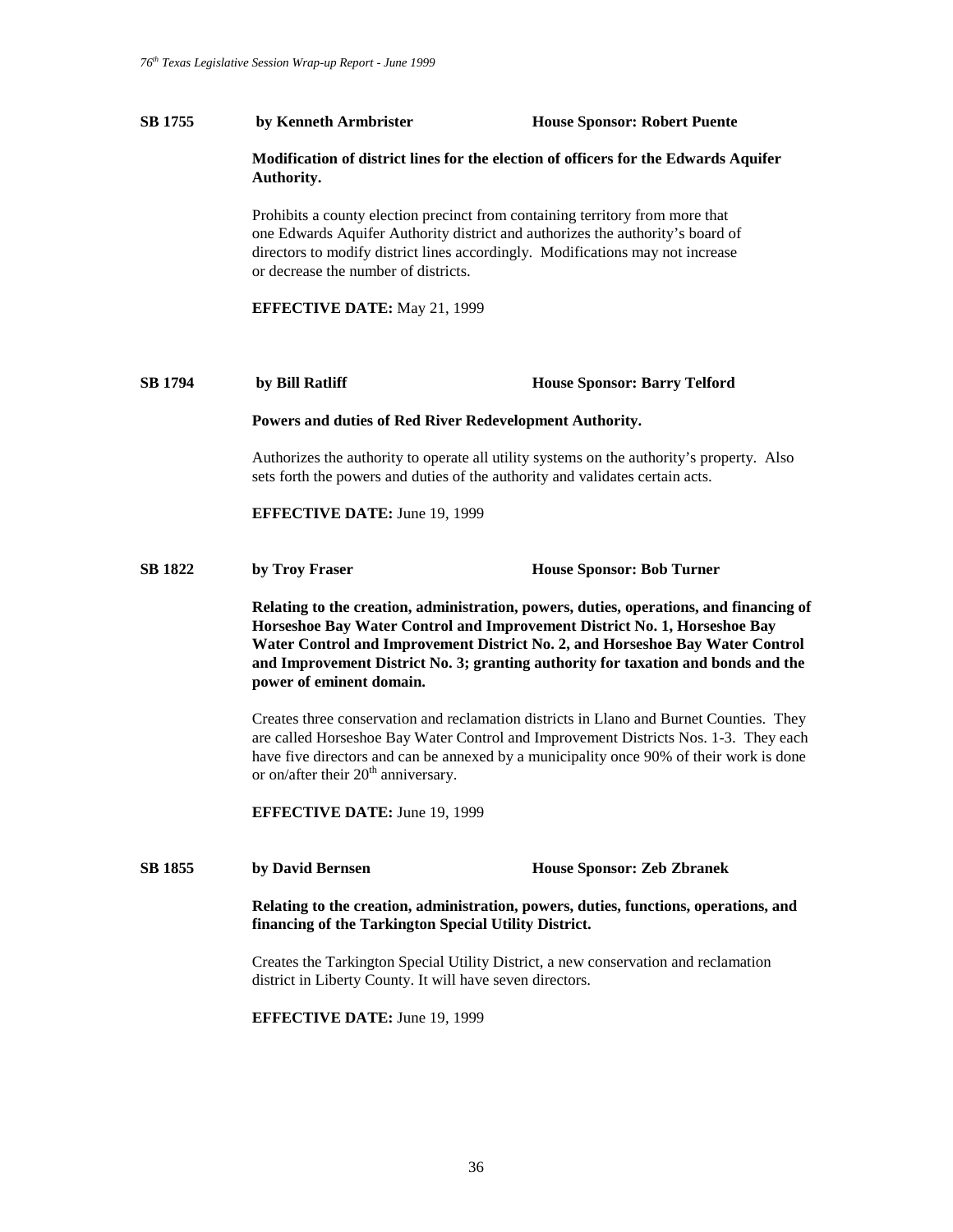### **SB 1911 by J.E. Brown House Sponsor: Gary Walker**

### **Relating to the creation, administration, powers, duties, operation, and financing of certain groundwater conservation districts**.

Creates 13 groundwater districts on a temporary basis and allows the legislature to ratify or allow dissolution of the districts on a case-by-case basis during the next legislative session. Temporary directors for each district are appointed by a commissioners court with the same permitting and general management powers under Chapter 36 with the following exceptions:

- **-** May regulate the transfer of water out of the district but not prohibit it;
- **-** No conformation elections before September 1, 2001;
- **-** Districts may not adopt comprehensive management plans before September 1, 2001;
- **-** Districts will not be allowed to assess taxes or issue bonds or notes; and
- **-** Districts will not have annexation, consolidation or eminent domain powers.

The district directors or designees will have the authority to enter property to inspect a well, and revenues for the district will have to come from existing fee authorizations under Chapter 36. Each district created under this section is a governmental agency and a body politic and corporate and is created under and is essential to accomplish the purposes of Section 59, 2-1 Article XVI, Texas Constitution. The following groundwater conservation districts are created:

- 1. Cow Creek Groundwater Conservation District;
- 2. Brazos Valley Groundwater Conservation District;
- 3. Crossroads Groundwater Conservation District;
- 4. Hays Trinity Groundwater Conservation District;
- 5. Lone Wolf Groundwater Conservation District;
- 6. Lost Pines Groundwater Conservation District;
- 7. McMullen Groundwater Conservation District;
- 8. Middle Pecos Groundwater Conservation District;
- 9. Red Sands Groundwater Conservation District;
- 10. Refugio Groundwater Conservation District;
- 11. Southeast Trinity Groundwater Conservation District;
- 12. Texana Groundwater Conservation District; and
- 13. Tri-County Groundwater Conservation District.

The boundaries of the following groundwater conservation districts are coextensive with county boundaries as follows:

- 1. the boundaries of the Cow Creek Groundwater Conservation District are coextensive with the boundaries of Kendall County;
- 2. the boundaries of the Brazos Valley Groundwater Conservation District are coextensive with the boundaries of Robertson and Brazos Counties;
- 3. the boundaries of the Crossroads Groundwater Conservation District are coextensive with the boundaries of Victoria County;
- 4. the boundaries of the Lone Wolf Groundwater Conservation District are co-extensive with the boundaries of Mitchell County;
- 5. the boundaries of the Lost Pines Groundwater Conservation District are co-extensive with the boundaries of Bastrop and Lee Counties, but if the voters of only one county confirm the creation of the district, the boundaries of the district are coextensive with the boundaries of that county;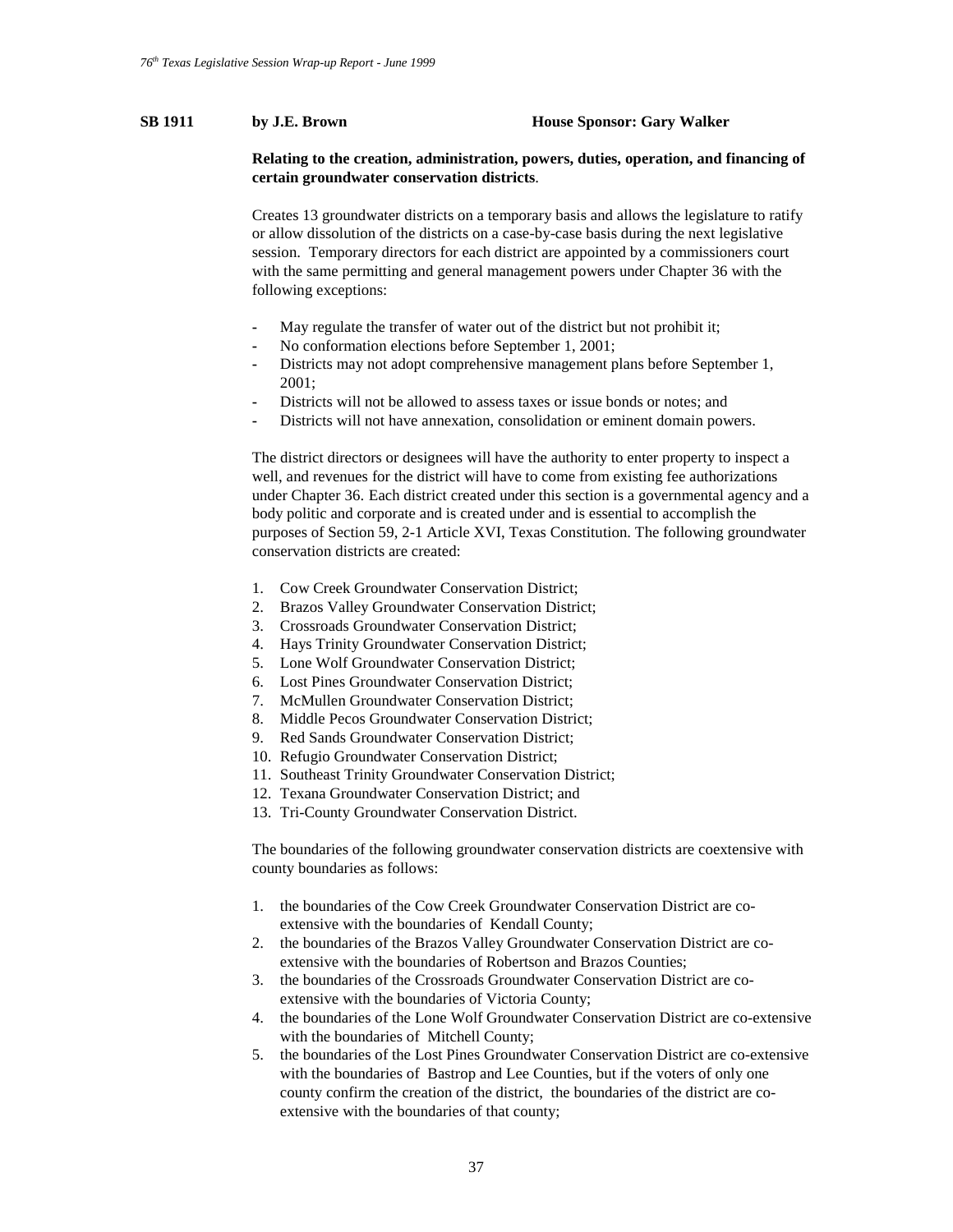- 6. the boundaries of the McMullen Groundwater Conservation District are co-extensive with the boundaries of McMullen County;
- 7. the boundaries of the Middle Pecos Groundwater Conservation District are coextensive with the boundaries of Pecos County;
- 8. the boundaries of the Refugio Groundwater Conservation District are co-extensive with the boundaries of Refugio County;
- 9. the boundaries of the Texana Groundwater Conservation District are co-extensive with the boundaries of Jackson County; and
- 10. the boundaries of the Tri-County Groundwater Conservation District are coextensive with the boundaries of Foard, Hardeman, and Wilbarger Counties.
- 11. The boundaries of the Hays Trinity Groundwater Conservation District are coextensive with the boundaries of Hays County, excluding the part of the county within the boundaries of the Barton Springs-Edwards Aquifer Conservation District or the Edwards Aquifer Authority.

**EFFECTIVE DATE:** September 1, 1999